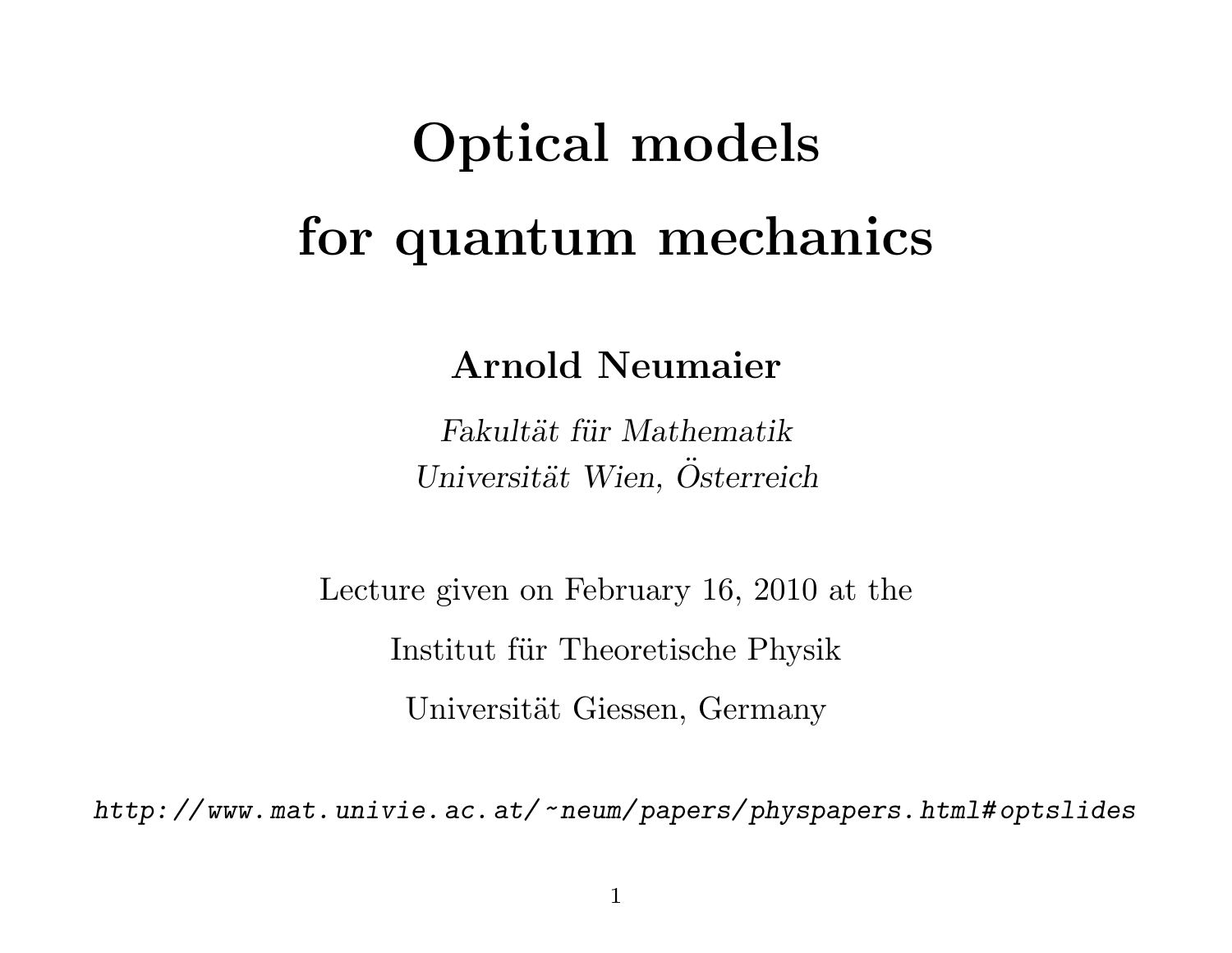#### Abstract

This lecture (the second of three) discusses work uncovering classical aspects of quantum mechanics.

It is based on an analysis of polarized light, of the meaning of quantum ensembles in a field theory, of classical simulations of quantum computing algorithms, and resulting optical models for the simulation of quantum mechanics.

In particular, it is shown that classical second-order stochastic optics is precisely the quantum mechanics of a single photon, with all its phenomenological bells and whistles.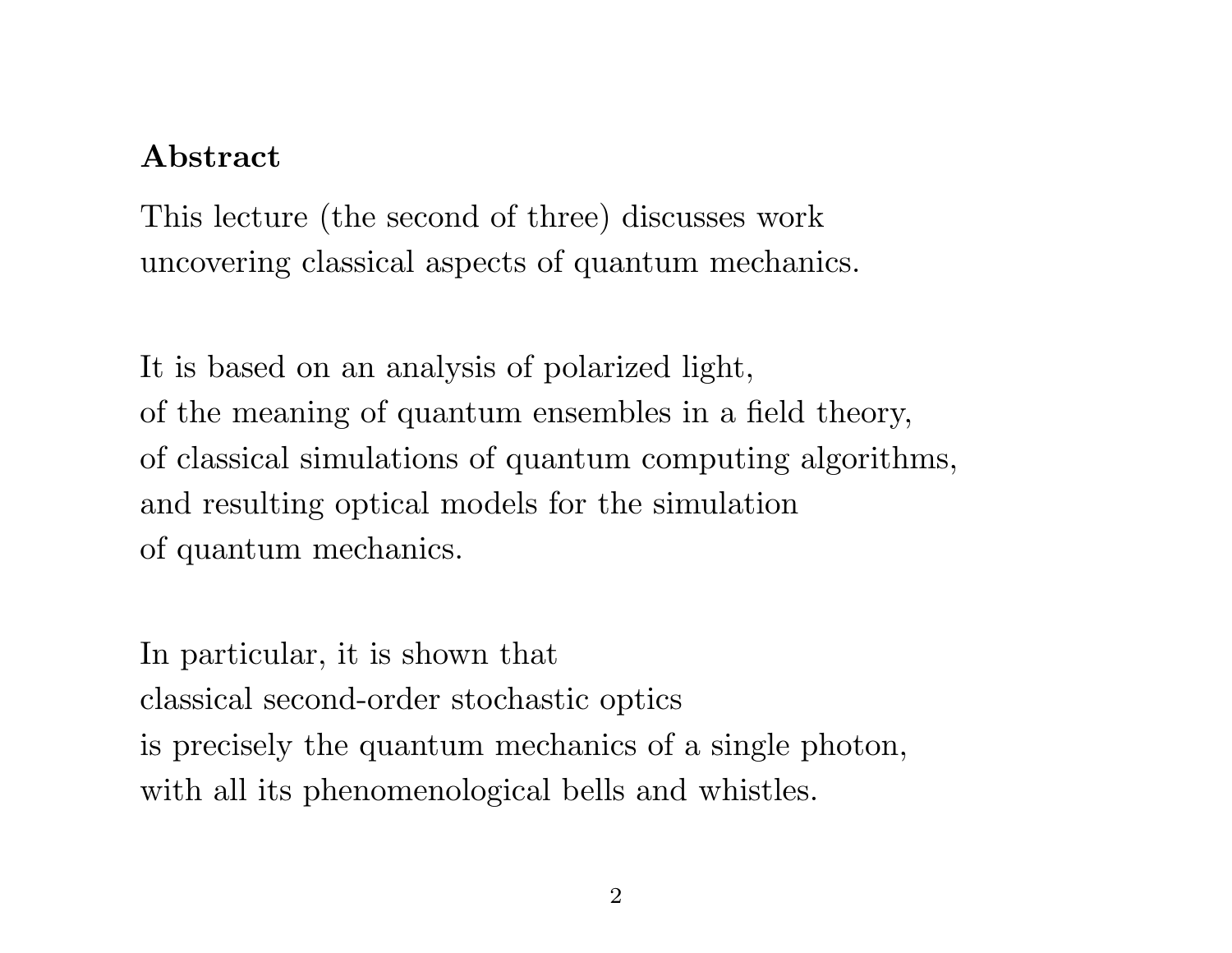In the previous lecture

### Classical and quantum field aspects of light

http: // www. mat. univie. ac. at/~neum/ papers/ physpapers. html# lightslides

(whose content is assumed for this lecture), I reviewed the nonexistence of a probability concept for photons, the existence of a well-defined energy density, quantum models for photons on demands, semiclassical models explaining the photo effect, and Bell-type experiments for single photon nonlocality.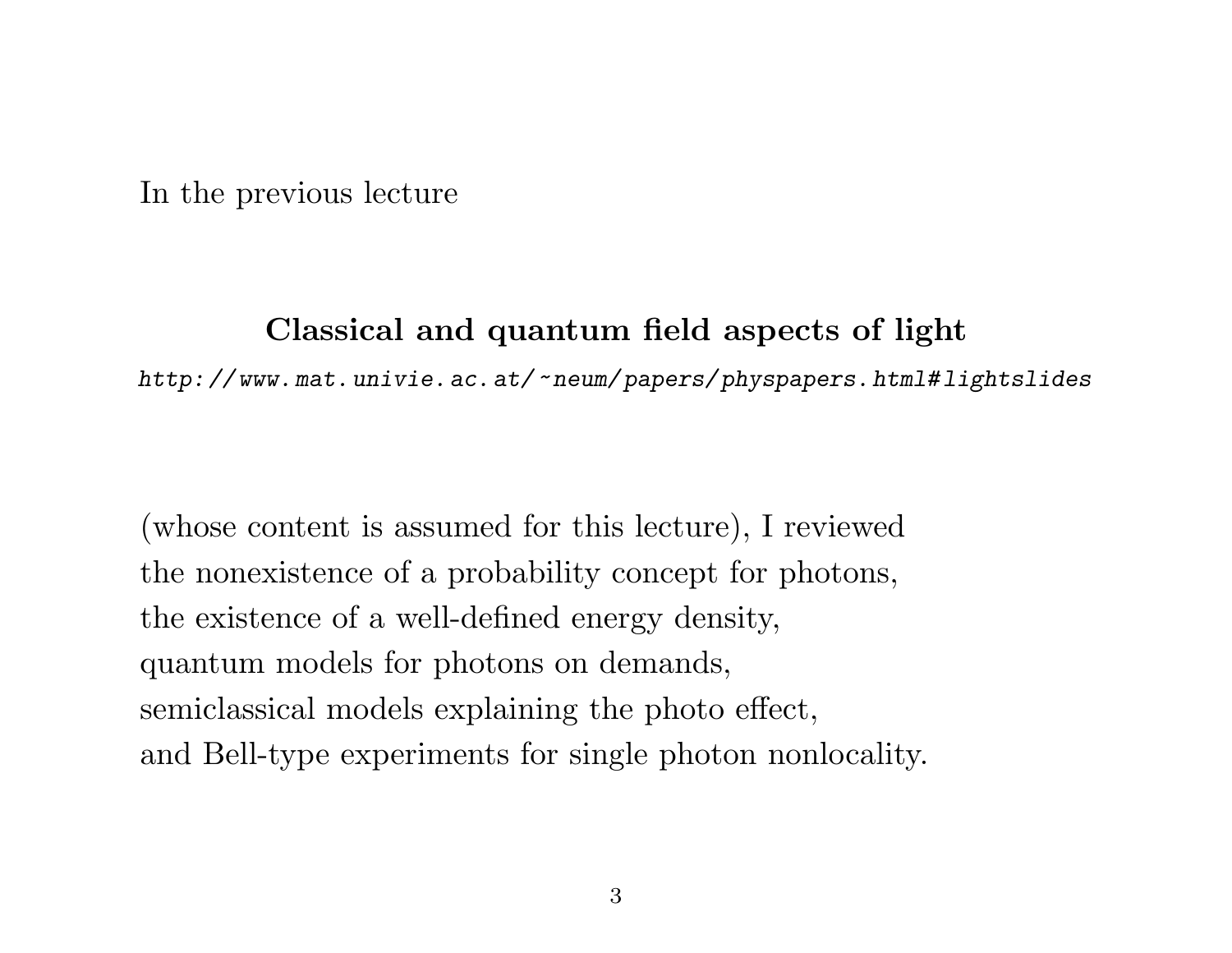All this suggests that there are two distinct notions of photons, namely photon field states describing excitations of the free electromagnetic field and photon particles which are localized wave packets of almost sharp frequency with a definite energy content.

A plane electromagnetic wave and a pulsed laser beam may both represent a photon (considered as a photon field state), while only the second may be viewed as a sequence of photon particles.

Moreover, there are classical interpretations for the photo effect and for single photon nonlocality, based on the Maxwell equations (rather than a point particle picture, which is excluded by Bell-type arguments).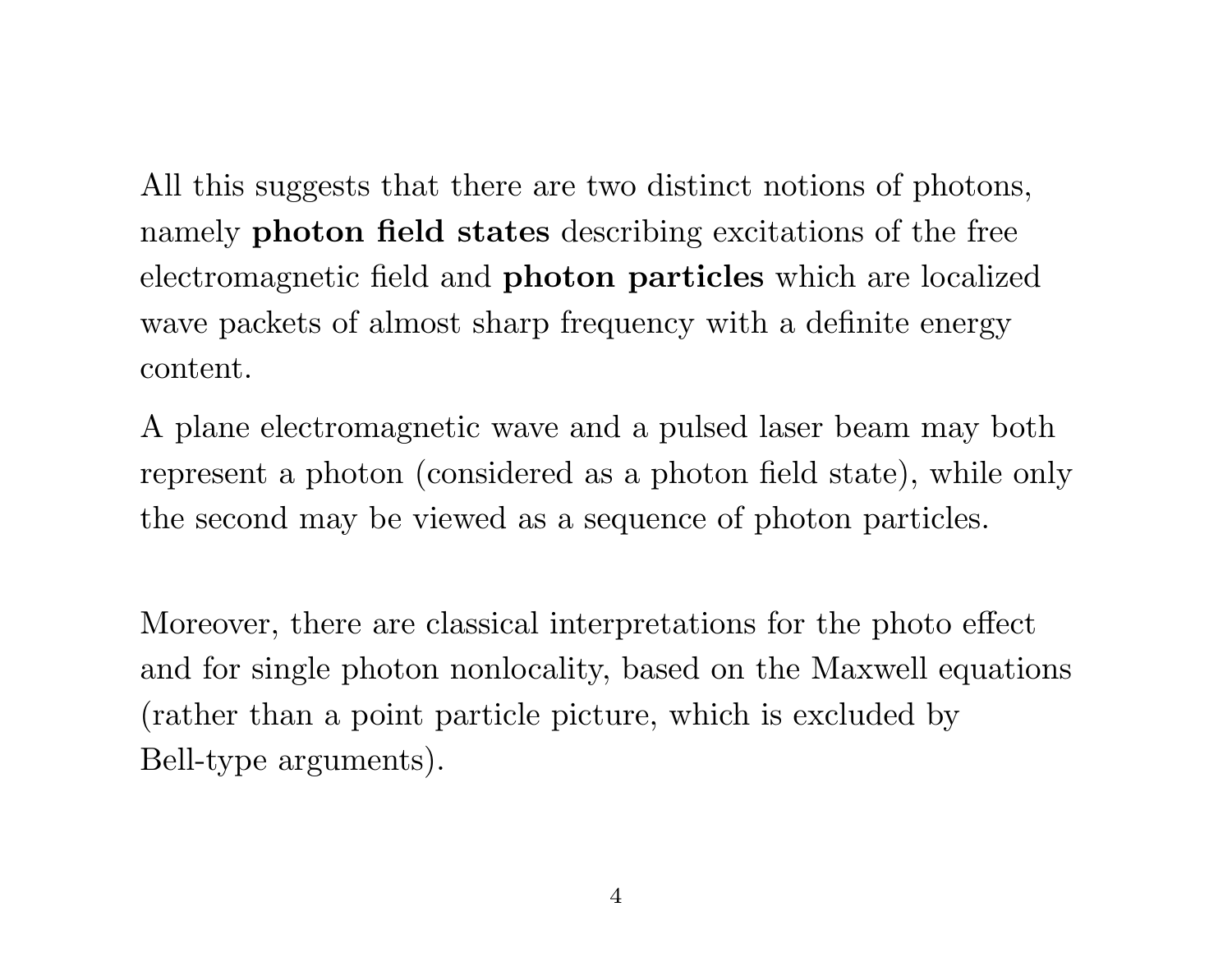In this lecture, we continue the analysis, working towards a more classical view of quantum mechanics. Themes contributing to the final conclusions:

- 1. Polarized light
- 2. What exists in a beam of light?
- 3. The position of quantum objects
- 4. Making sense of fuzzy concepts
- 5. Probability via expectation
- 6. What is an ensemble of fields?
- 7. Classical quantum computing
- 8. Simulating quantum mechanics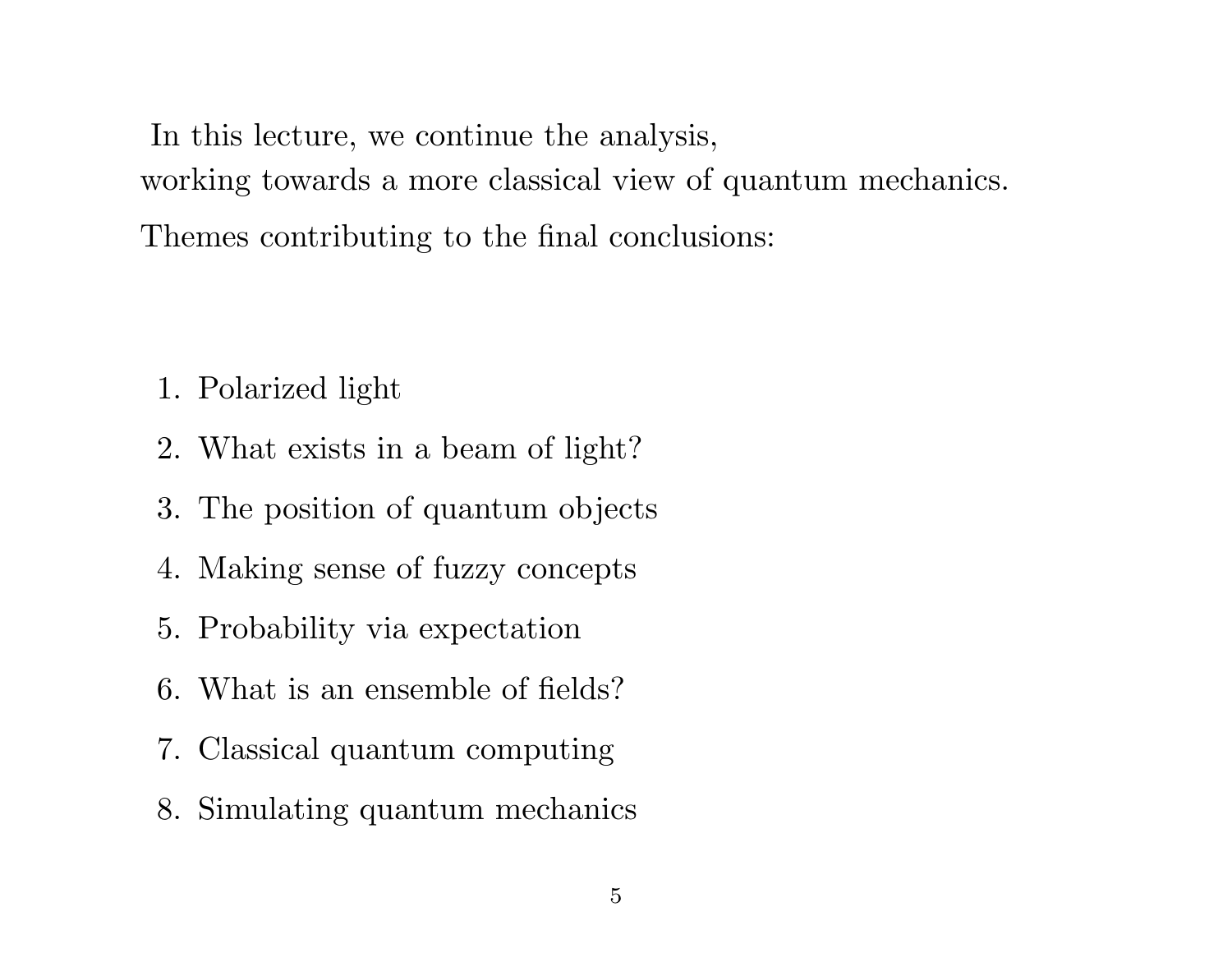# 1. Polarized light

Polarized light is the simplest quantum phenomenon.

It is the only quantum phenomenon that was understood quantitatively already before the birth of quantum mechanics in 1900.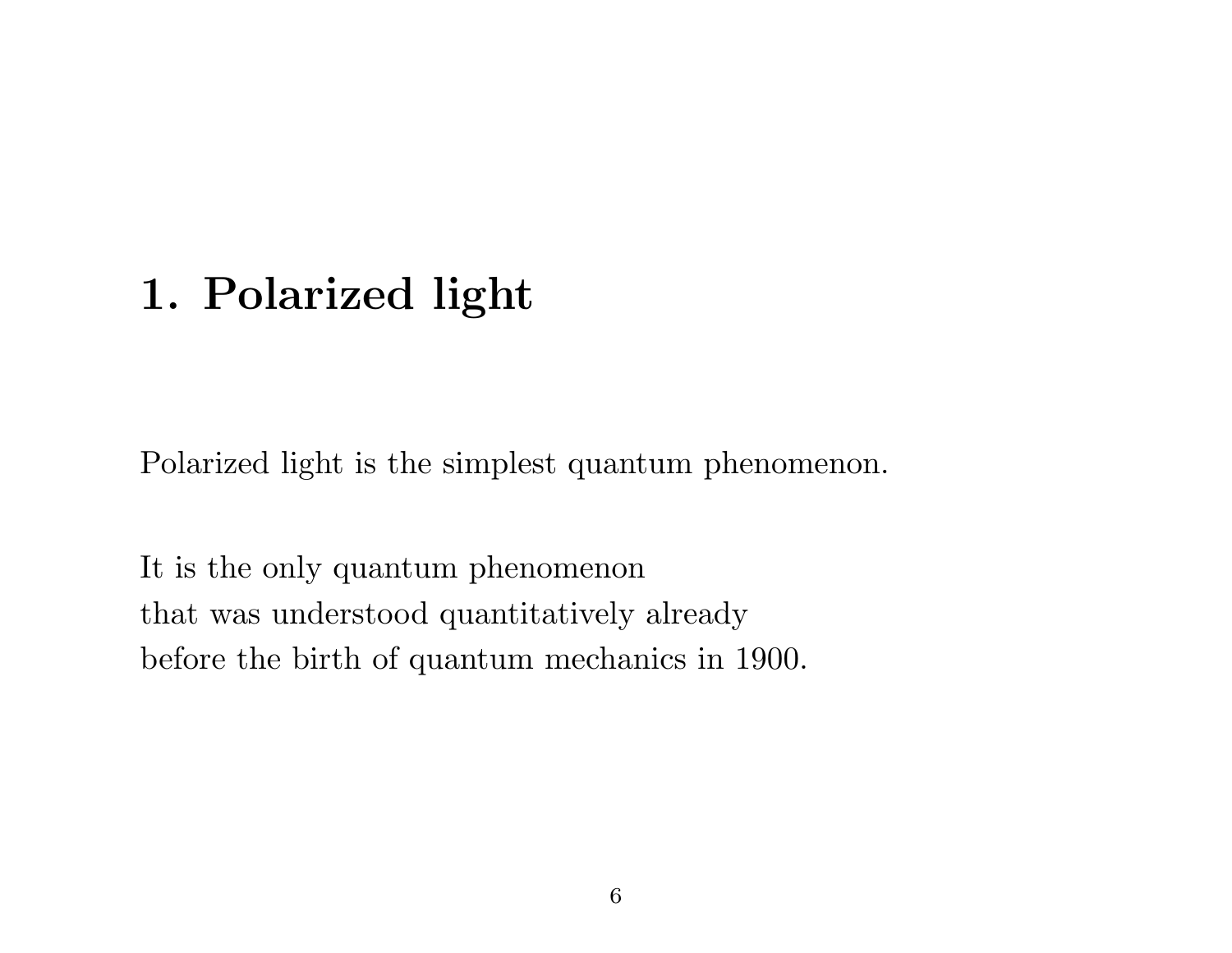Polarized light was discovered by Christiaan Huygens in 1690.

The transformation behavior of rays of completely polarized light was first described by Etienne-Louis Malus 1809 (who coined the name "polarization"), and that of partially polarized light by George STOKES 1852. In modern terminology, the behavior is identical to that of a qubit in a pure resp. mixed state.

The transverse nature of polarization was discovered by Augustin Fresnel 1866, and the description in terms of (what is now called) the Bloch sphere by Henri POINCARE 1892. In modern terminology, polarization is a manifestation

of the massless spin 1 nature of the unitary representation of the Poincare group defining photons.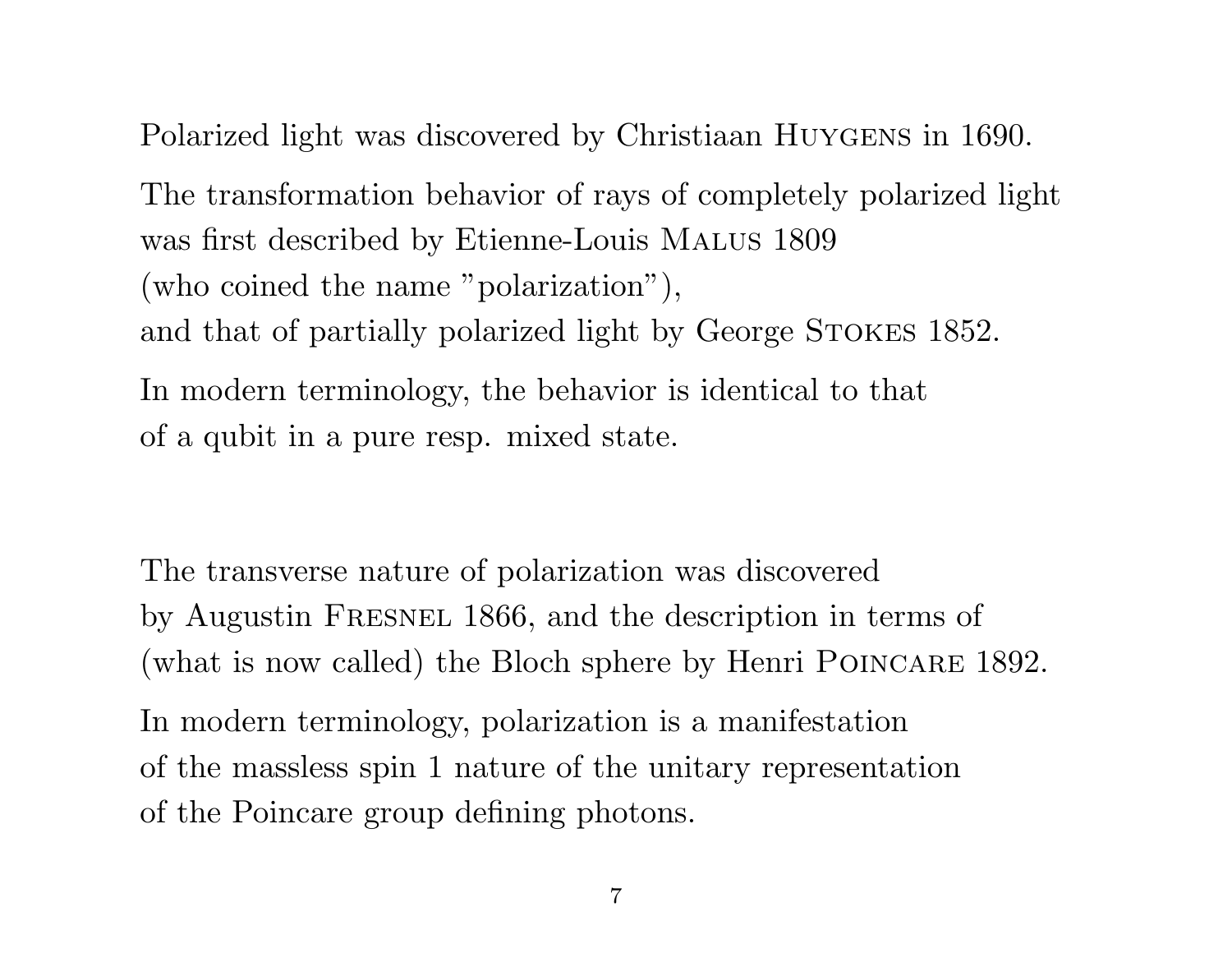Polarization is a macroscopic phenomenon. The counterintuitive features of quantum mechanics irritating the untrained intuition are still absent. Experiments with polarization filters are easy to perform; probably they are already known from school.

Thus polarization experiments show the basic principles of quantum mechanics in a clean and transparent way.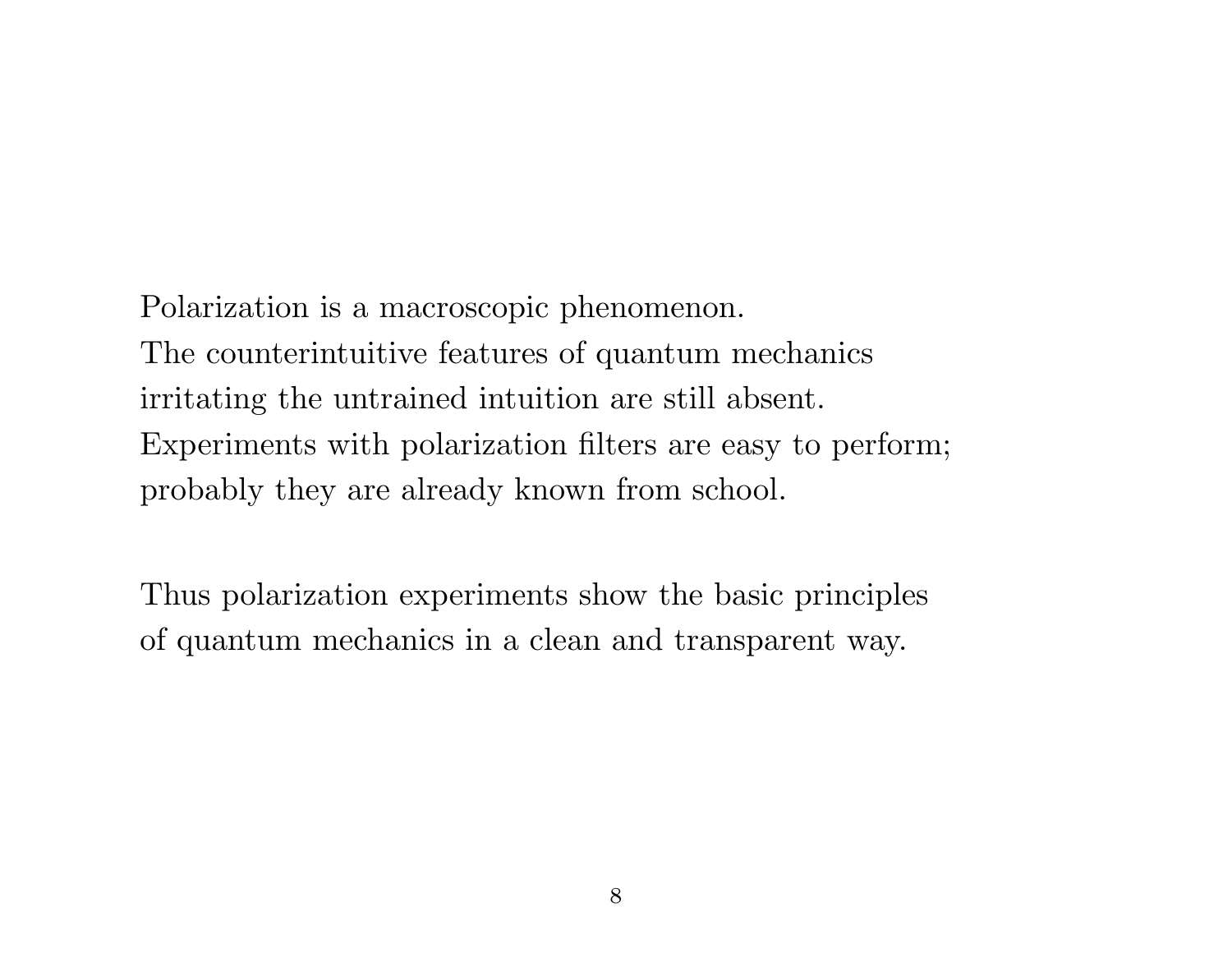But polarization was recognized as a quantum phenomenon only much later, when quantum mechanics was already fully developped.

Norbert Wiener 1930 exhibited a description in terms of the Pauli matrices and wrote:

"It is the conviction of the author that this analogy" between classical optics and quantum mechanics "is not merely an accident, but is due to a deep-lying connection between the two theories".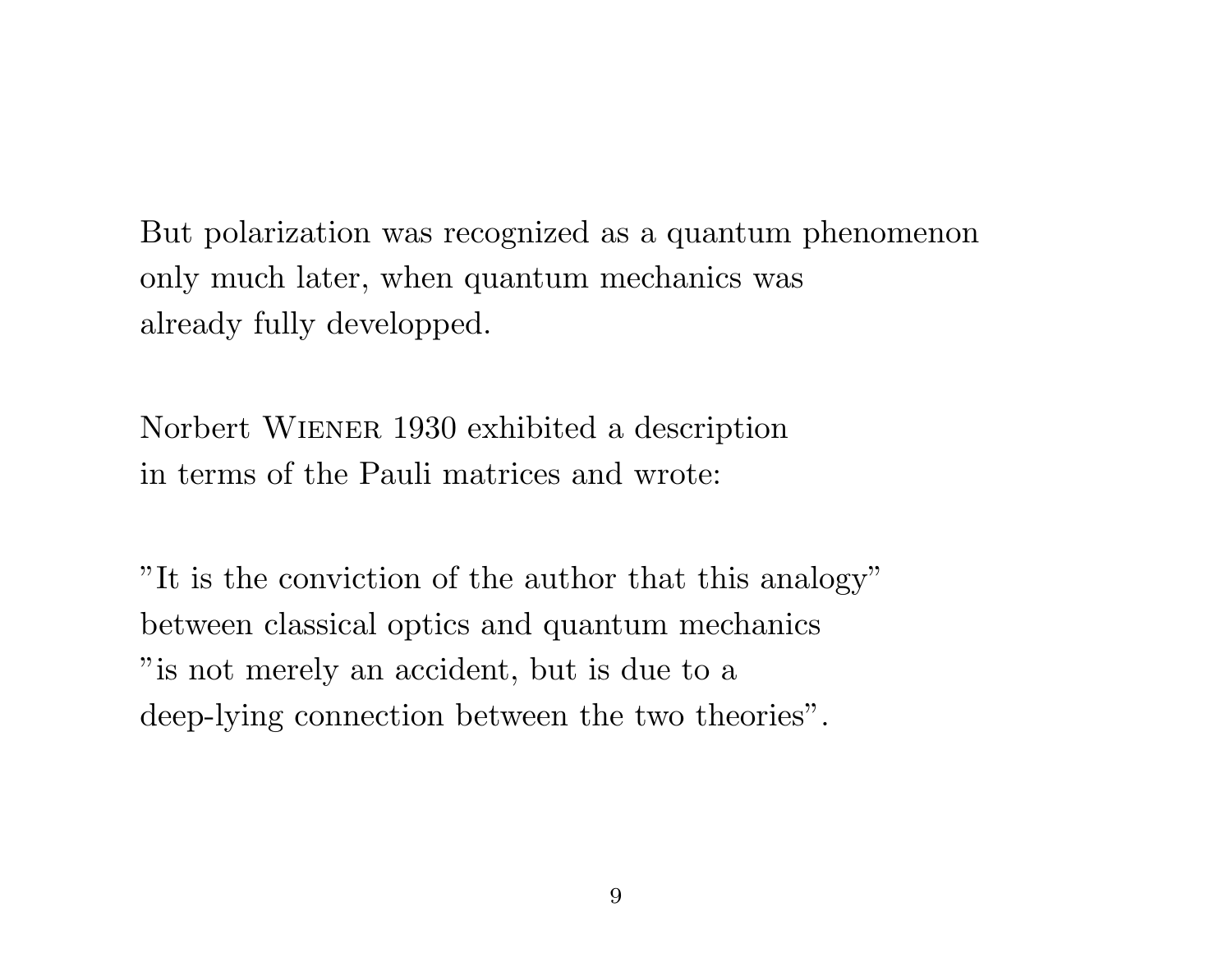#### Polarization in a nutshell.

A ray of polarized light of fixed frequency is characterized by a state, described equivalently by a real Stokes vector

$$
S = (S_0, S_1, S_2, S_3)
$$

with

$$
S_0 \ge |\mathbf{S}| = \sqrt{S_1^2 + S_2^2 + S_3^2},
$$

or by a coherence matrix (or density matrix), a complex positive semidefinite  $2 \times 2$  matrix  $\rho$ .

These are related by  $\rho = \frac{1}{2}$  $\frac{1}{2}(S_0 - \mathbf{S} \cdot \sigma),$ where  $\sigma$  is the vector of Pauli matrices.

tr  $\rho = S_0$  is the intensity of the beam.

 $p = |\mathbf{S}|/S_0$  is the degree of polarization.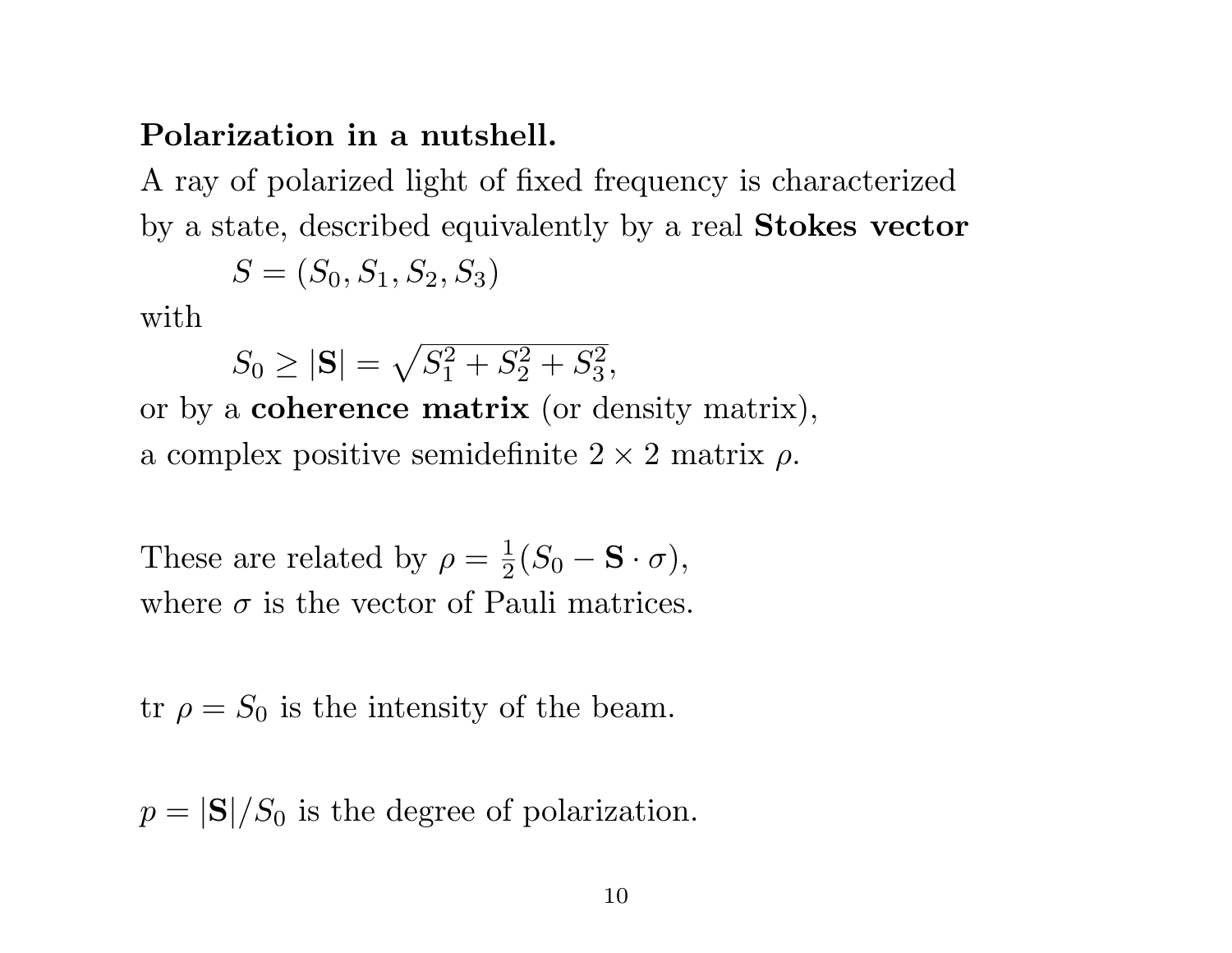A linear, non-mixing (not depolarizing) instrument is characterized by a complex  $2 \times 2$  Jones matrix T.

The instrument transforms an in-going beam in the state  $\rho$ into an out-going beam in the state  $\rho' = T\rho T^*$ .

A linear, mixing (depolarizing) instrument transforms  $\rho$ instead into a sum of several terms of the form  $T\rho T^*$ .

It is therefore described by a superoperator, a real  $4 \times 4$  Mueller matrix acting on the Stokes vector, or equivalently a completely positive linear map on the space of  $2 \times 2$  matrices.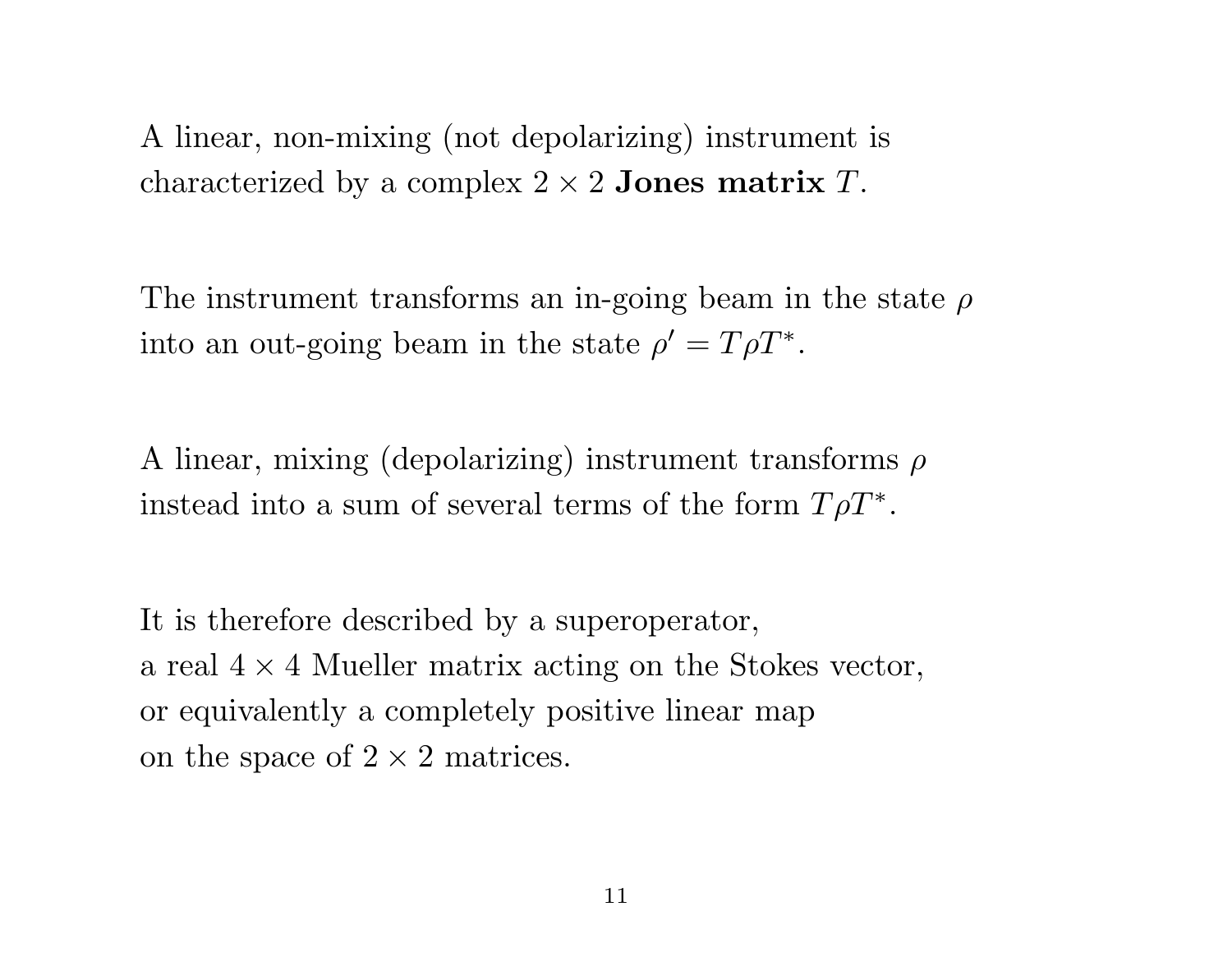A fully polarized beam (a pure polarization state) has  $p = 1$  and is described by a rank 1 density matrix, which can be written in the form  $\rho = \psi \psi^*$ with a state vector  $\psi$  determined up to a phase.

In this case, the intensity of the beam is  $S_0 = |\psi|^2 = \psi^* \psi$ .

A linear, non-mixing (not depolarizing) instrument with Jones matrix  $T$  transforms an in-going beam in the pure state with state vector  $\psi$  into an out-going beam in a pure state with state vector  $\psi' = T\psi$ .

If the instrument is lossless, the intensities of the in-going and the out-going beam are identical. This is the case if and only if the Jones matrix T is unitary.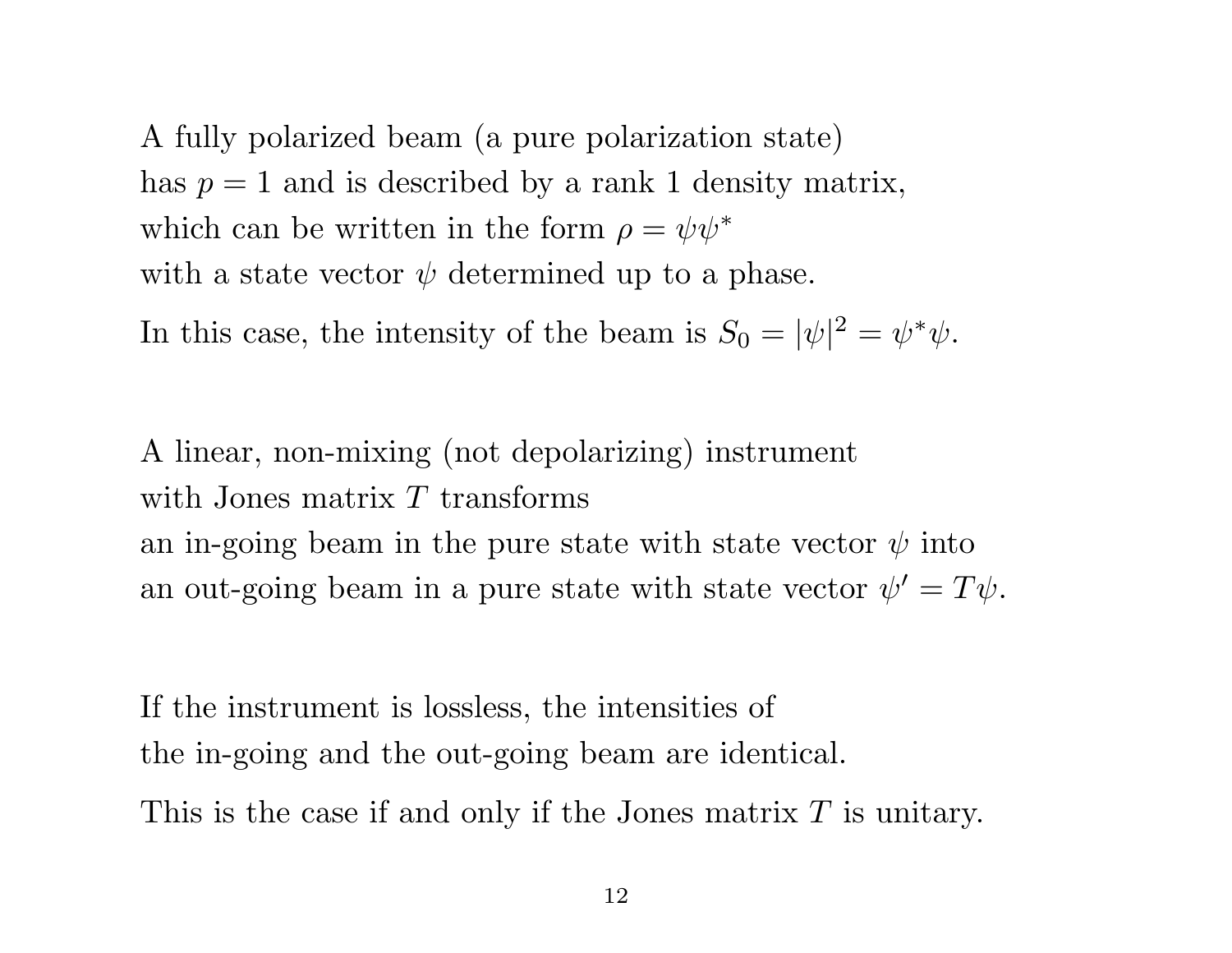Passage through inhomogeneous media can be modelled by means of slices consisting of many very thin filters with Jones matrices close to the identity.

If  $\Delta t$  is the time needed to pass through one slice and  $\psi(t)$  denotes the pure state at time t then  $\psi(t + \Delta t) = T(t)\psi(t)$ , so that

$$
i\hbar \frac{d}{dt}\psi(t) \approx \frac{i\hbar}{\Delta t}(\psi(t + \Delta t) - \psi(t)) = \frac{i\hbar}{\Delta t}(T(t) - 1)\psi(t).
$$

In a continuum limit with

$$
T(t) = 1 - \frac{i\Delta t}{\hbar}H(t) + O(\Delta t^2)
$$

we thus recover the time-dependent **Schrödinger equation** 

$$
i\hbar \frac{d}{dt}\psi(t) = H(t)\psi(t).
$$

The unitarity of  $T(t)$  implies that  $H(t)$  is Hermitian.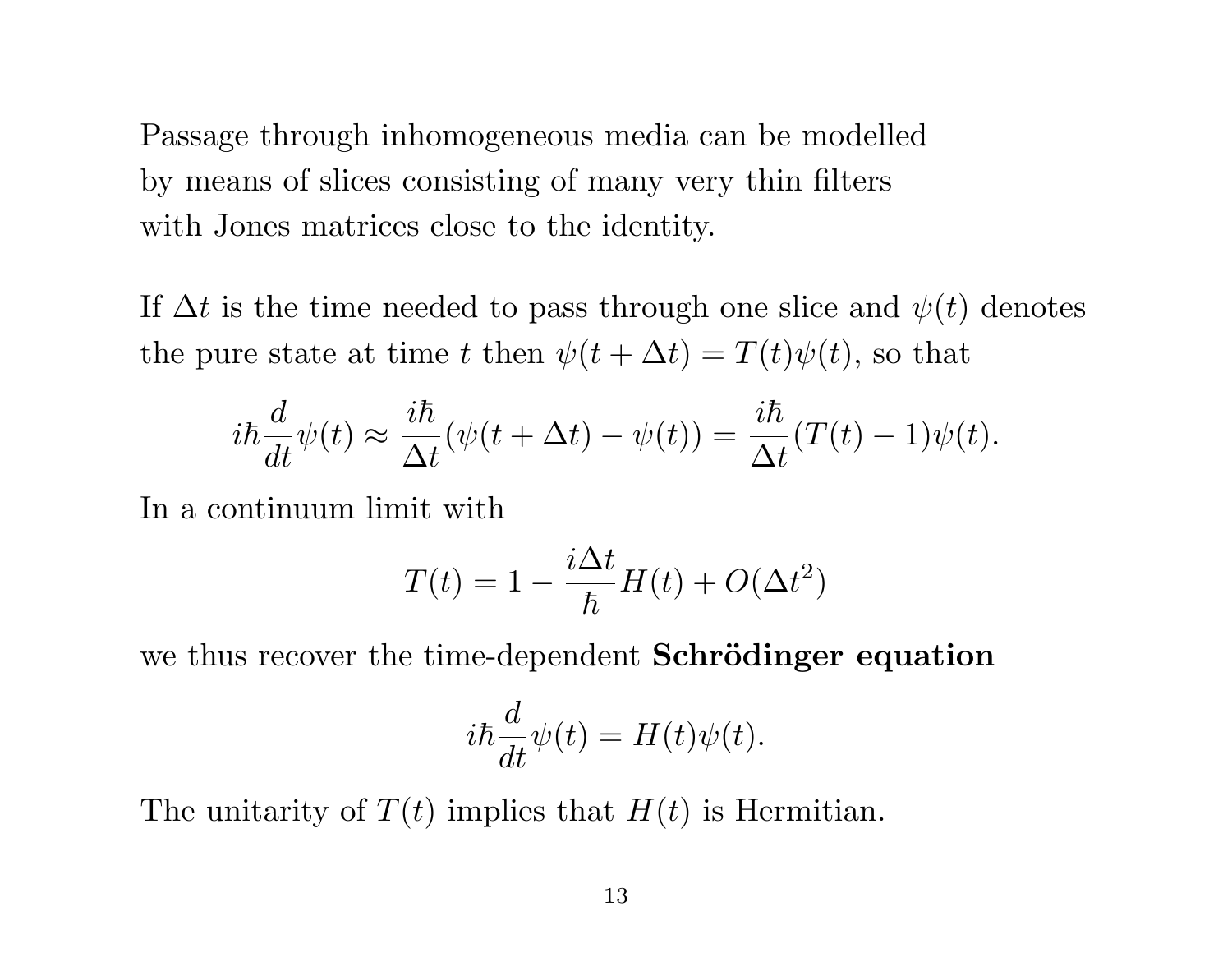Thus a polarized monochromatic ray of classical light behaves exactly like a modern qubit.

It is instructive to read STOKES' 1852 paper in this light.

One finds there all the modern quantum phenomena for qubits, explained in classical terms.

Splitting polarized beams into two beams with different, but orthogonal polarization corresponds to writing a wave functions as superposition of preferred basis vectors.

Mixtures are defined (in his paragraph 9) as arising from "groups of independent polarized streams" and give rise to partially polarized beams.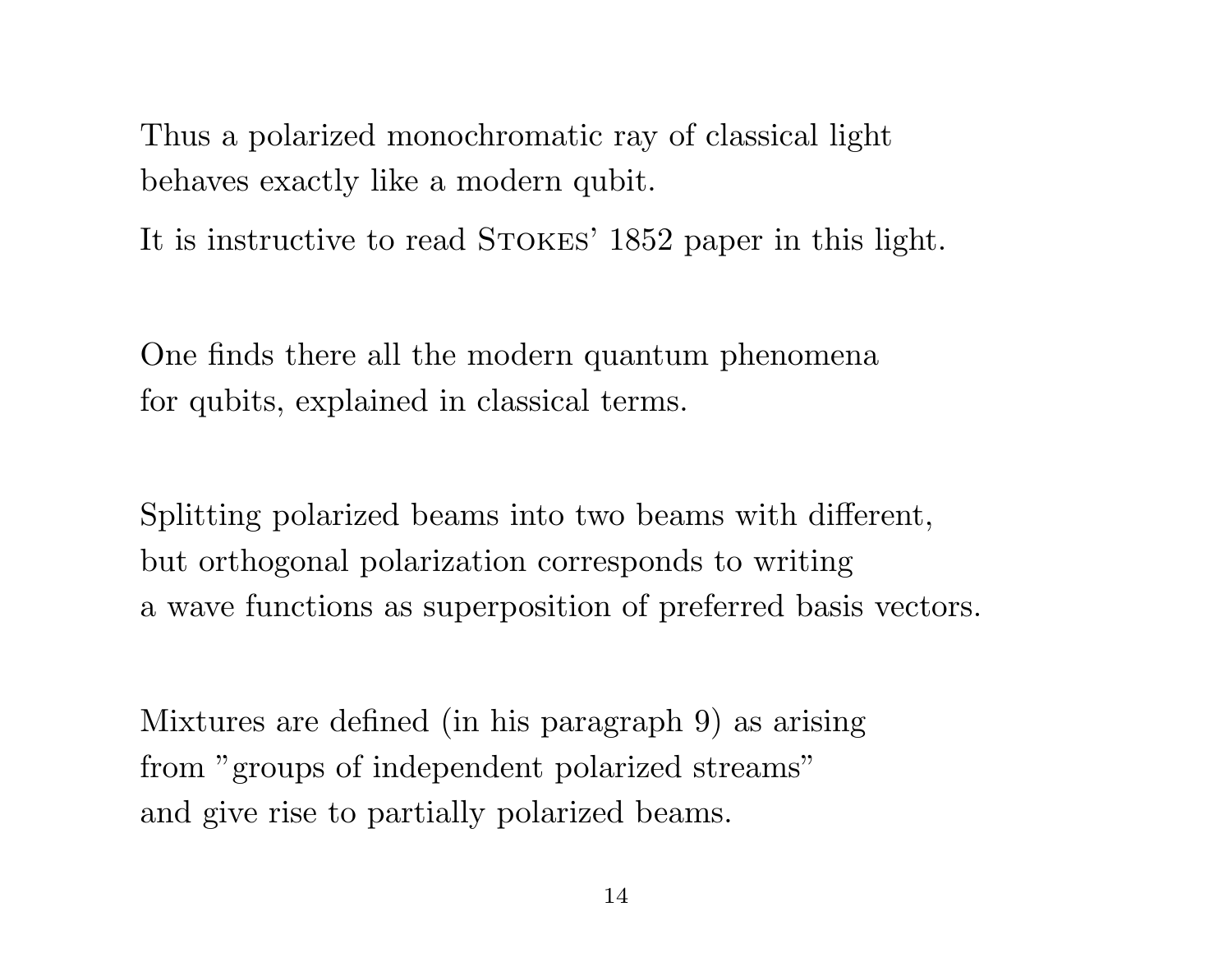What is now the density matrix is represented by STOKES with four real parameters, in today's terms comprising the Stokes vector.

Stokes asserts (in his paragraph 16) the impossibility of recovering from a mixture of several distinct pure states any information about these states beyond what is encoded in the Stokes vector (i.e., the density matrix).

The latter can be linearly decomposed in many essentially distinct ways into a sum of pure states, but all these decompositions are optically indistinguishable.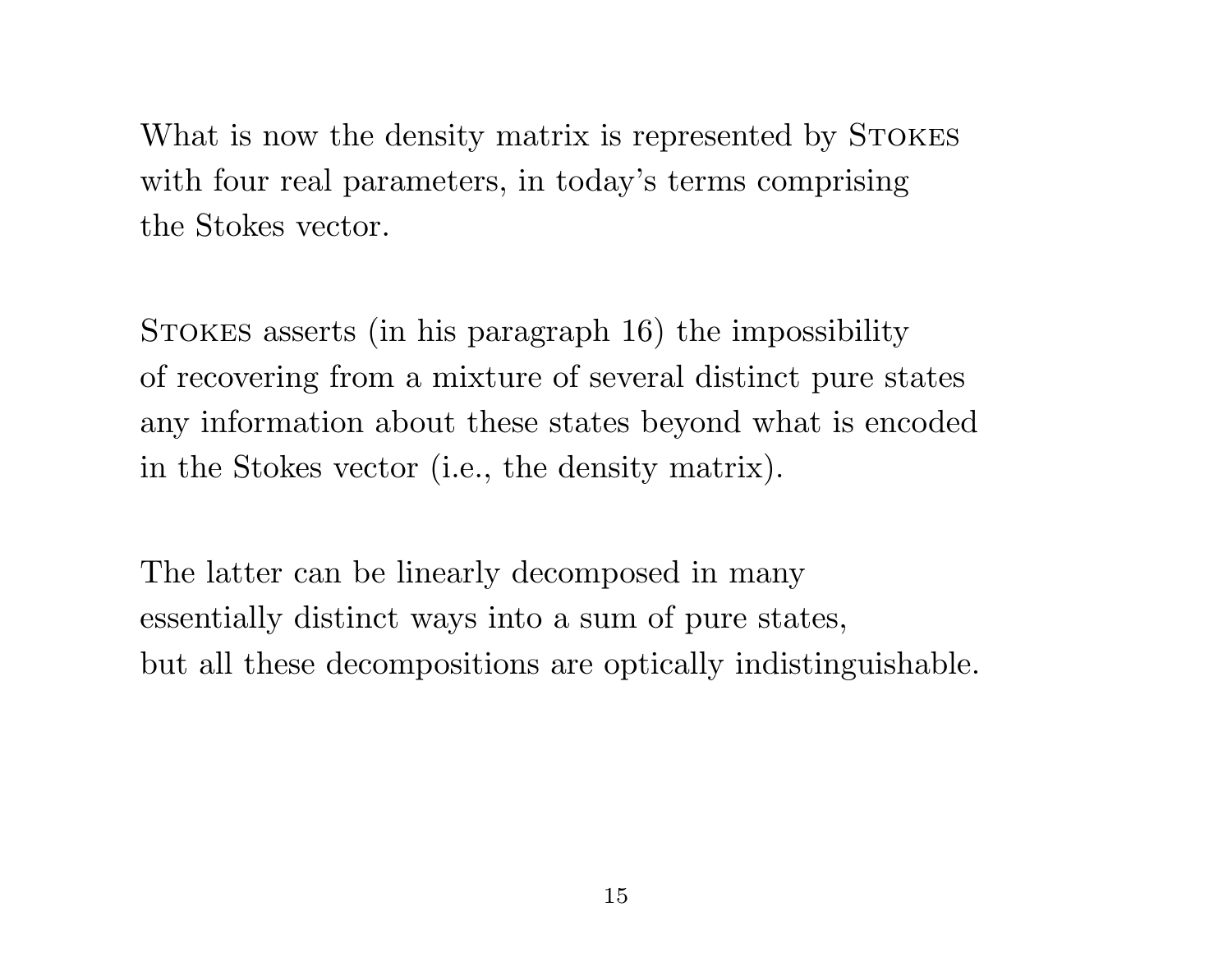# 2. What exists in a beam of light?

Many quantum experiments start with a source producing a well-collimated, monochromatic, unpolarized beam of light. Such a beam is always stationary – nothing happens in the beam. It is simply constant in time, apart from an unobservable phase. (Only relative phases are observable.)

A sun ray shining on a sunny day through a small (but not too small) hole in a dark room with a specially colored window (acting as a chromatic filter), filled with dusty air, gives an intuitive picture of such a beam.

The dusty air only serves to make the beam visible. If one clears the air, one can only see the hole and the colored spot on the wall.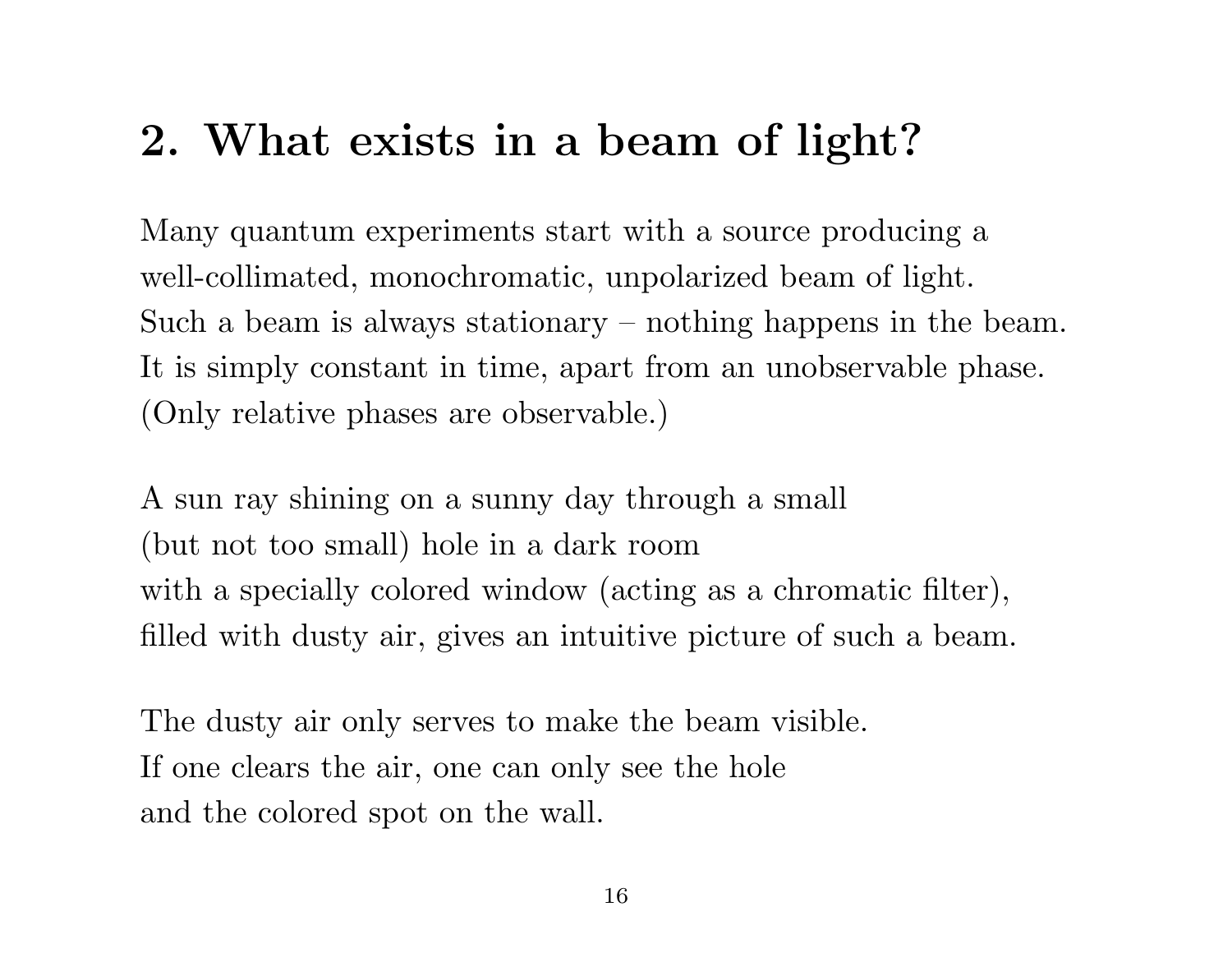From a knowledge of geometric optics and the location of hole and spot, one can reconstruct the direction of the beam by drawing a line between the hole and the spot. The beam is still there but cannot be seen.

But is it really there?

According to the Copenhagen interpretation, apparently not, since it is not observed.

To observe the beam, one needs the dust, and a person in the room to notice the reflected light.

"No elementary phenomenon is a phenomenon until it is an observed phenomenon" (WHEELER) is a frequently repeated quantum credo.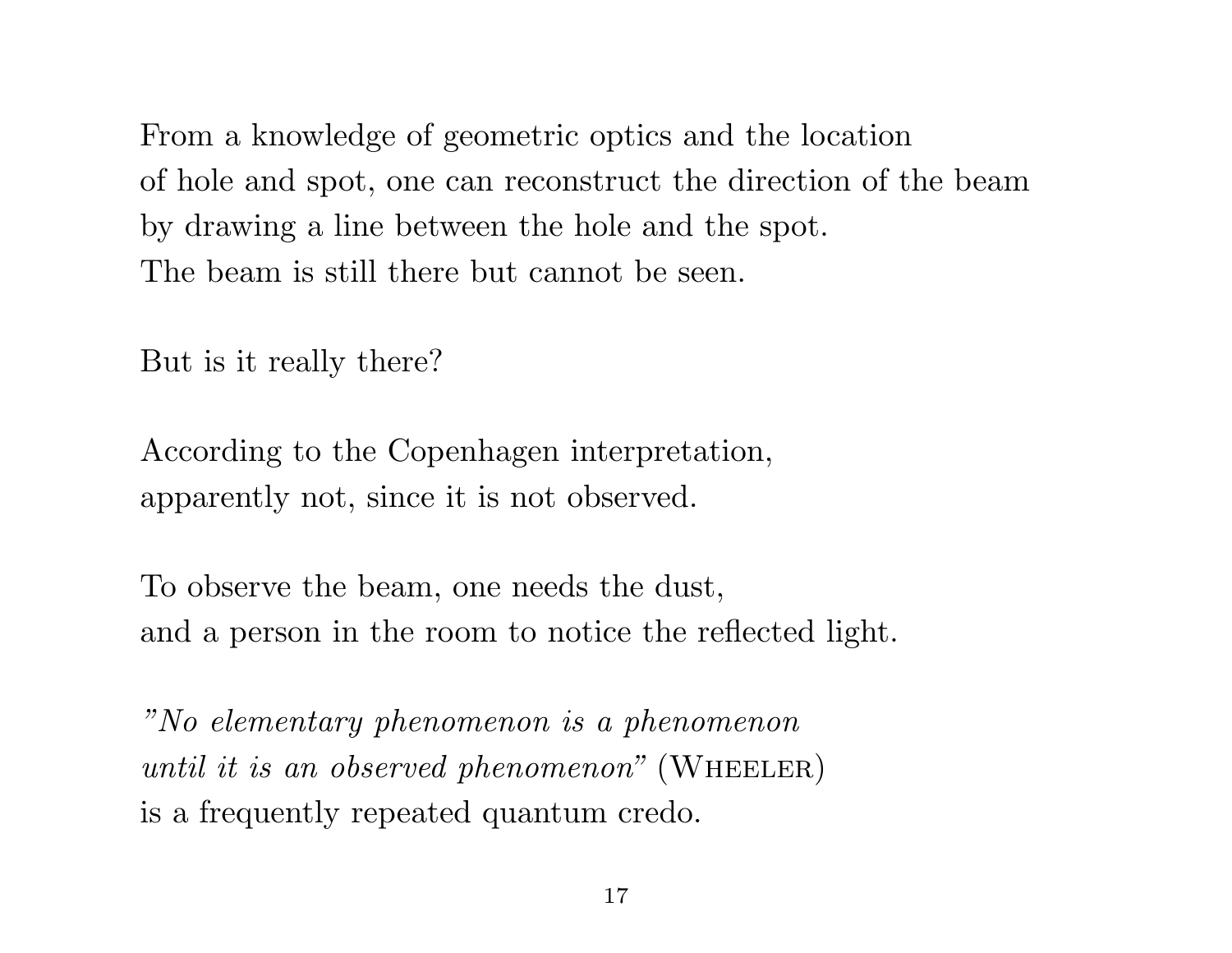But light had been studied centuries before the Copenhagen interpretation.

No one had had any difficulty with the idea that the beam is objectively there, with the definite properties studied in classical optics, namely the complex amplitude or the two real quadratures of the beam.

These properties could always be reproducably tested by putting objects (mirrors, filters, prisms, etc.) into the path of the beam and observing the results of the interaction.

Although this of course destroys the observed part of the beam (which is analogous to an alleged 'collapse of the wave function'), it had never been interpreted as a proof that the beam has objective properties only when we observe it, or as an indicator that the state of the beam is not objectively determined (though initially unknown).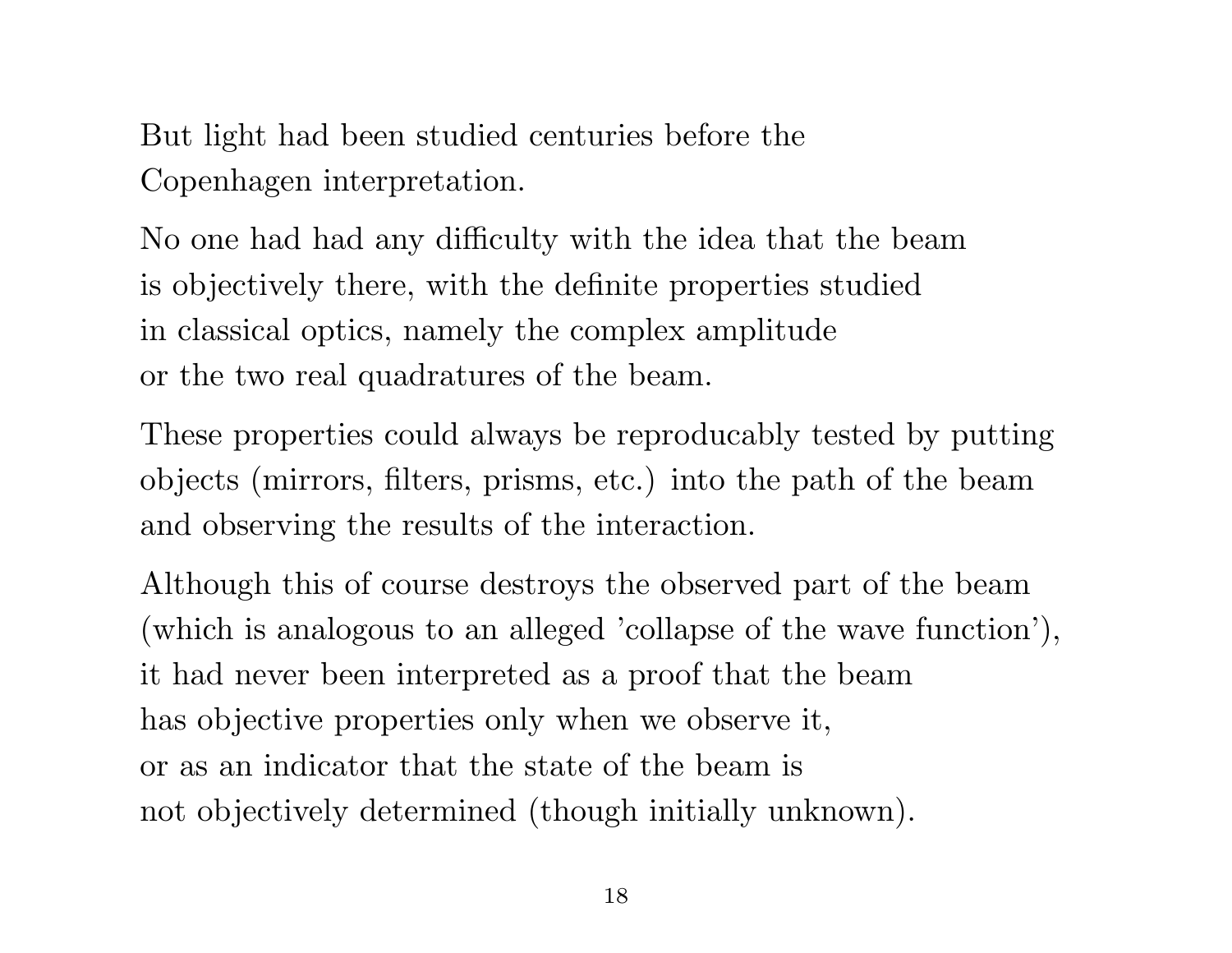# 3. The position of quantum objects

The somewhat spooky view of the Copenhagen interpretation stems basically from Heisenberg's uncertainty relation.

This relation implies that it is impossible to assign consistently a sharp position and a sharp momentum to a quantum object.

To account for this, the Copenhagen interpretation simply denies quantum objects to have definite properties – except in the special case where the state is an eigenstate of the corresponding operator.

This may have been reasonable in the old days where particles could only be observed collectively.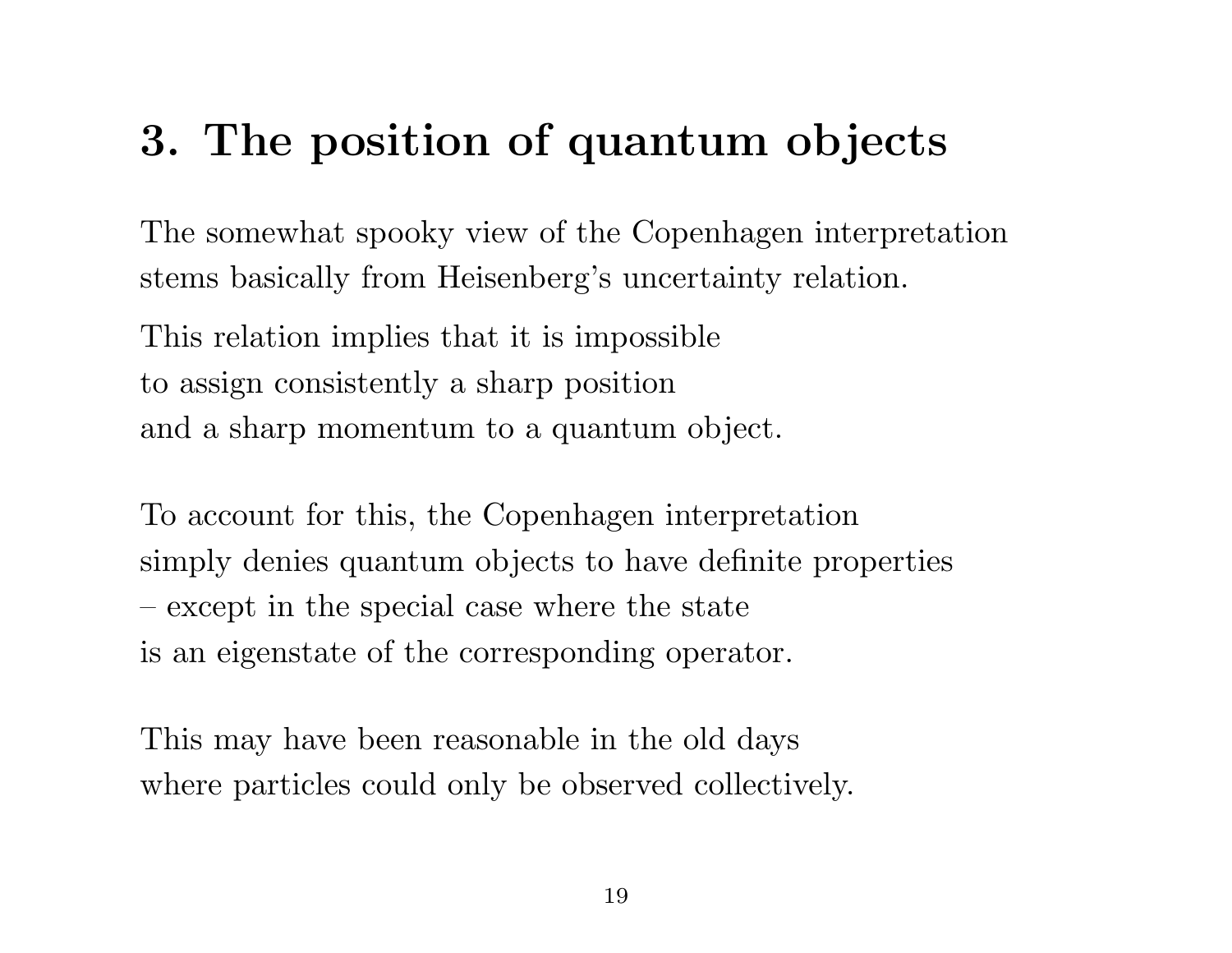But nowadays there are many experiments done routinely with single quantum objects.

Quantum mechanics is very successfully applied to the analysis of single quantum objects, whether they are electrons in a quantum dot, atoms in an ion trap, or big objects like a buckyball or the sun.

On the other hand, the interpretation of quantum mechanics is conventionally based on the assumption that quantum measurements are done only on an ensemble of similarly prepared systems. Strictly speaking, the traditional statistical interpretation even requires that these similarly prepared systems are stochastically independent.

Thus the traditional foundations appear to be

inadequate for modern quantum mechanics.

There seems to be a discrepancy between the practice of quantum mechanics and its traditional foundations.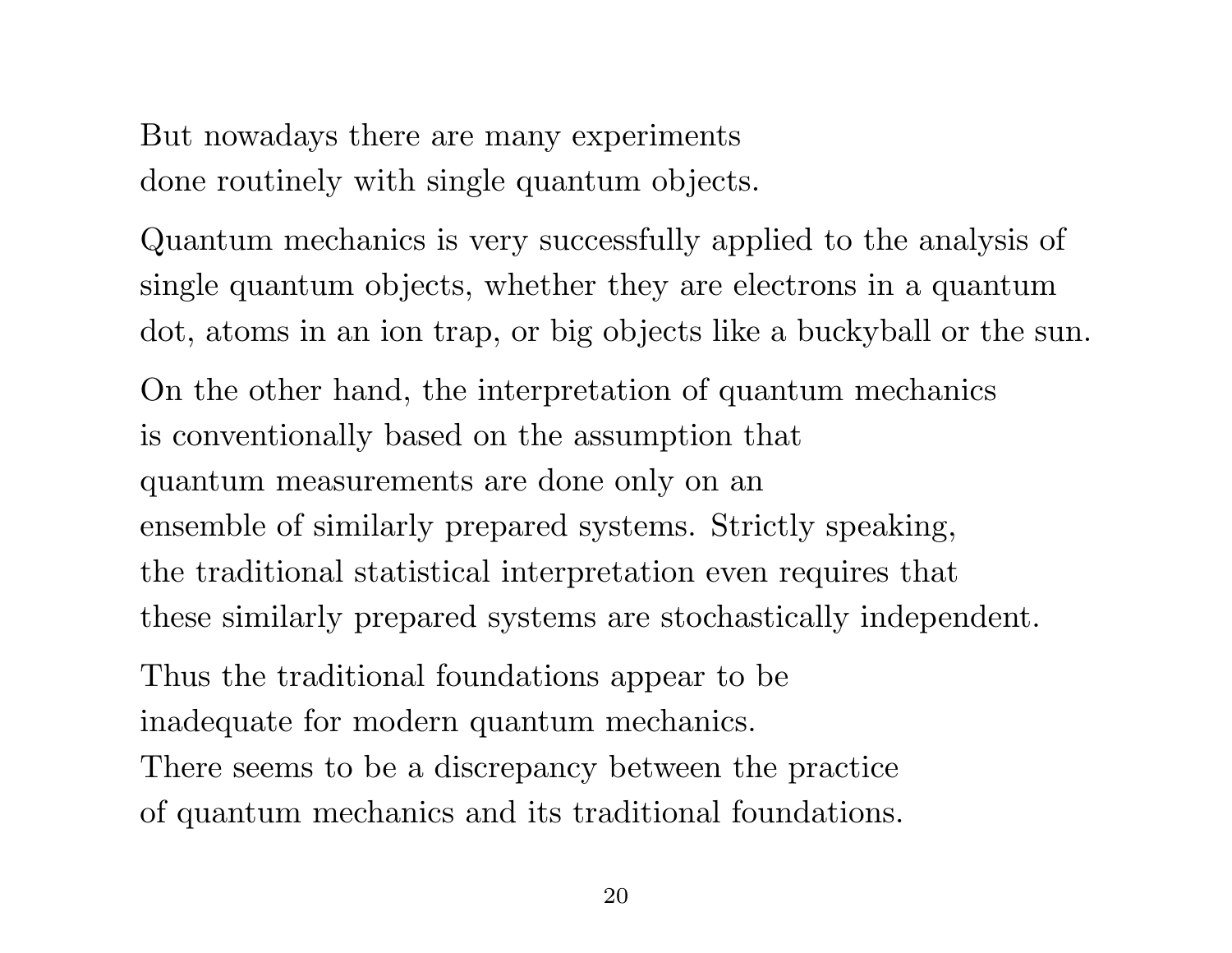We need a language for quantum mechanics that allows us to speak of the position (and other properties) of single quantum objects at least in an approximate way.

There is no doubt that to some limited accuracy, quantum objects have a definite position – they are located under this atom microscope, in that quantum dot, etc., and this implies knowledge of an approximate position. It also implies knowledge of an approximate momentum

– they are roughly at rest in the laboratory frame.

In which sense is this compatible with a quantum description? Clearly, the uncertainty relation is not violated.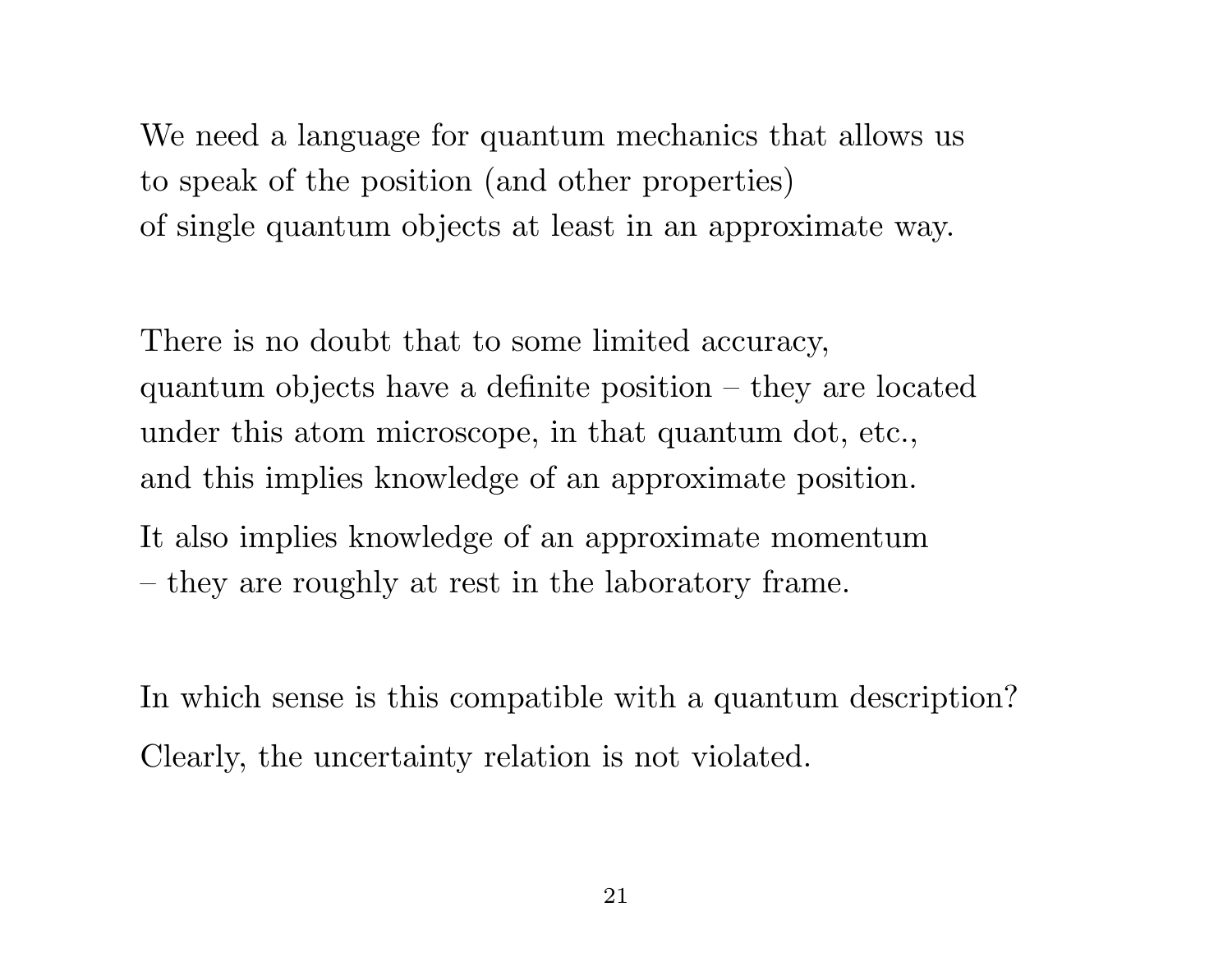In some sense, this approximate position and momentum are a mean position and a mean momentum.

But the mean of what?

Traditional quantum mechanics does not answer this. But it provides formulas for the computation of the mean position  $\langle q \rangle$  and the mean momentum  $\langle p \rangle$ of each quantum object which can be prepared as an individual . . .

. . . provided that one assigns a state to each individual object.

Those strictly adhering to a statistical interpretation may find this a forbidden use.

But how else shall we encode into quantum mechanics the knowledge that, at a particular time, a particular object is at a particular place in the experimental setup?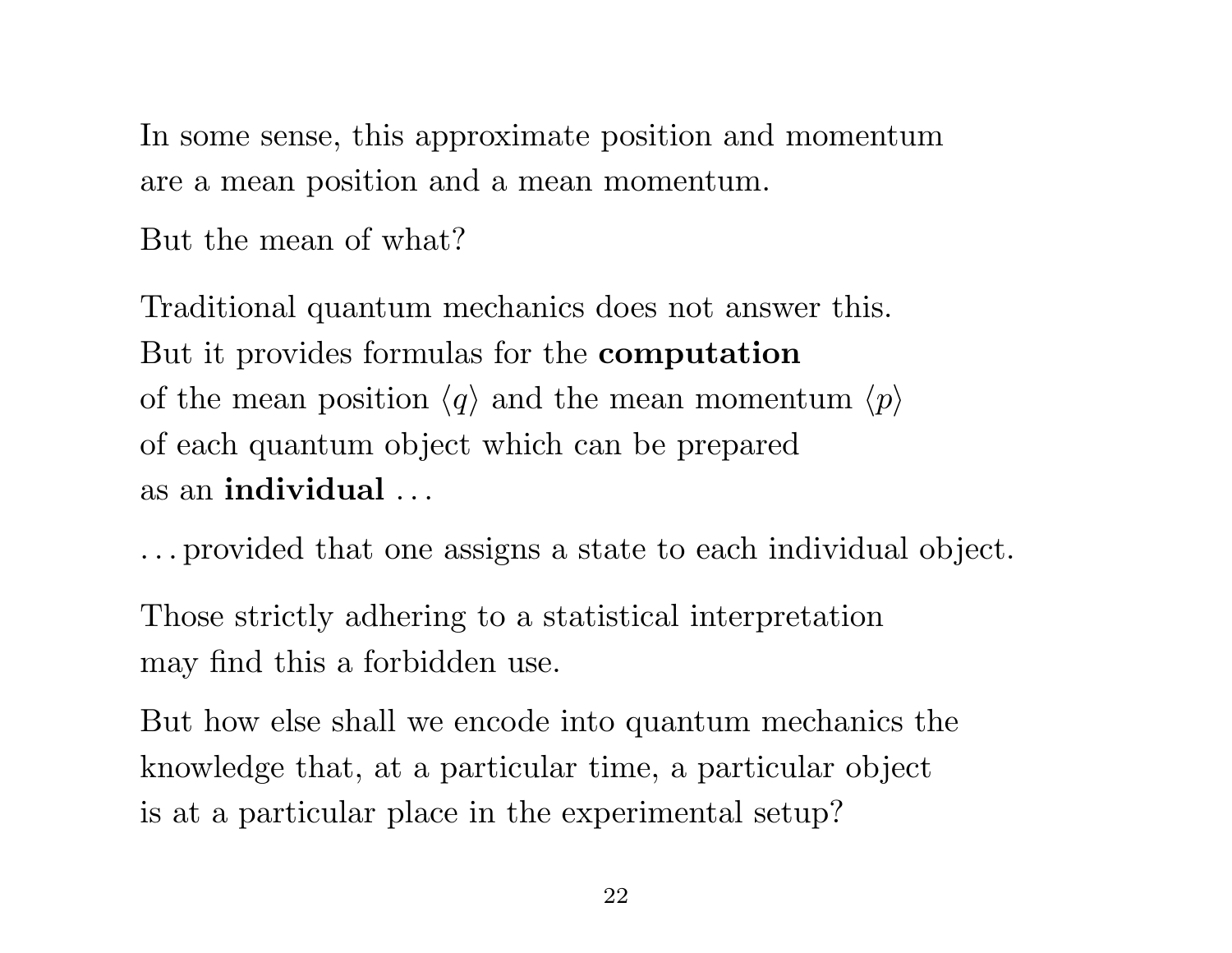### 4. Making sense of fuzzy concepts

Photon particles (as discussed in the first companion lecture) have – both in their classical and quantum version –

- a fuzzy shape (boundary not clearly defined by fixing the total energy),
- a fuzzy internal structure (of a wave packet),
- a fuzzy but approximately defined position,
- a fuzzy but approximately defined time of passing an instrument.
- and (at least in case of photons on demand) a nearly deterministic behavior.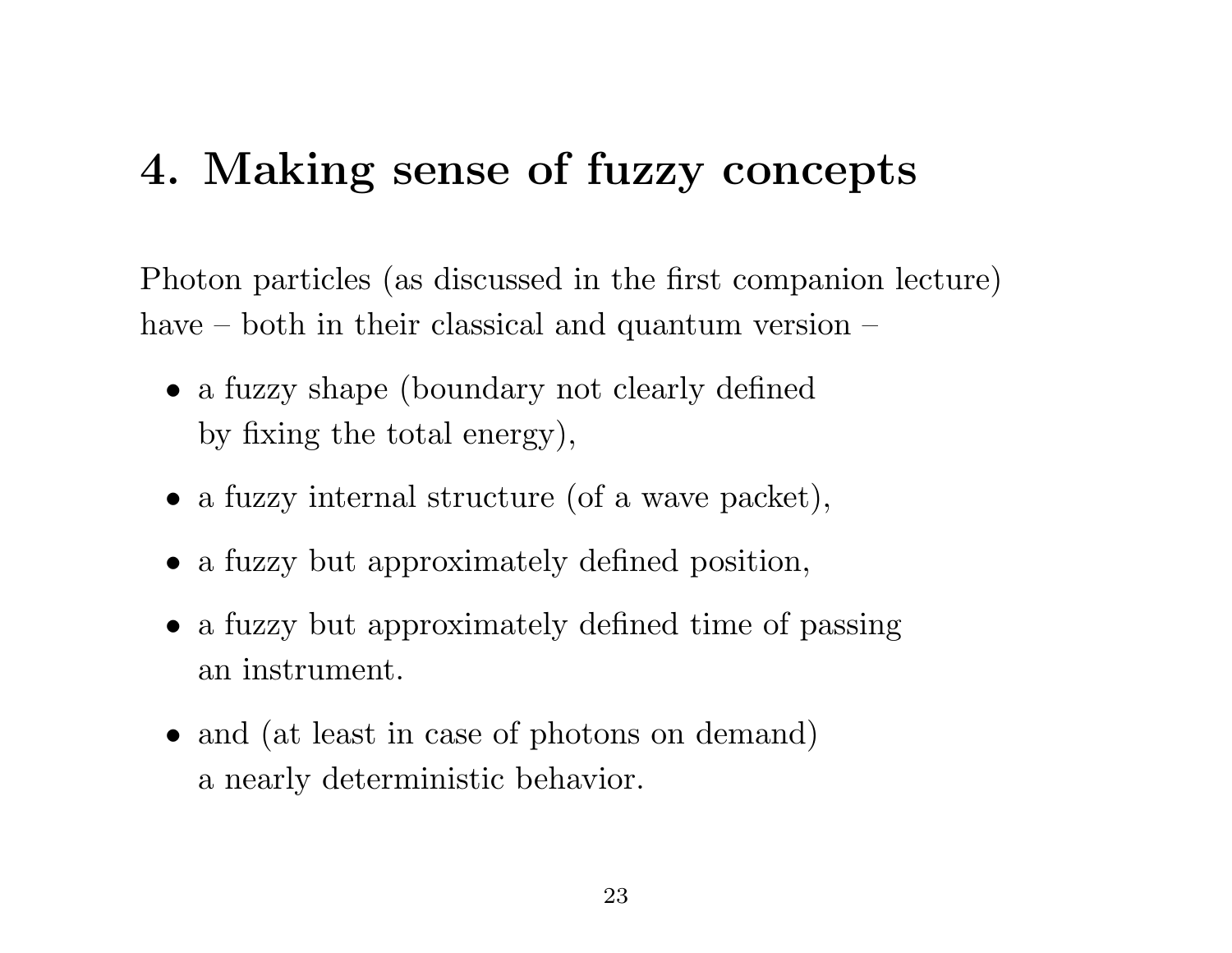What holds for photon particles (i.e., localized wave packets of a classical or quantum electromagnetic field), holds more generally.

The position of **any** extended object is uncertain within some limit resolution related to the diameter of the object. For example, the limit resolution with which one can determine the longitude and latitude of a city such as Vienna is bounded by about 10–20 km.

Thus it is unreasonable to require that every well-defined object has a position specified up to the 100th significant digit.

Physical concepts must be such that they describe the object well at the resolution of interest.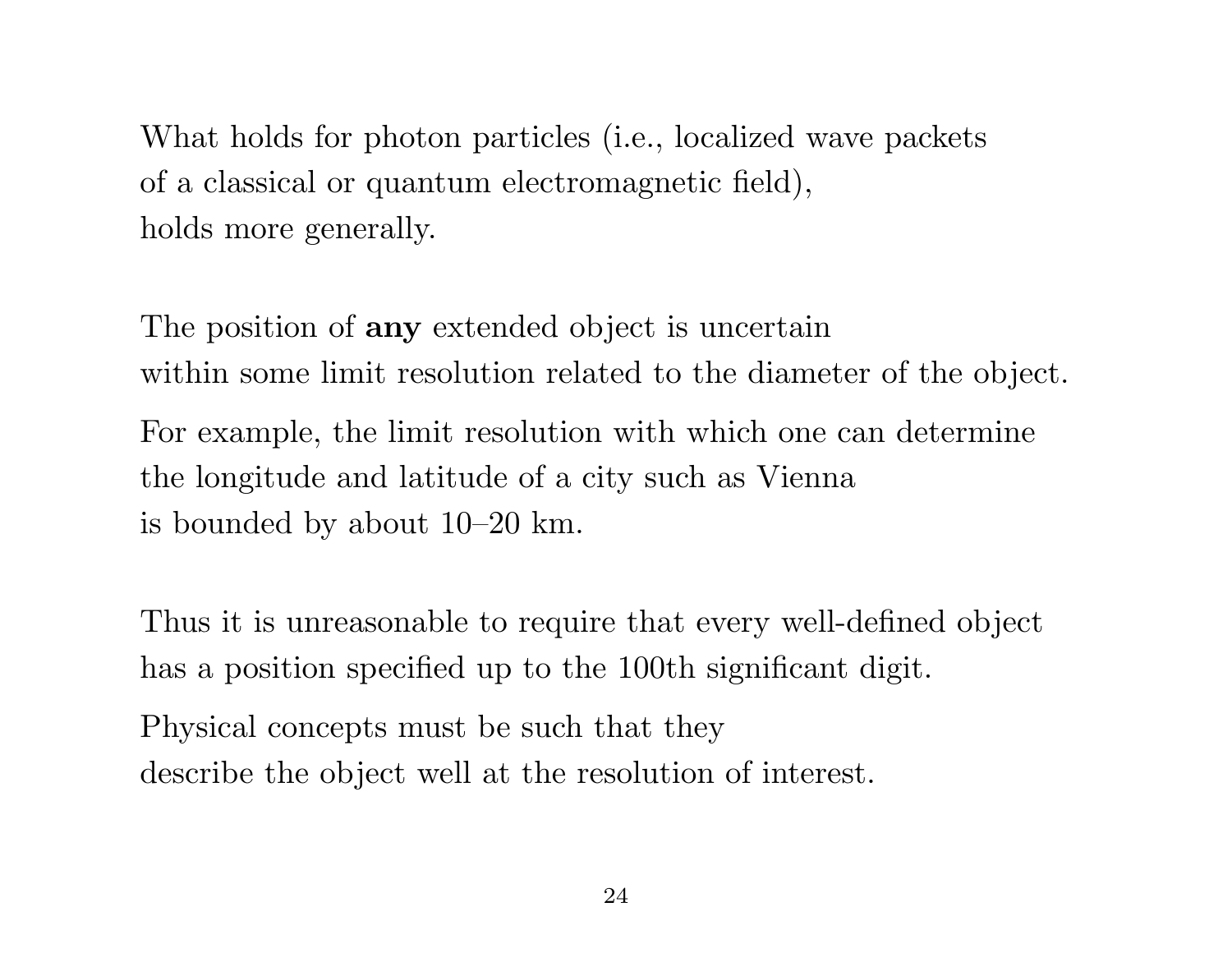Statistics is the traditional language for the description of uncertainty.

But the probabilistic interpretation of statistics is not always adequate.

In quantum mechanics we can compute the "mean position" of a single particle.

But we have no idea **of what** this should be the mean.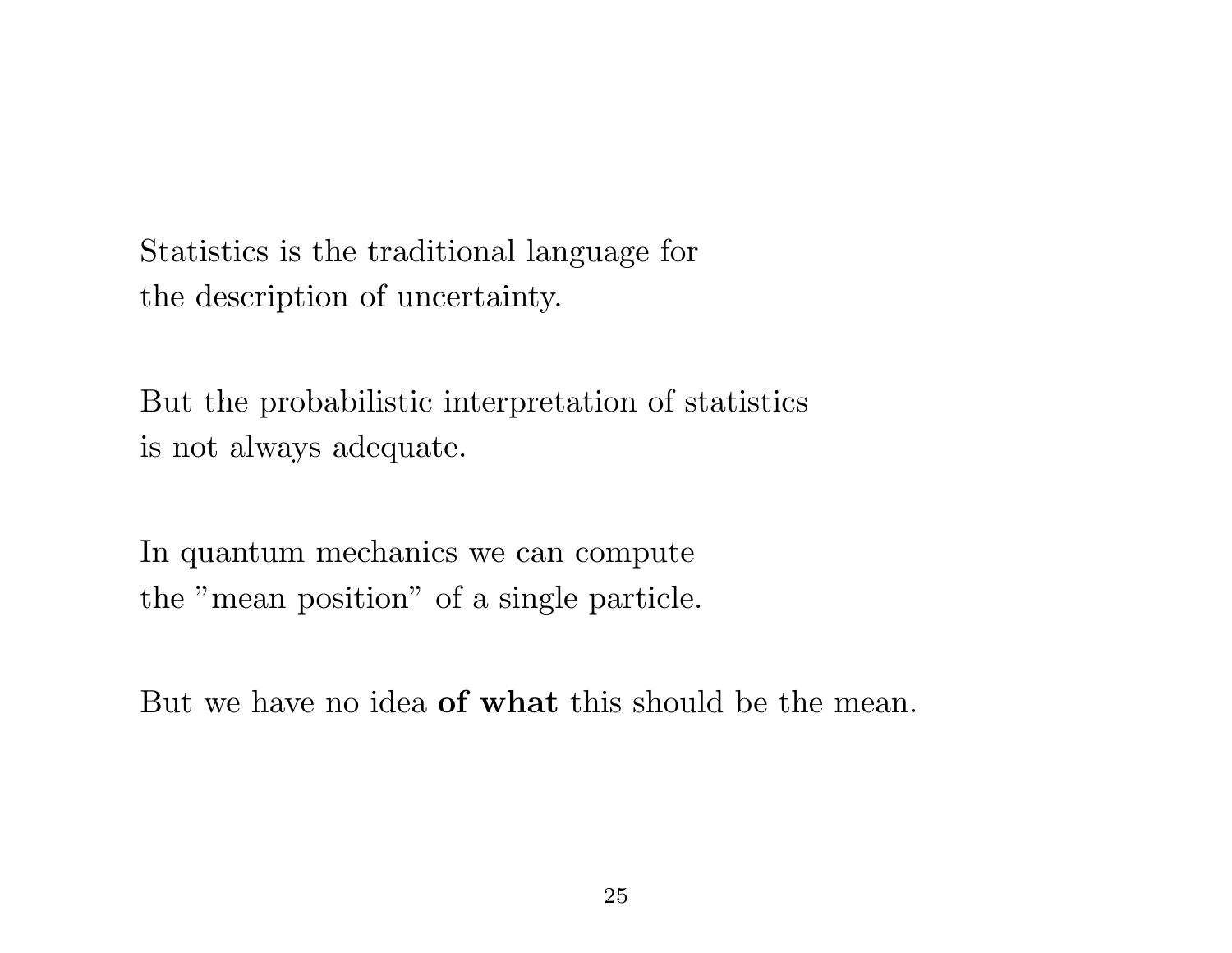Following the exposition of statistical thermodynamics in the book Neumaier & Westra 2008, we therefore introduce formal statistical mathematics, but phrased in a way not using probabilistic terminology.

In thermodynamics, all we ever measure are macroscopic values of the form  $\langle g \rangle := \text{tr } \rho g$ , where g is a microscopic quantity and  $\rho$  is the density matrix encoding the state of the system.

With some care, this **thermal interpretation** can be extended to the microscopic regime in a way that it remains sensible even for single, small quantum objects.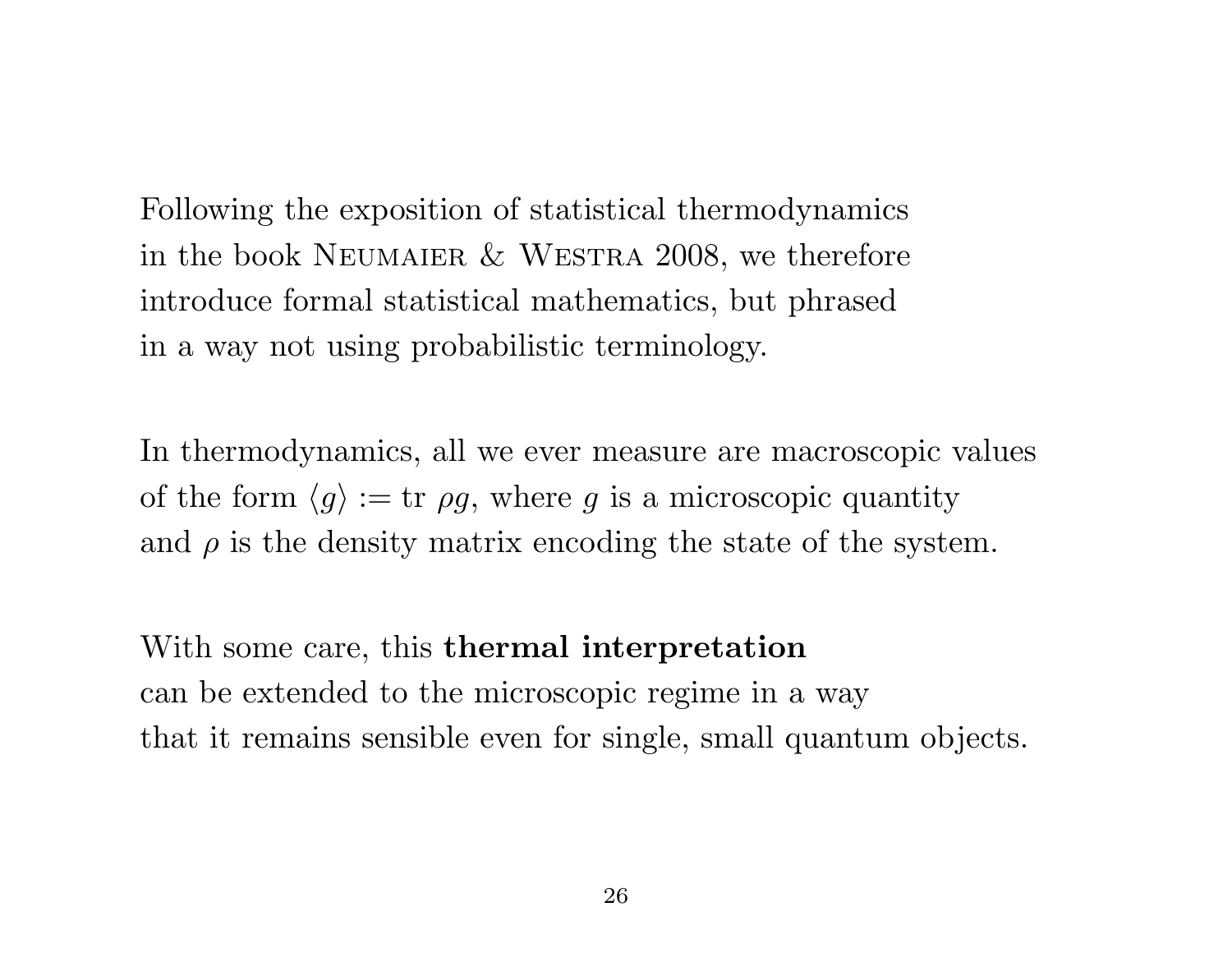Instead of calling  $\langle g \rangle := \text{tr } \rho g$  the expectation value, we continue to call it the **value** of  $g$ , as in the thermal case.

For a Hermitian quantity g with nonzero value  $\langle g \rangle$ , we define the limit resolution

 $\text{Res}(g) := \sqrt{\langle g^2 \rangle / \langle g \rangle^2 - 1}.$ 

The expression under the square root is always nonnegative, and vanishes in a pure state iff it is an eigenstate of g.

Therefore, the limit resolution is an uncertainty measure specifying how accurately one can treat g as a sharp number, given by this value.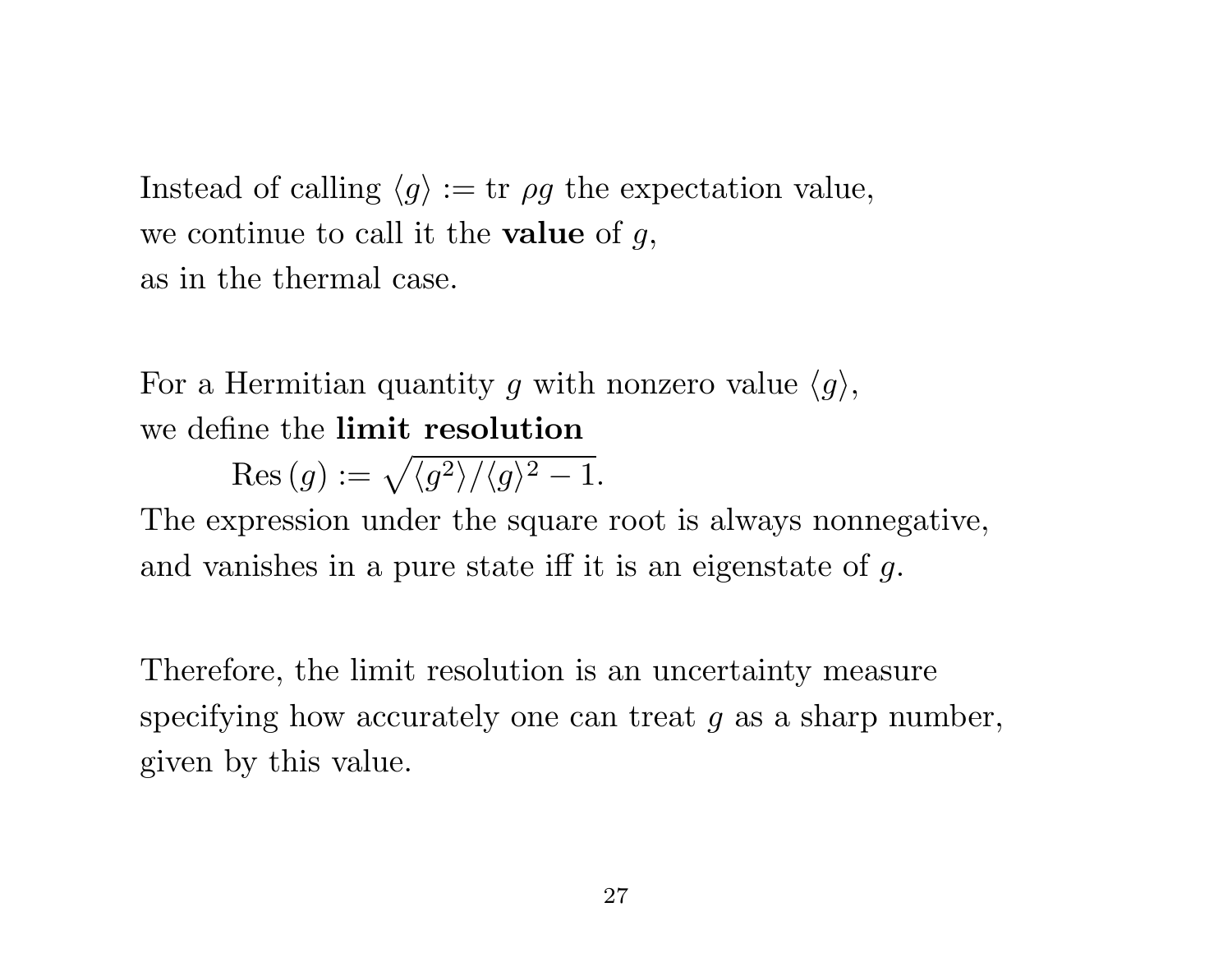In experimental practice, the limit resolution is a lower bound on the relative accuracy with which one can expect  $\langle g \rangle$  to be determinable reliably from (ideal) measurements of a single object at a single time.

In particular, a quantity g is considered to be **significant** if  $\text{Res}(g) \ll 1$ , while g is considered to be **noise** if  $\text{Res}(g) \gg 1$ .

If g is a quantity and  $\tilde{g}$  is a good approximation of its value then  $\Delta g := g - \tilde{g}$  is noise.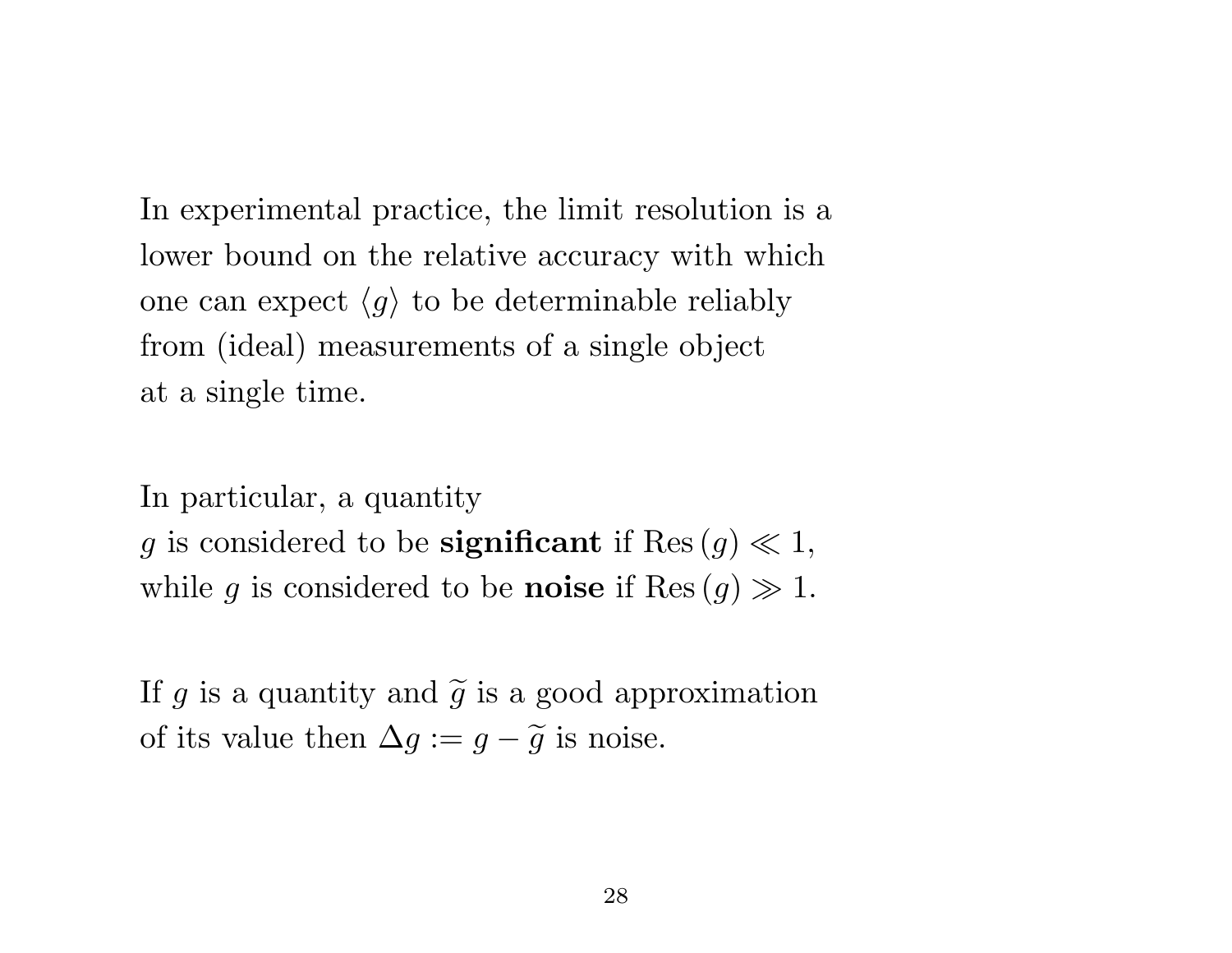For a single system at a single time,

the values  $\langle g \rangle$  have an experimentally testable meaning **precisely** when  $\text{Res}(g)$  is significantly smaller than 1.

However, time averages of time-dependent values  $\langle g(t_l) \rangle$ at different times  $t_l$  may have a testable meaning: They are the values of the quantity  $\tilde{g}$  defined as the average of the  $g(t_l)$ . By the law of large numbers, this quantity may be significant in the above precise sense even when no single  $g(t_l)$  is.

This terminology captures correctly the experimental practice, without imposing any statistical or probabilistic connotations.

On the contrary, it determines the precise conditions under which statistical reasoning is necessary: namely precisely when the limit resolution of a quantity is larger than the desired accuracy.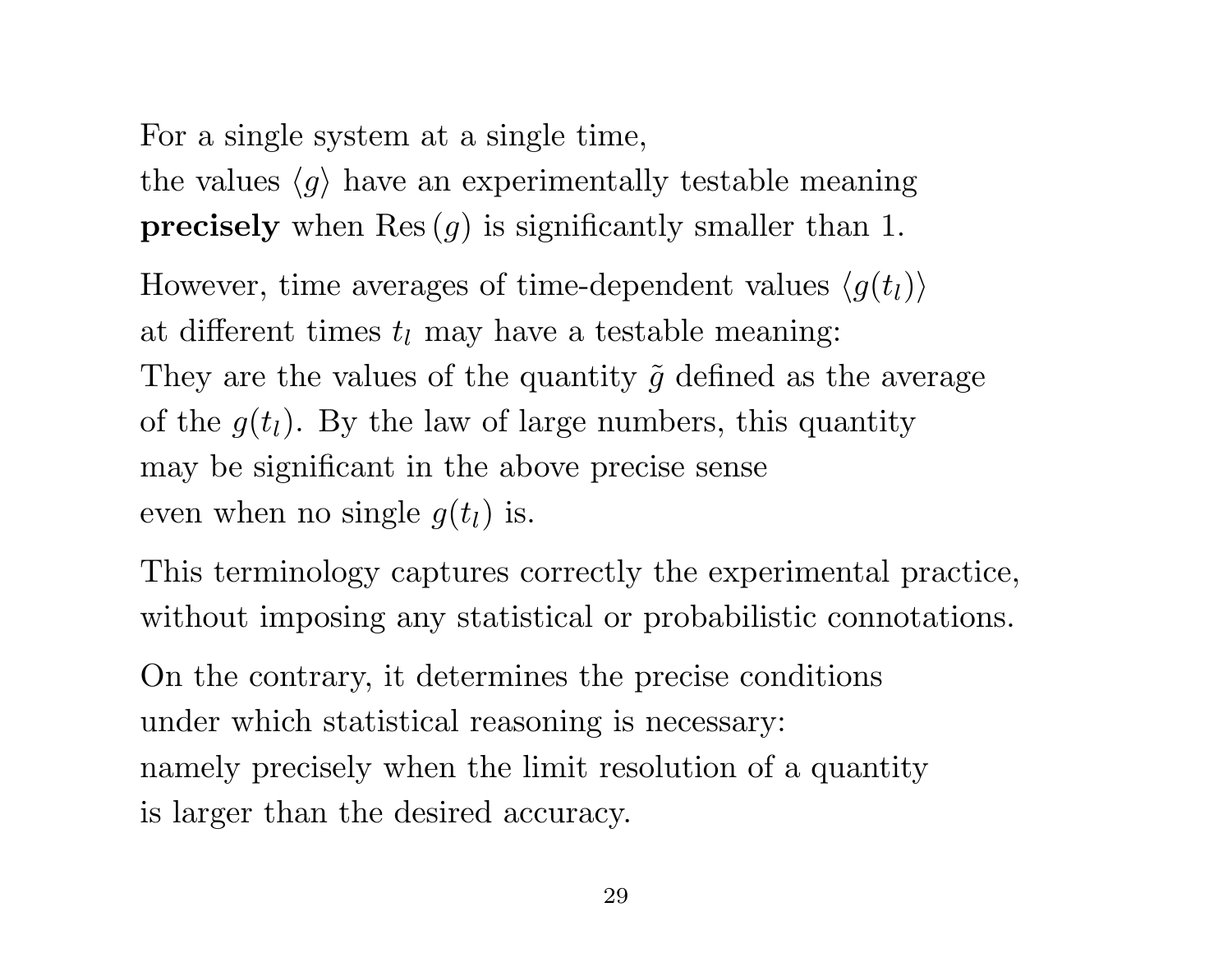# 5. Probability via expectation

KOLMOGOROV 1933 gave the modern axiomatic foundations of (classical, commutative) probability theory, impeccably basing the concept of random variables on measure theory.

There is a nice book by Peter WHITTLE 1992 with the title "Probability via Expectation", who proceeds in a different way. He starts with expectation, and derives the measure theoretic approach rather than postulating it.

This has important advantages since the measure theoretic approach is limited to classical physics, where all quantities commute.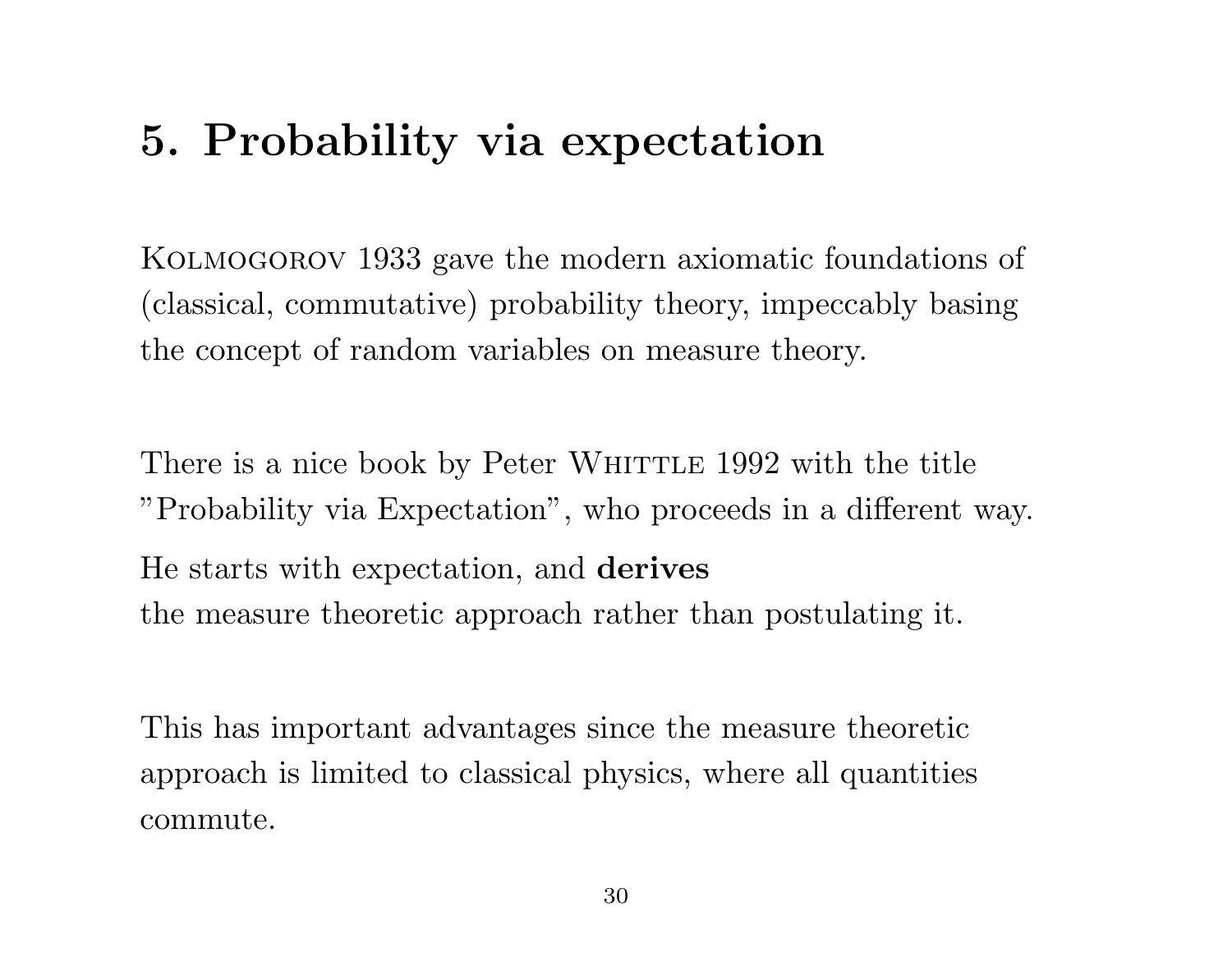In quantum mechanics, noncommuting pairs of quantities, such as position and momentum, defy a probabilistic description in measure theoretic terms.

The probability interpretation is restricted to families of pairwise commuting quantites  $X_j$  determined by an experimental set-up.

Probabilistic foundations of quantum mechanics are therefore intrinsically muddled up with the problem of measurement.

But measurement cannot be fundamental since what constitutes a good measurement is itself a complicated question dependent on quantum theory and statistical mechanics.

This might explain the unsatisfactory state (SCHLOSSHAUER 2005) of the foundations of quantum mechanics even over 80 years after its mathematical basis was established.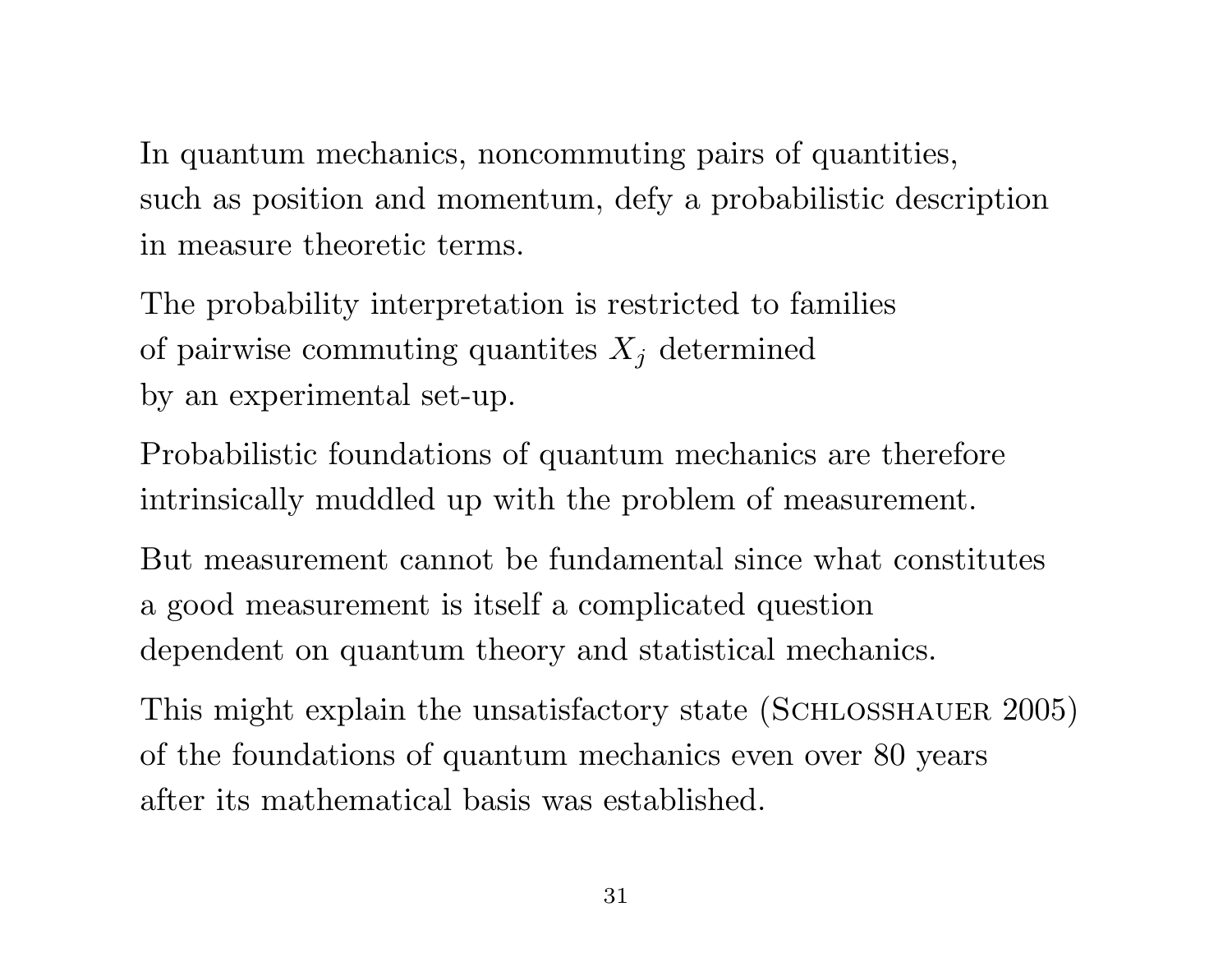The thermal interpretation together with Whittle's approach gives a convenient alternative to the probabilistic foundations.

Indeed, if the  $X_j$  are pairwise commuting quantum observables, Whittle's (classical) development implies that there is a way consistent with Kolmogorov to define for any quantum state random variables  $H$  and  $X_j$  such that the expectation of all sufficiently regular functions  $f(H, X)$  defined on the joint spectrum of  $(H, X)$  agrees with the value of f.

Thus, in the pairwise commuting case, it is always possible to construct a probability interpretation for the quantities, no matter whether or not some sort of microscopic or submicroscopic structure is assumed to exist.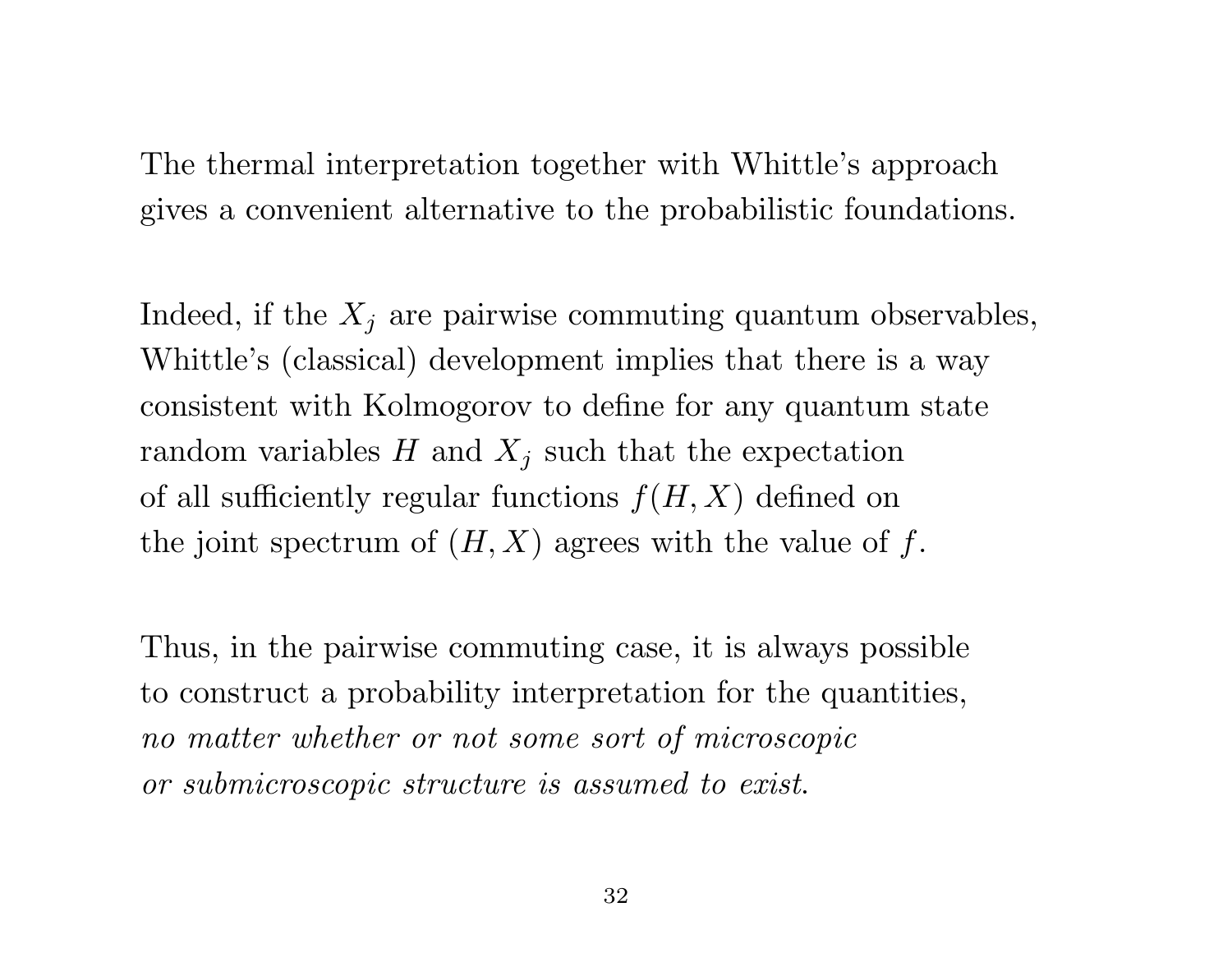Even without a postulated probabilistic structure, quantum states can be given a frequentist interpretation in a context where many repeated experiments are feasible.

Then  $\langle g \rangle$  is the expectation value of g, empirically defined as an average over many realizations.

In this case, the limit resolution  $\text{Res}(q)$  becomes the standard deviation of g, divided by the absolute value of the expectation.

Therefore, when the frequentist interpretation applies, the limit resolution measures the relative accuracy of the realizations.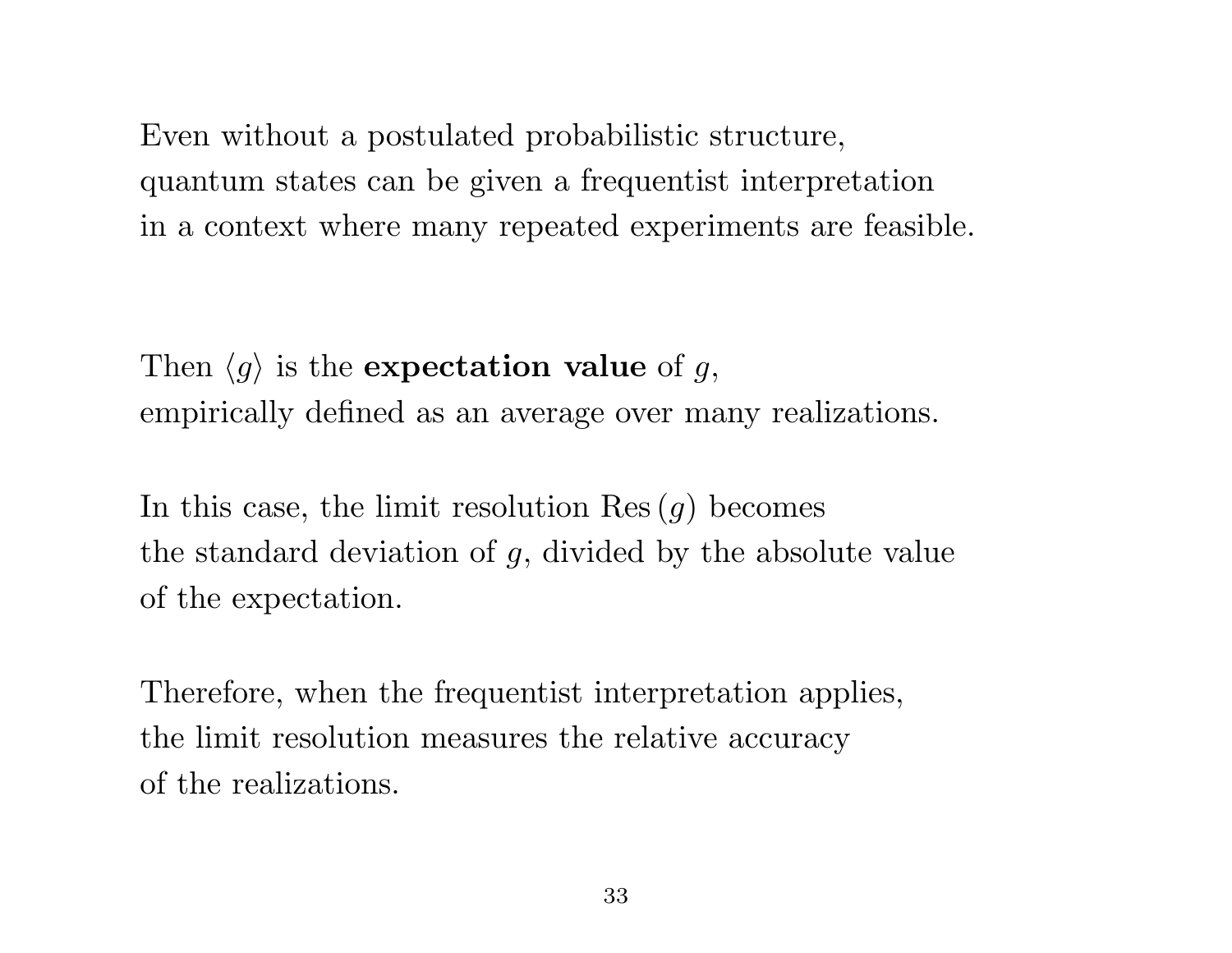Thus the thermal interpretation of the quantum mechanical formalism in terms of the value  $\langle g \rangle$  of a quantity g and its limit resolution Res g gives both a nonstatistical fuzzy view applicable to single quantum objects, and an additional statistical view applicable when frequent repetition is feasible.

New aspects appear when we consider quantum fields, needed for the understanding of photons in terms of quantum electrodynamics.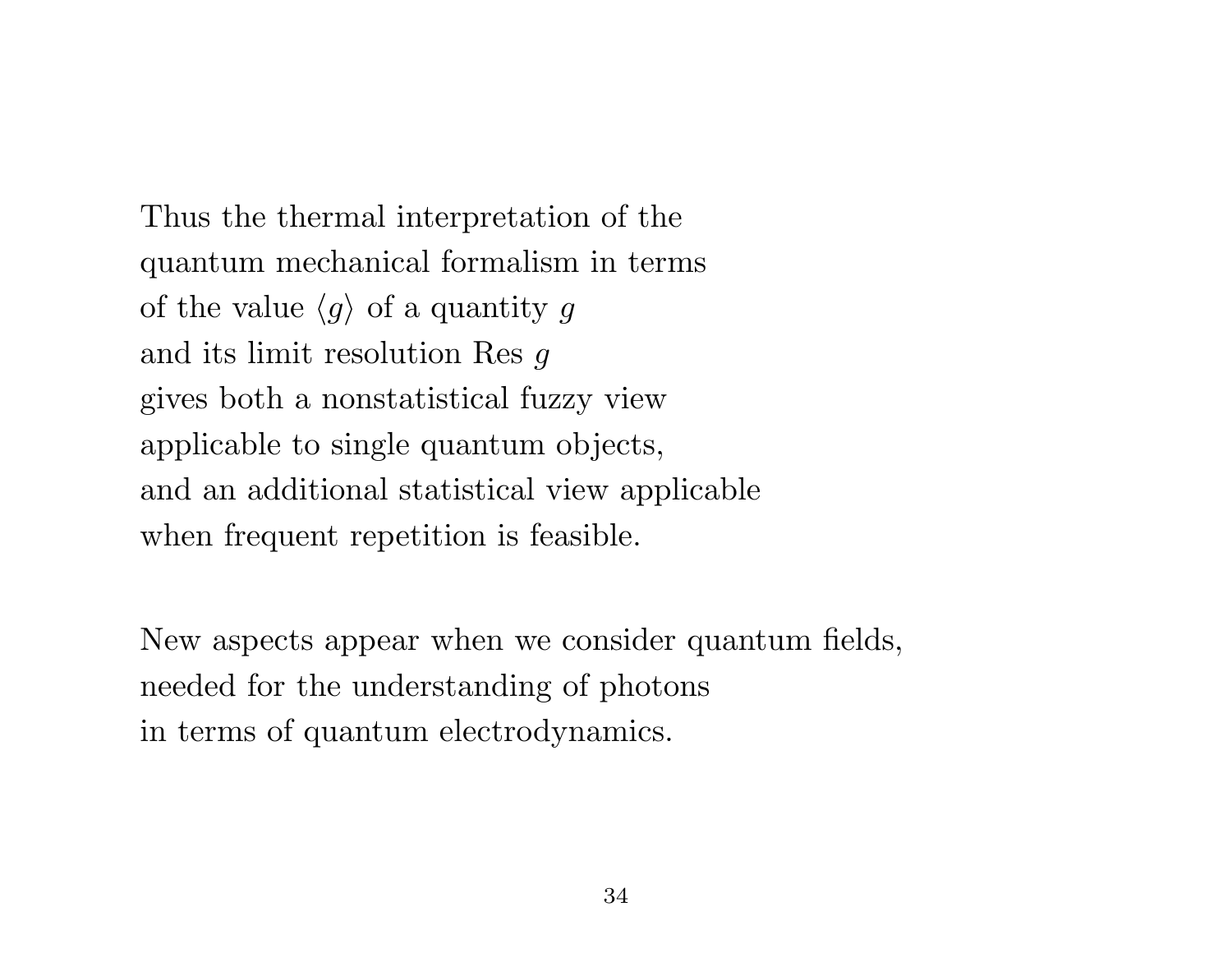# 6. What is an ensemble of fields?

Quantum field theory poses a special problem for the foundations of quantum mechanics.

In a full QED (i.e., space-time) treatment of light, one needs to make an operational definition of how to interpret quantum expectations when only one space-time field exists, rather than an ensemble of independently prepared fields.

The thermal interpretation discussed above avoids the need to consider an ensemble.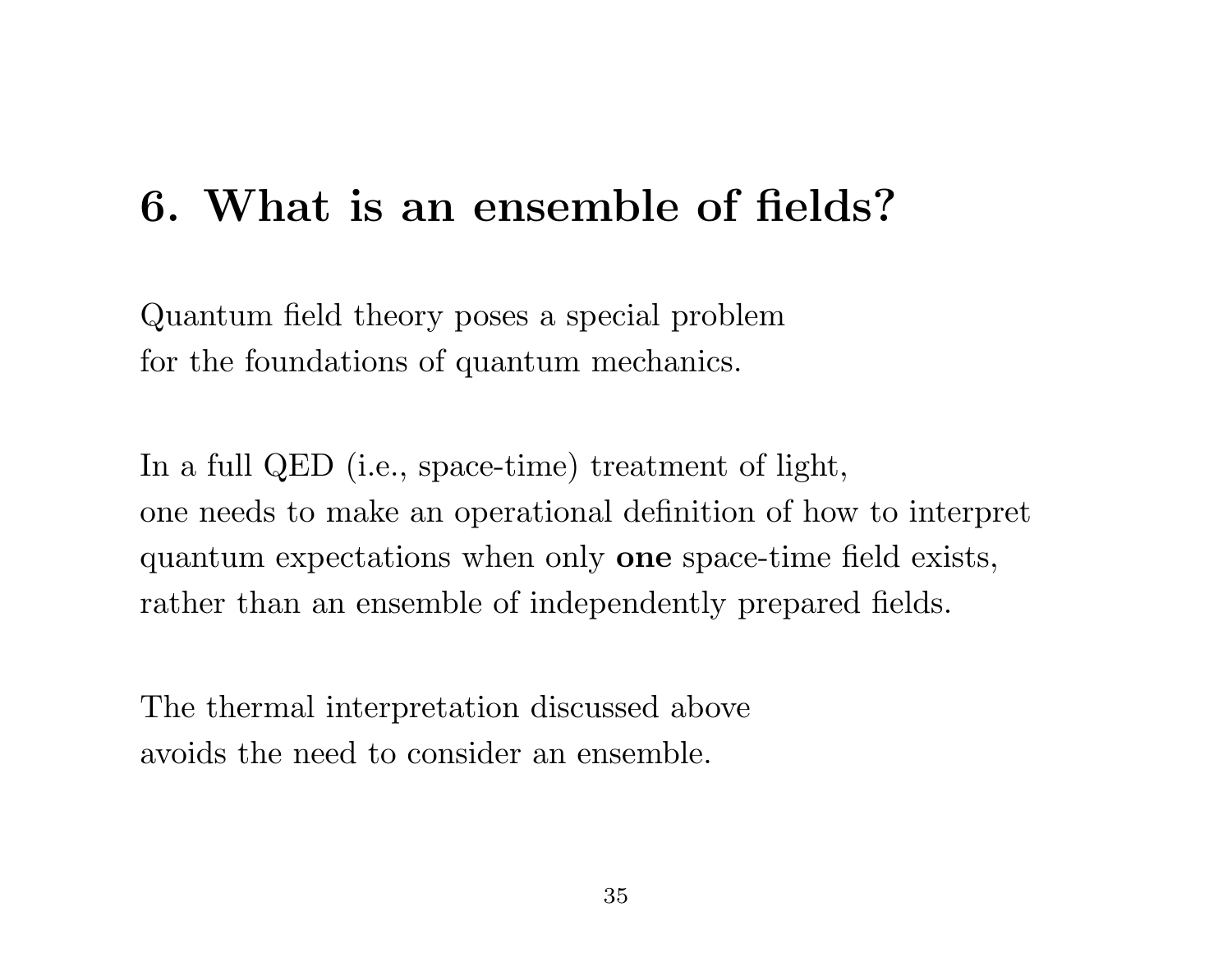However, the classical treatment of unpolarized light provides a clue to a more specific interpretation which will turn out to be very useful.

In the first 464 pages of their well-known, comprehensive book Optical Coherence and Quantum Optics, MANDEL  $&$  WOLF 1995 deduce from the Maxwell equations the properties of classical light, including polarization and the (semi)classical photo effect.

Knowing already that polarization is a quantum phenomenon, we expect that their treatment gives insight also useful for quantum field theory.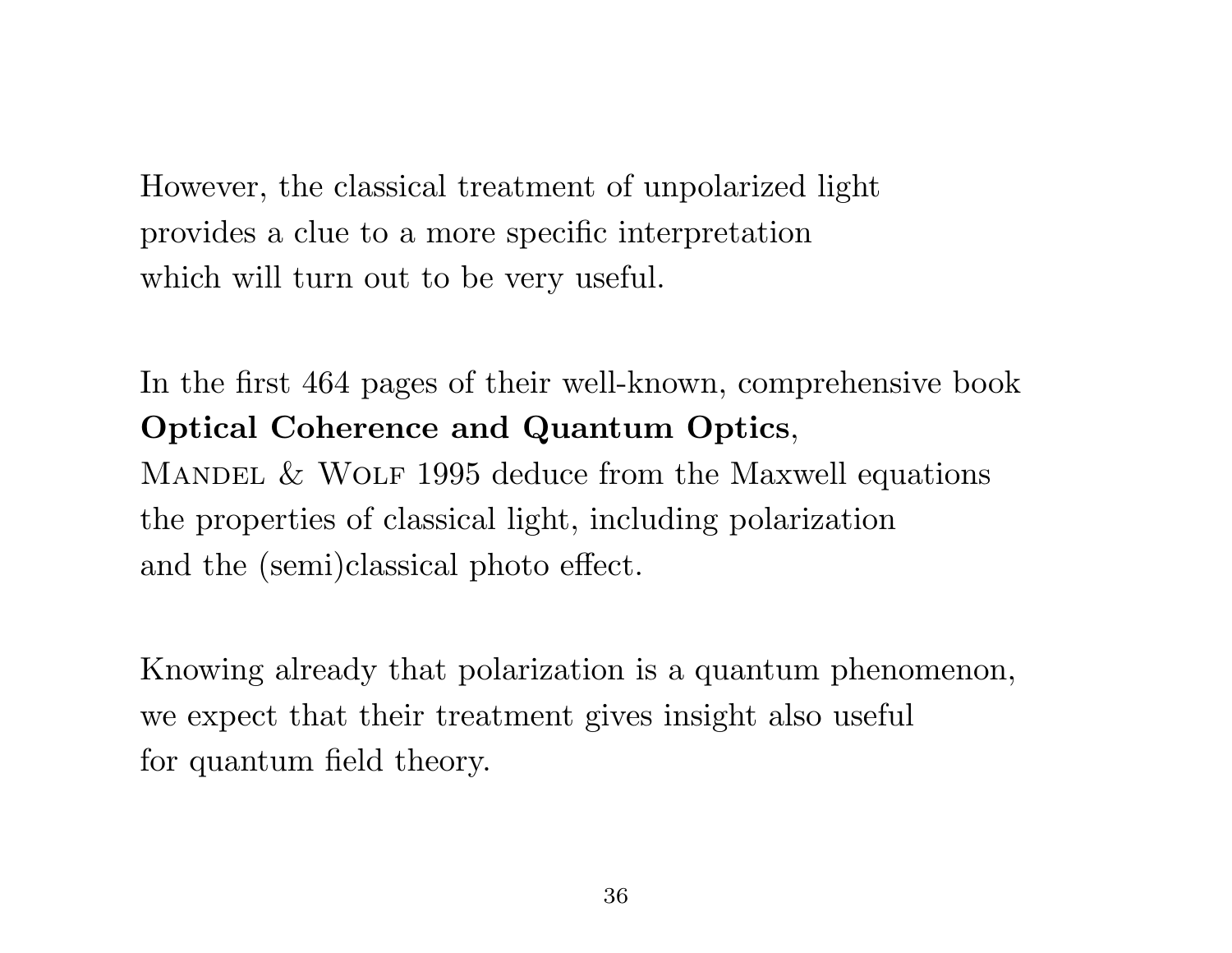Unpolarized light cannot be modelled directly by the Maxwell equations.

Instead, within Maxwell's theory, the description of unpolarized light is an effective description of observable degrees of freedom of very complex "fluctuating" solutions of the Maxwell equations.

This effective description is obtained by short-time averaging, over a time short with respect to the time resolution of the observations but long with respect to the time light needs to complete one fluctuation.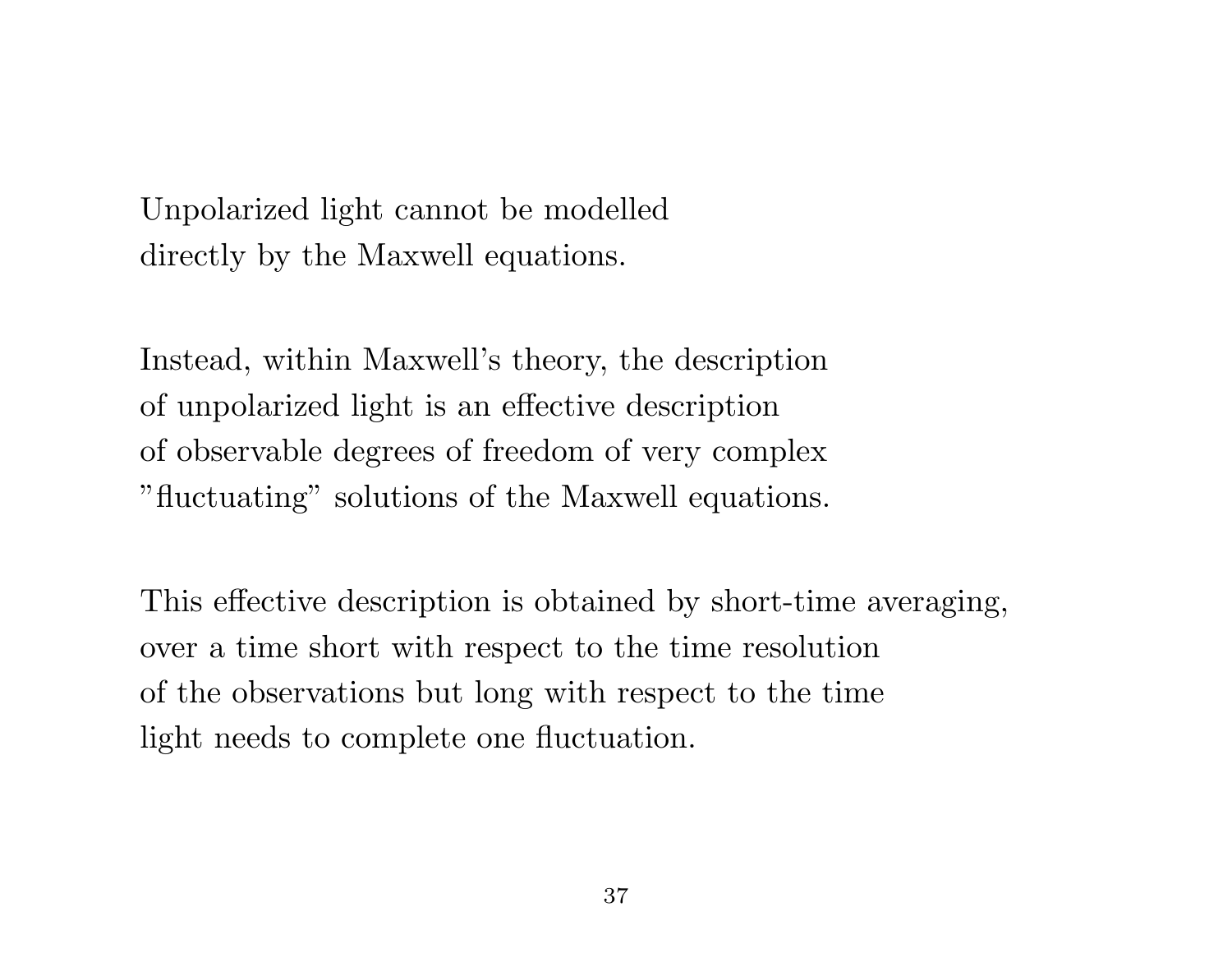In this effective description, the short-time average of the fields themselves is essentially zero, while the short-time average of quadratic expressions in the field are nonzero, varying slowly enough to be observable.

The short-time average introduces naturally a fuzzy element into the description.

This leads to the effective observables  $\langle f \rangle$ , defined as the short-time average of a microscopic quantity  $f$ described in terms of an exact solution of the Maxwell equations.

Thus the ensemble (if one can still speak of one) is formed by the uncertainty in the fuzzy nature of the time of preparation or measurement, rather than by repeated independent preparation of the field.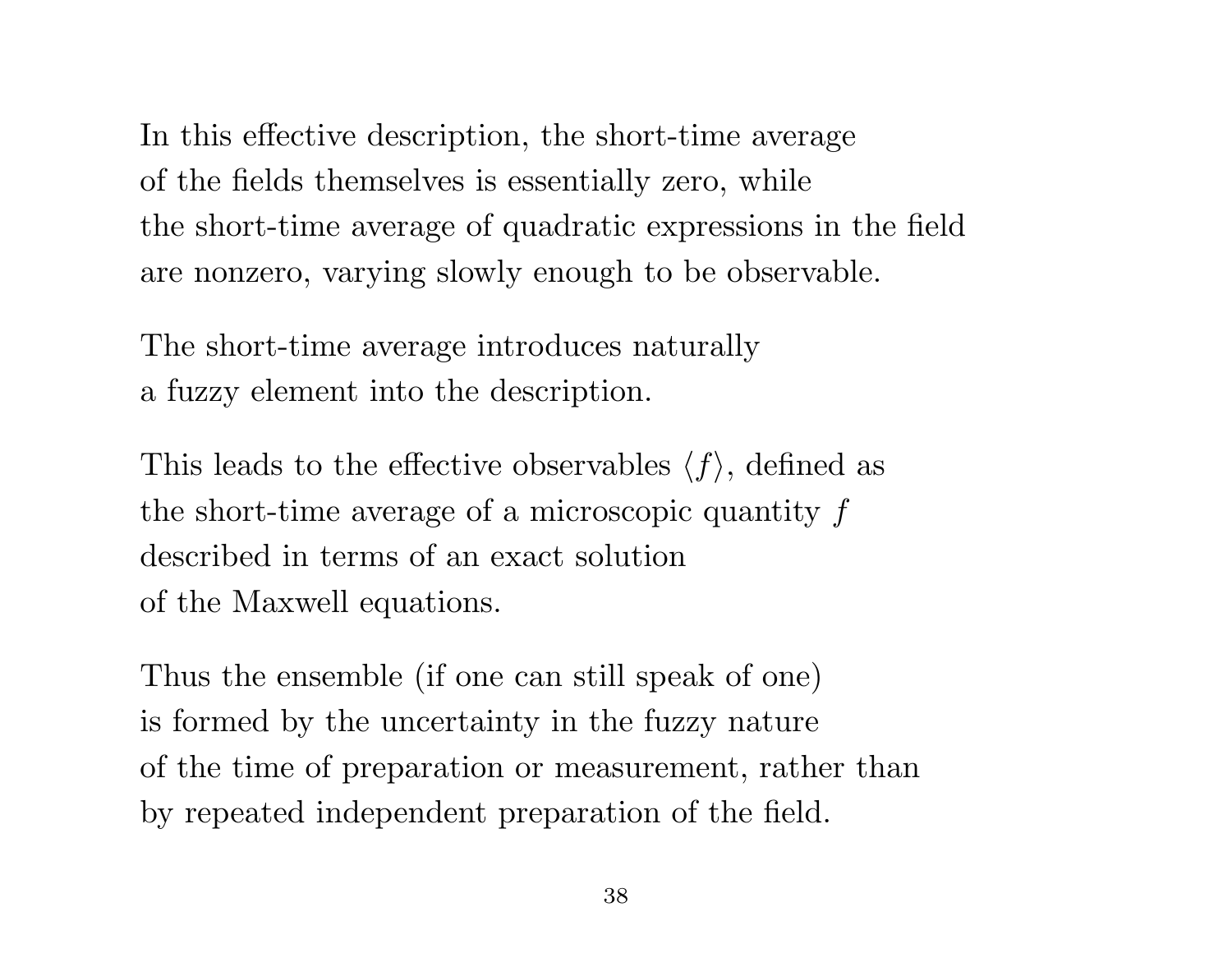Formally, one can take a limit where the fluctuations are infinitely fast and the short-time average extends over infinitely short times.

Then one arrives at a stochastic version of the Maxwell equations, where the fluctuating fields are described as random fields satisfying the Maxwell equations, and observables are the expectations of functionals of the fields.

Note that in this limit, the actual observables are not the random fields  $f$  themselves but their expectations  $\langle f \rangle!$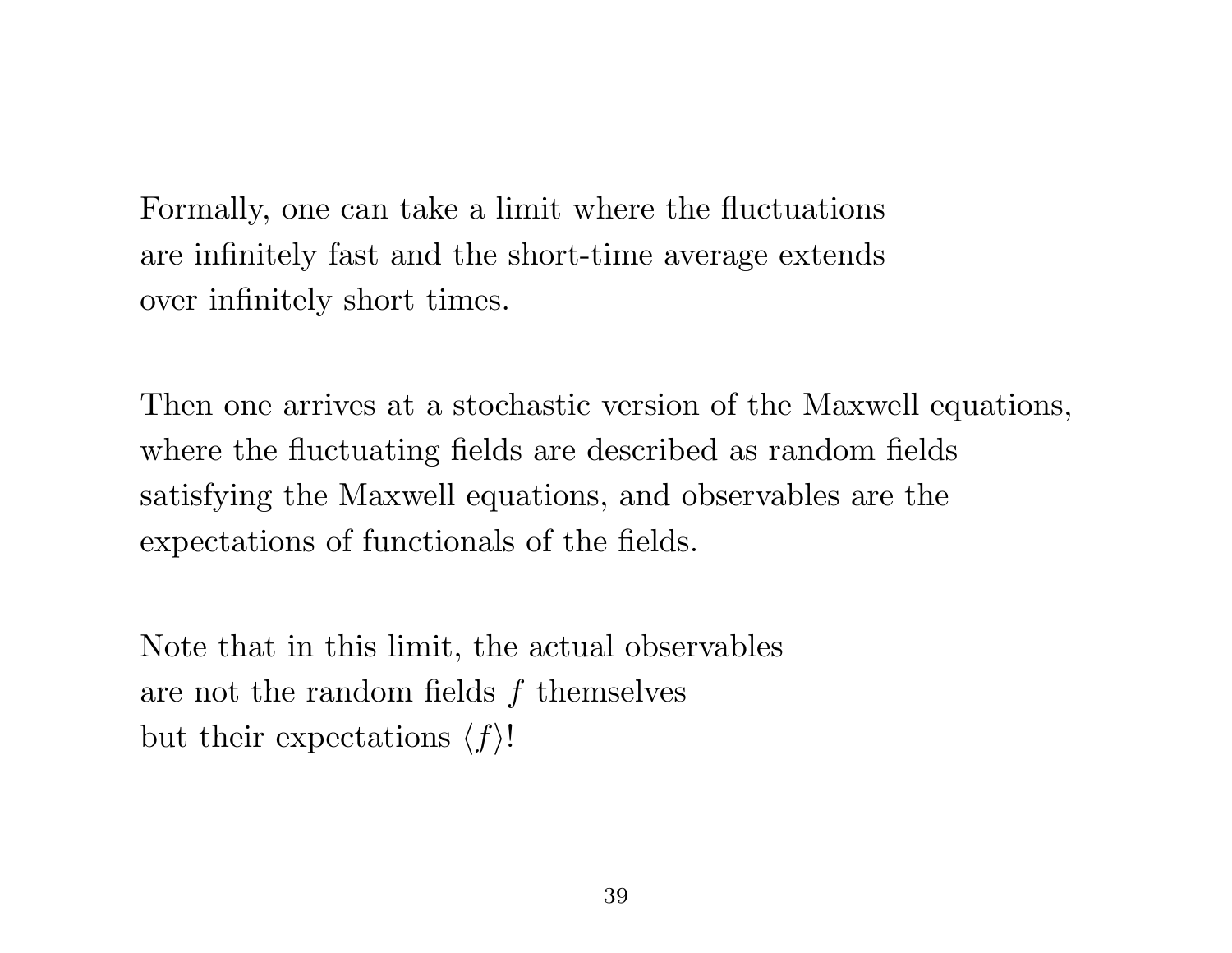Random space-time fields which are stationary in time give models for beams of partially polarized light.

Their coherence matrices provide the microscopic basis for the macroscopic description of beams of light in terms of the density matrix or the Stokes vector.

On the basis of the Maxwell equations and their stochastic interpretation, the second order coherence theory fully explains all polarization effects in a classical way. (The photoeffect ist already explained by the deterministic version.)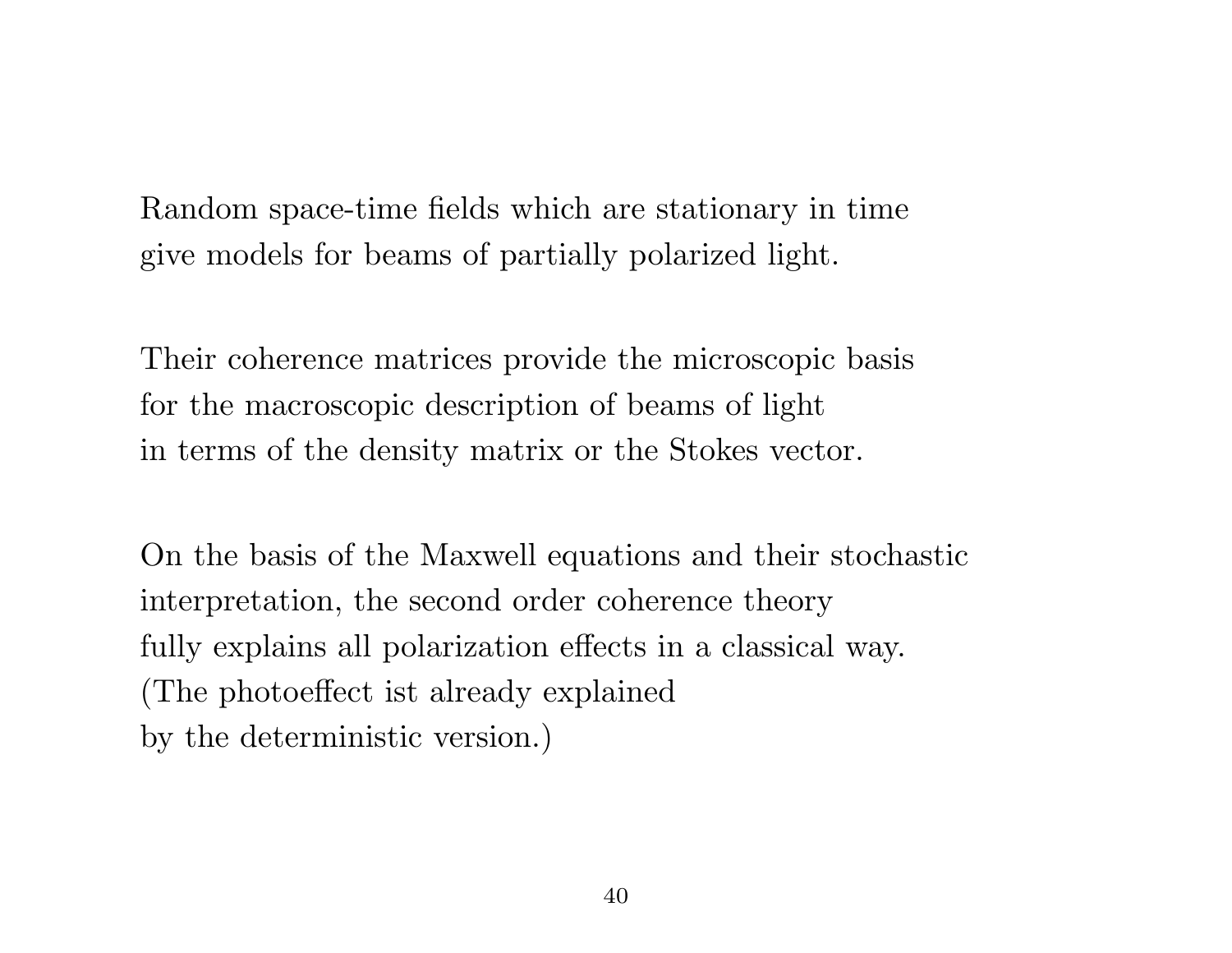# 7. Classical quantum computing

One of the potential applications of quantum information theory is quantum computing. It heavily exploits entanglement properties of quantum systems.

Since entanglement also exists in classical field theories, we now inquire about consequences for potential applications of entanglement to quantum computing.

Remarkably enough, recent years have shown that the speed-up achievable by quantum computations can also be obtained by computing with classical fields, at least for database search.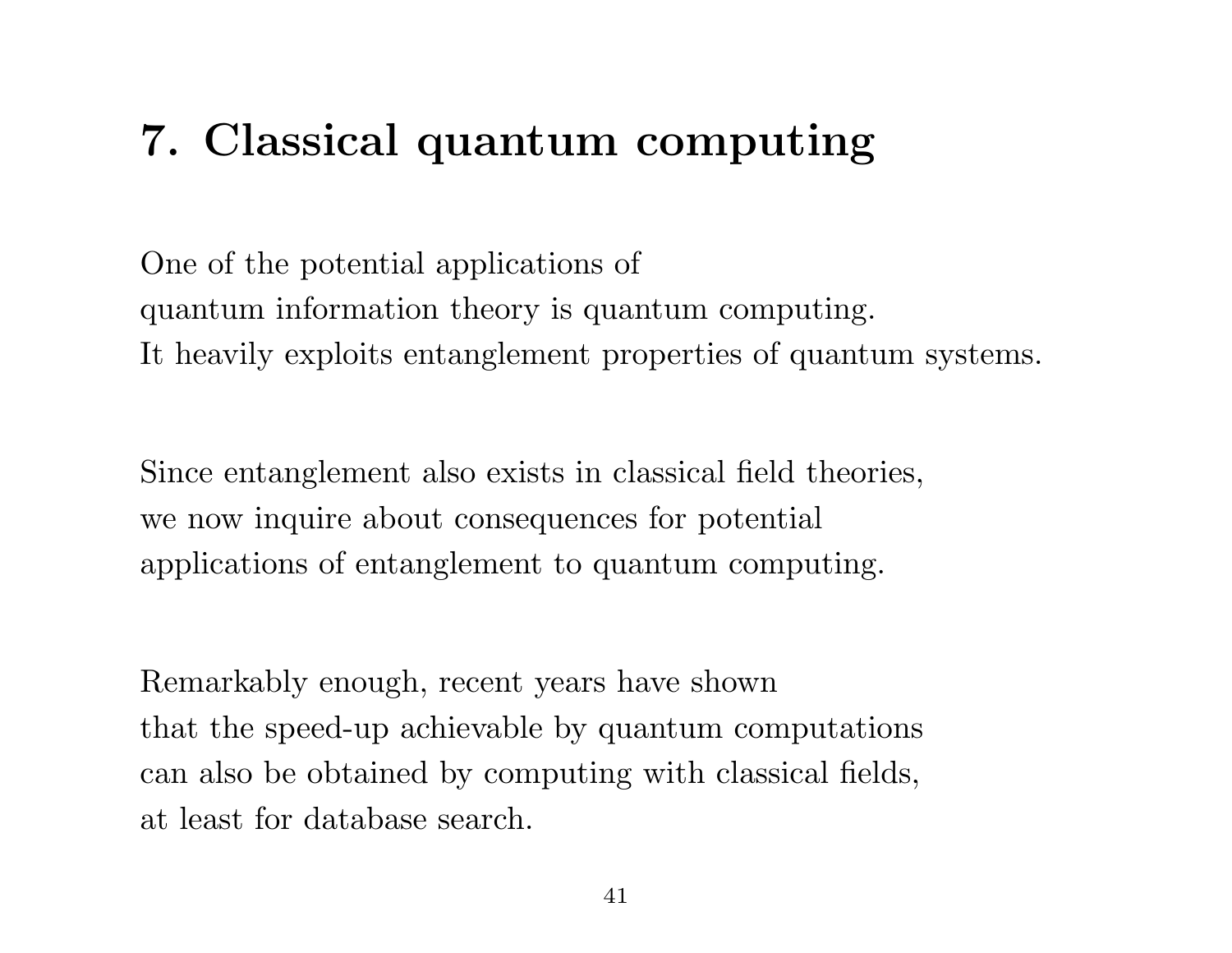The speed-up from  $O(N)$  to  $O(N)$ √ N) in searching for one of N items is not an intrinsic quantum feature but can be reproduced classically. See

BHATTACHARYA et al. 2002, LEE 2002, BASSI & GHIRARDI 2003, PATEL 2006, Romanelli & Donangelo 2006.

The classical algorithm is easier to implement: BHATTACHARYA et al. 2002 implemented  $N = 32$  at a time when quantum computers could only do  $N = 4$ .

Quantum versions may still have a space advantage for large N since, in principle they can be implemented in space of size  $O(\log N)$  using multiphoton entanglement, while the classical wave algorithm needs space  $O(N)$ .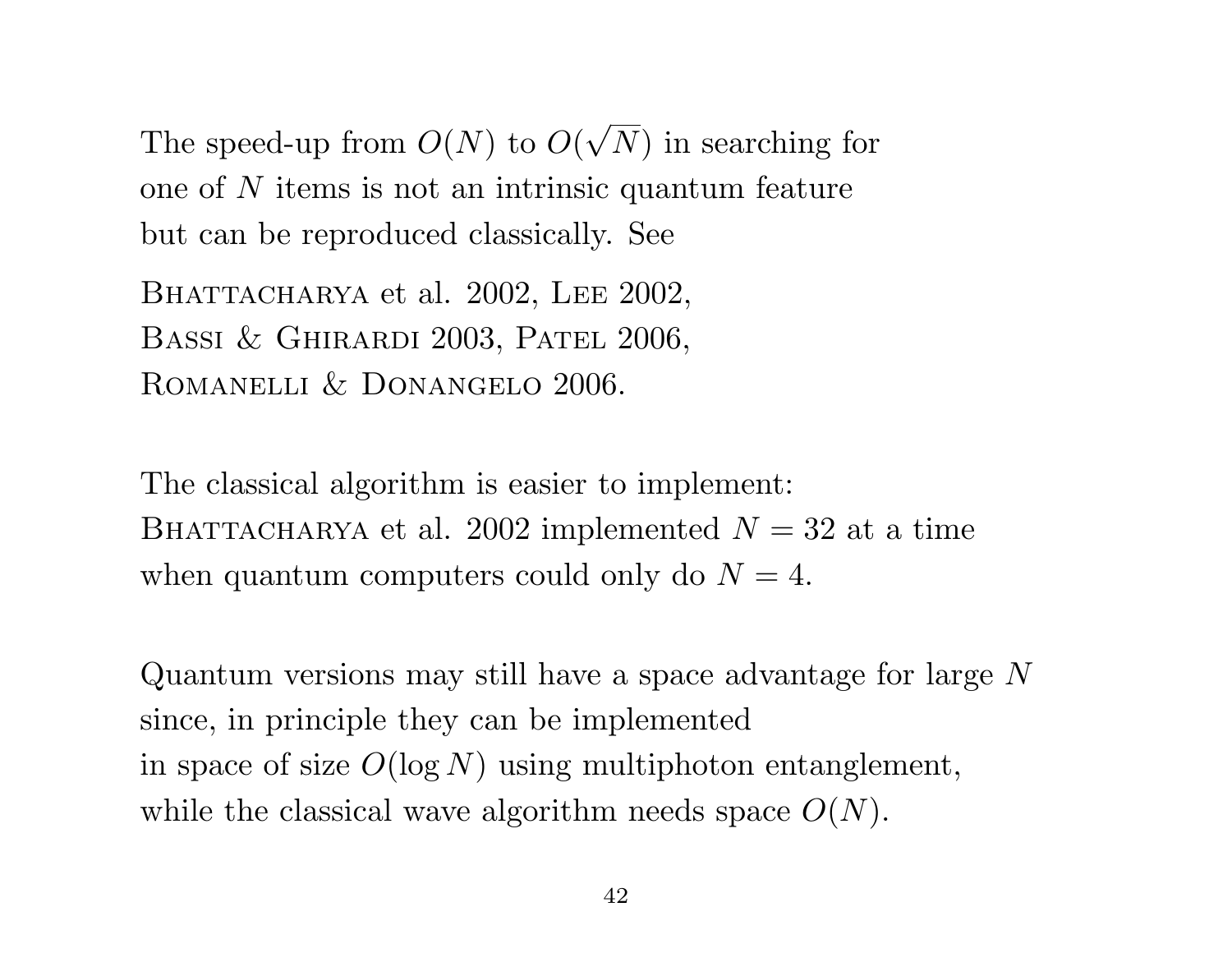# 8. Simulating quantum mechanics

The simulation of quantum computing by classical fields is essentially achieved by using an optical network in which each quantum level is modelled by a corresponding mode of the electromagnetic field.

The linearity of the Maxwell equations then directly translates into the superposition principle for pure quantum states.

Thus it is possible to simulate arbitrary quantum systems which have a **finite** number of levels by the Maxwell equations, and hence by a classical model.

Therefore we shall look a little more closely into the reasons for this ability to simulate quantum systems.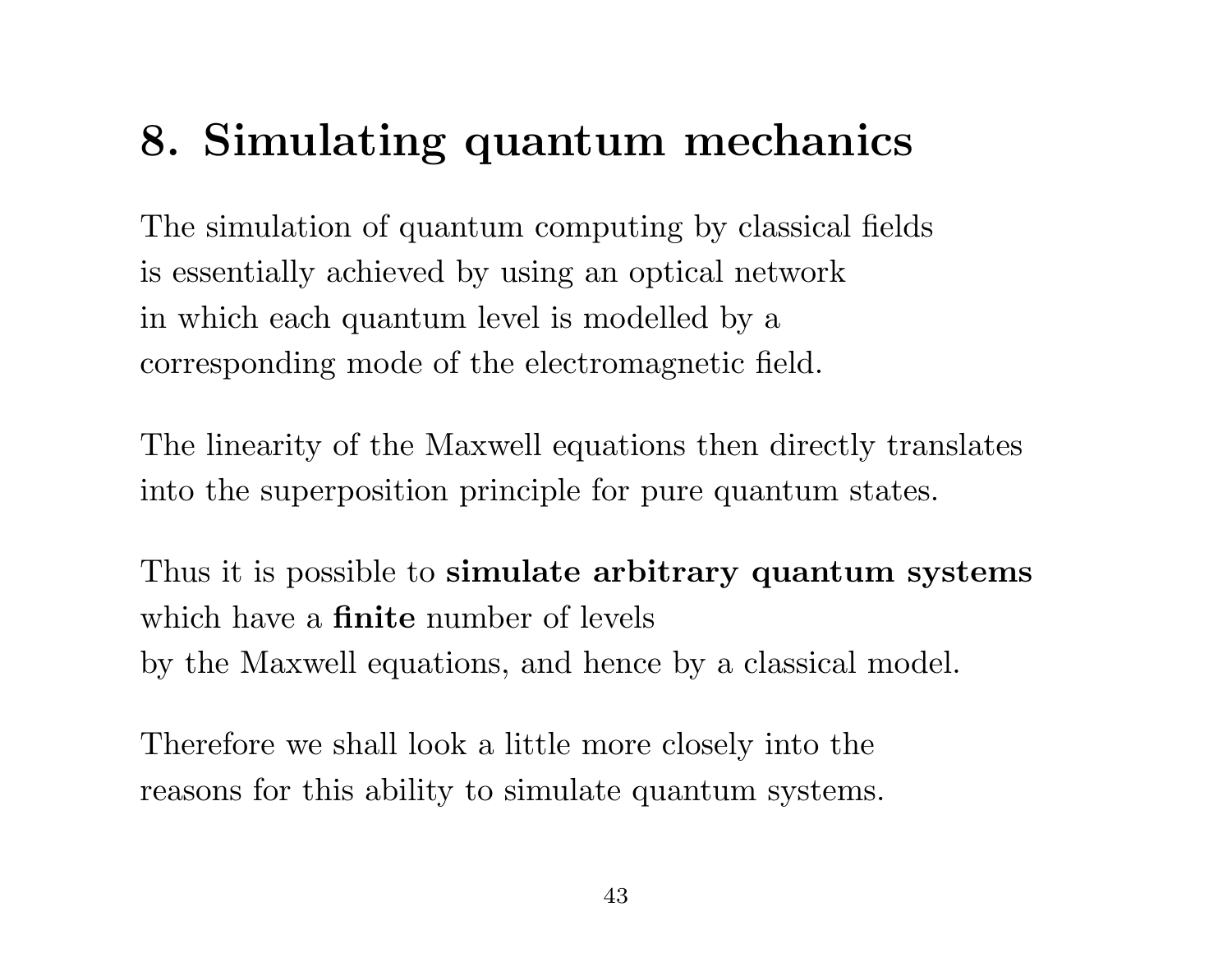The second order coherence theory of the Maxwell equations gives a valid description not only for classical beams of light but for general classical electromagnetic fields in the vacuum (or, with appropriate modifications, in other media).

The relevant effective observables for classical e/m fields are the momentum-dependent  $3 \times 3$  coherence matrices

$$
C(\mathbf{p}_1, \mathbf{p}_2, t) := \langle \mathbf{A}(\mathbf{p}_1) \mathbf{A}(\mathbf{p}_2)^* \rangle_t,
$$

where  $\mathbf{A}(\mathbf{p})$  is the spatial Fourier transform of  $\mathbf{A}(\mathbf{x},0)$ . They satisfy the transversality conditions

$$
\mathbf{p}_1^T C(\mathbf{p}_1, \mathbf{p}_2, t) = 0, \quad C(\mathbf{p}_1, \mathbf{p}_2, t)\mathbf{p}_2 = 0,
$$

and completely determine all short-time averages of second order expressions in the fields.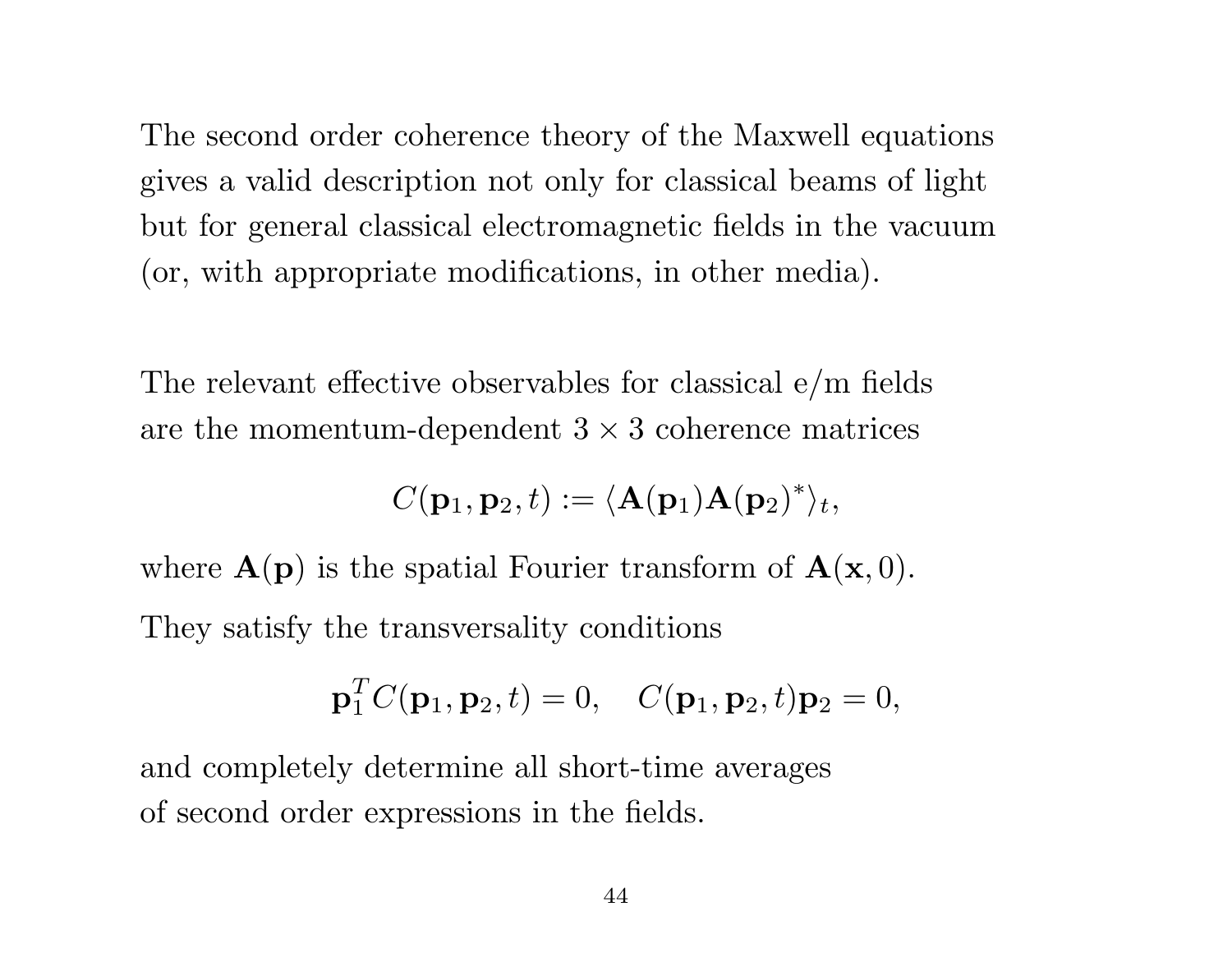The  $C(\mathbf{p}_1, \mathbf{p}_2, t)$  describe Fourier modes of local intensities with frequencies  $\omega = (|\mathbf{p}_2| - |\mathbf{p}_1|)c/\hbar$ , with a dynamics given by

$$
i\hbar \frac{d}{dt}C(\mathbf{p}_1, \mathbf{p}_2, t) = c(|\mathbf{p}_2| - |\mathbf{p}_1|)C(\mathbf{p}_1, \mathbf{p}_2, t).
$$

We may interpret  $C(\mathbf{p}_1, \mathbf{p}_2, t)$  as the kernel of the time-dependent operator  $C(t)$  defined by

$$
(C(t)\psi)(\mathbf{p}) := \int d\mathbf{p}' C(\mathbf{p}, \mathbf{p}', t)\psi(\mathbf{p}')
$$

on the Hilbert space

$$
\mathbb{H} = \{ \psi \in L^2(\mathbb{R}^3, \mathbb{R}^3) \mid p^T \psi(p) = 0 \}.
$$

The dynamics can then be written as an operator equation

$$
i\hbar \frac{d}{dt}C(t) = [H, C(t)],
$$

where  $H = c|\mathbf{p}|$  is the kinetic energy of a massless relativistic particle with momentum p.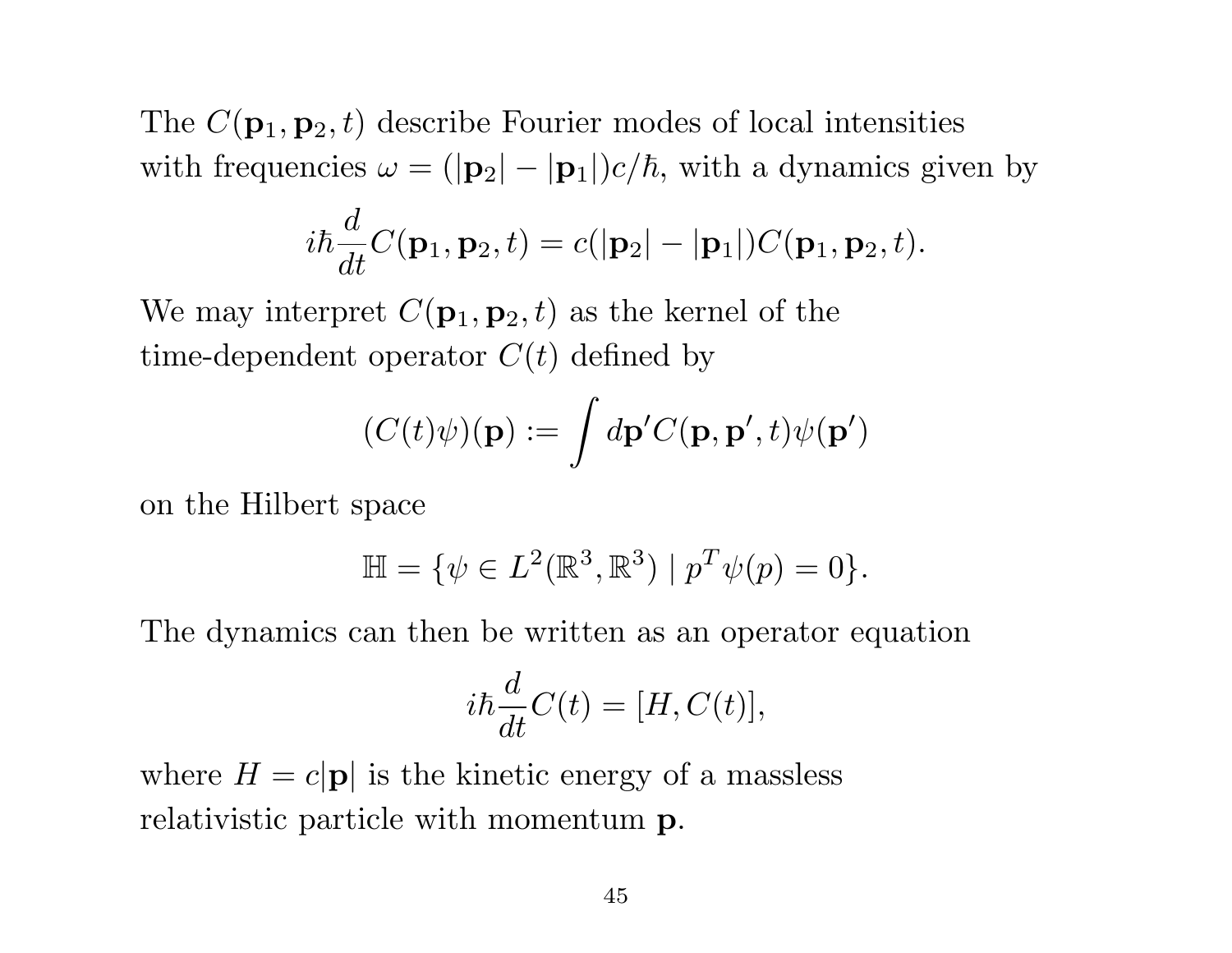Thus the  $C(t)$  satisfy naturally the **Heisenberg equation** 

$$
i\hbar \frac{d}{dt}C(t) = [H, C(t)].
$$

with the free Hamiltonian  $H = c|\mathbf{p}|$ , a dynamical equation otherwise only known from quantum theory.

It is also clear that  $C(t)$  maps transversal wave functions  $\psi$ with  $\mathbf{p} \cdot \psi(\mathbf{p}) = 0$  into transversal wave functions  $C(t)\psi$ .

Thus the classical second order coherence theory of the Maxwell equations is fully equivalent with the quantum theory of a transverse vector particle with kinetic energy  $H = c|\mathbf{p}|$  in the momentum representation. It is therefore capable of faithfully representing all quantum properties of a single photon.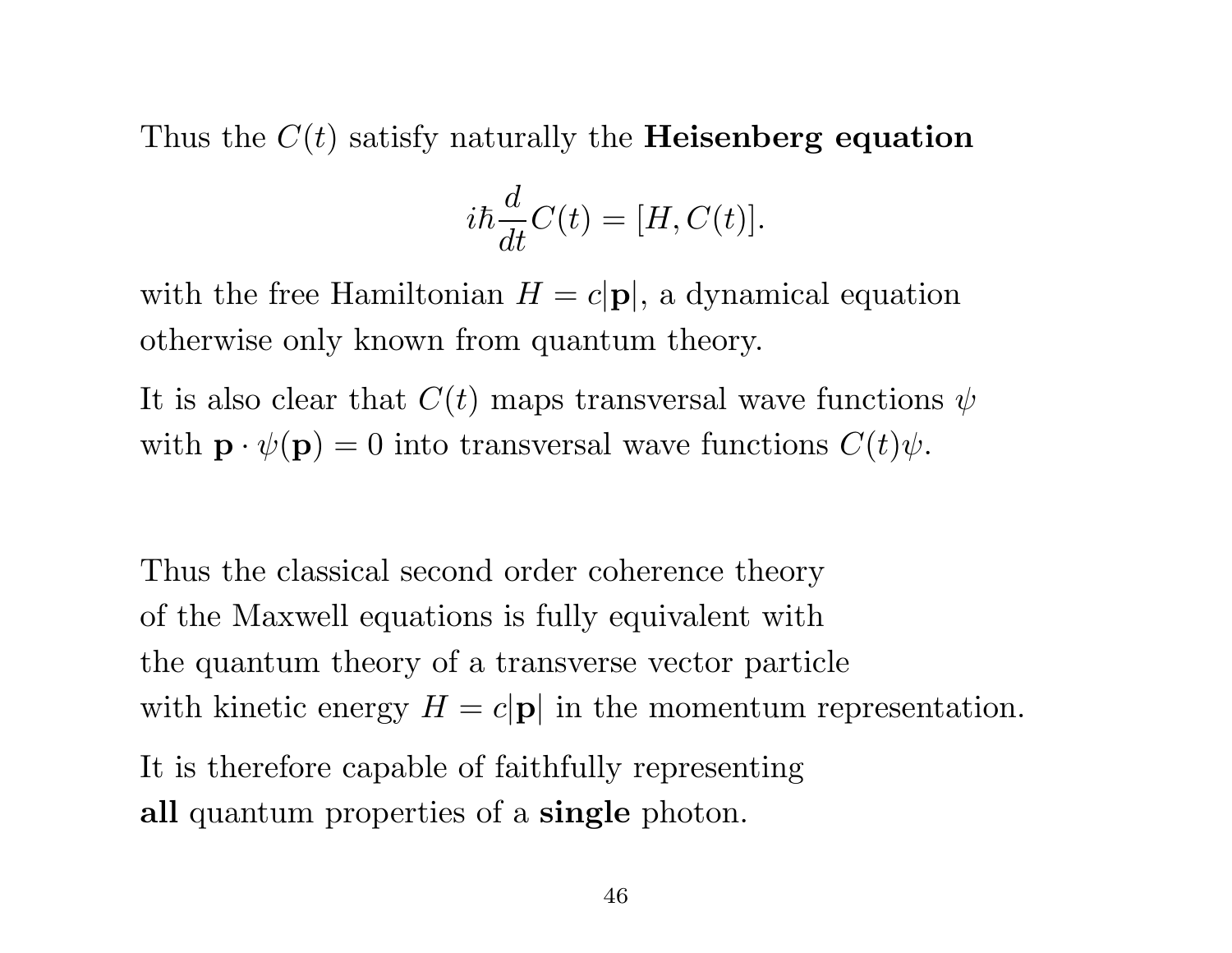We conclude that

classical second-order stochastic optics is precisely the quantum mechanics of a single photon, with all its phenomenological bells and whistles.

As a consequence, it is possible (at least in principle) to simulate with classical electromagnetic waves and suitable classical linear optical networks any quantum system that can be embedded into the single photon quantum system.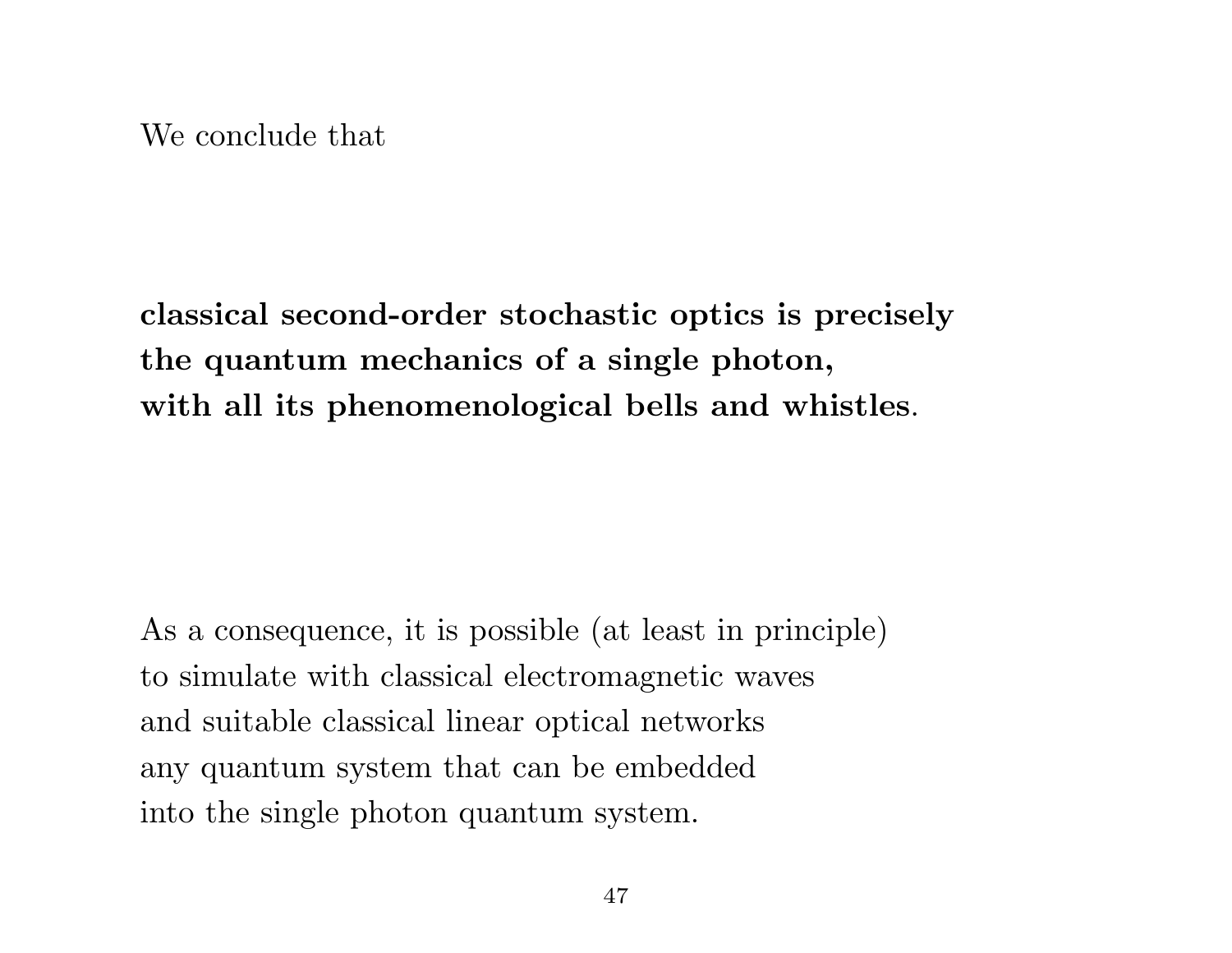Since all Hilbert spaces arising in applications of quantum physics are separable, they have a countable basis, and can be embedded into the single photon quantum system, at least in principle.

Thus it appears that, all quantum systems can be simulated by classical electromagnetic waves!

Of course, a practical realization may be difficult.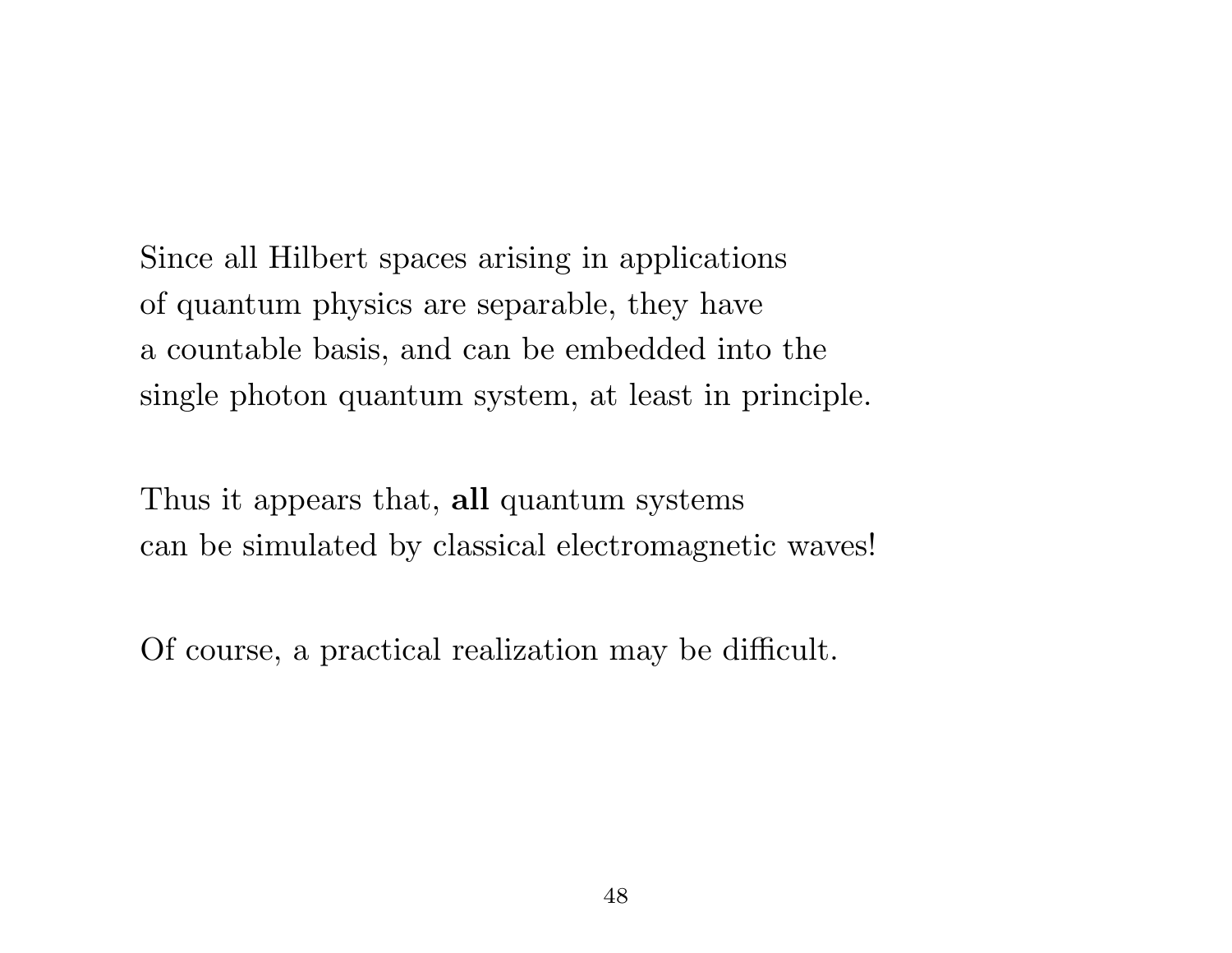We are now nearly ready to put the puzzle together whose pieces I have shown to you.

We have looked at quantum mechanics from many different perspectives, everywhere uncovering its classical aspects.

All this suggests the existence of a classical theory underlying quantum mechanics.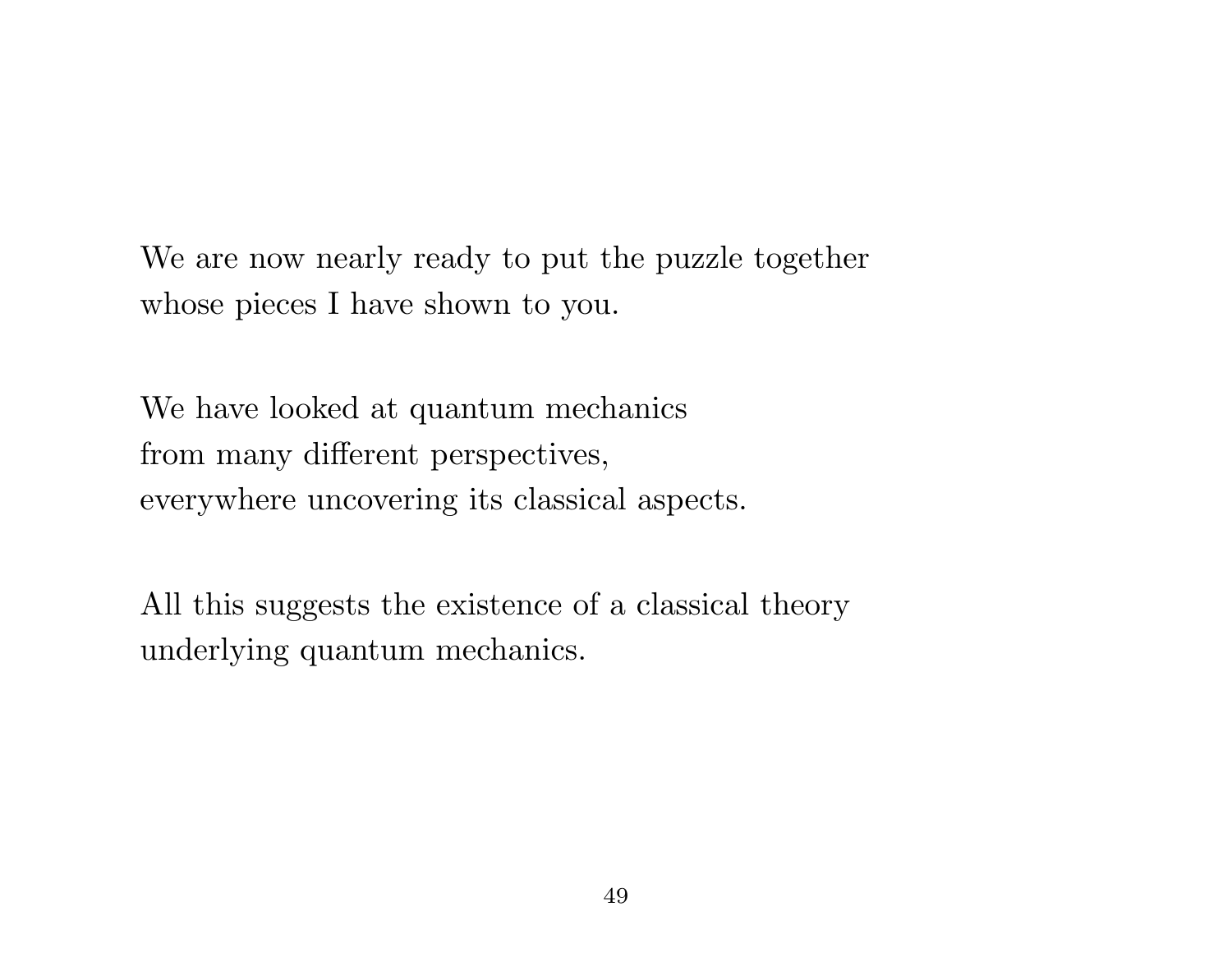However, we need to overcome one further obstacle.

In our picture there is still something missing . . . .

But for this lecture, it is a good time to stop.

The third and final part of the story will soon be online at http: // www. mat. univie. ac. at/~neum/ papers/ physpapers. html# detslides

References are given below.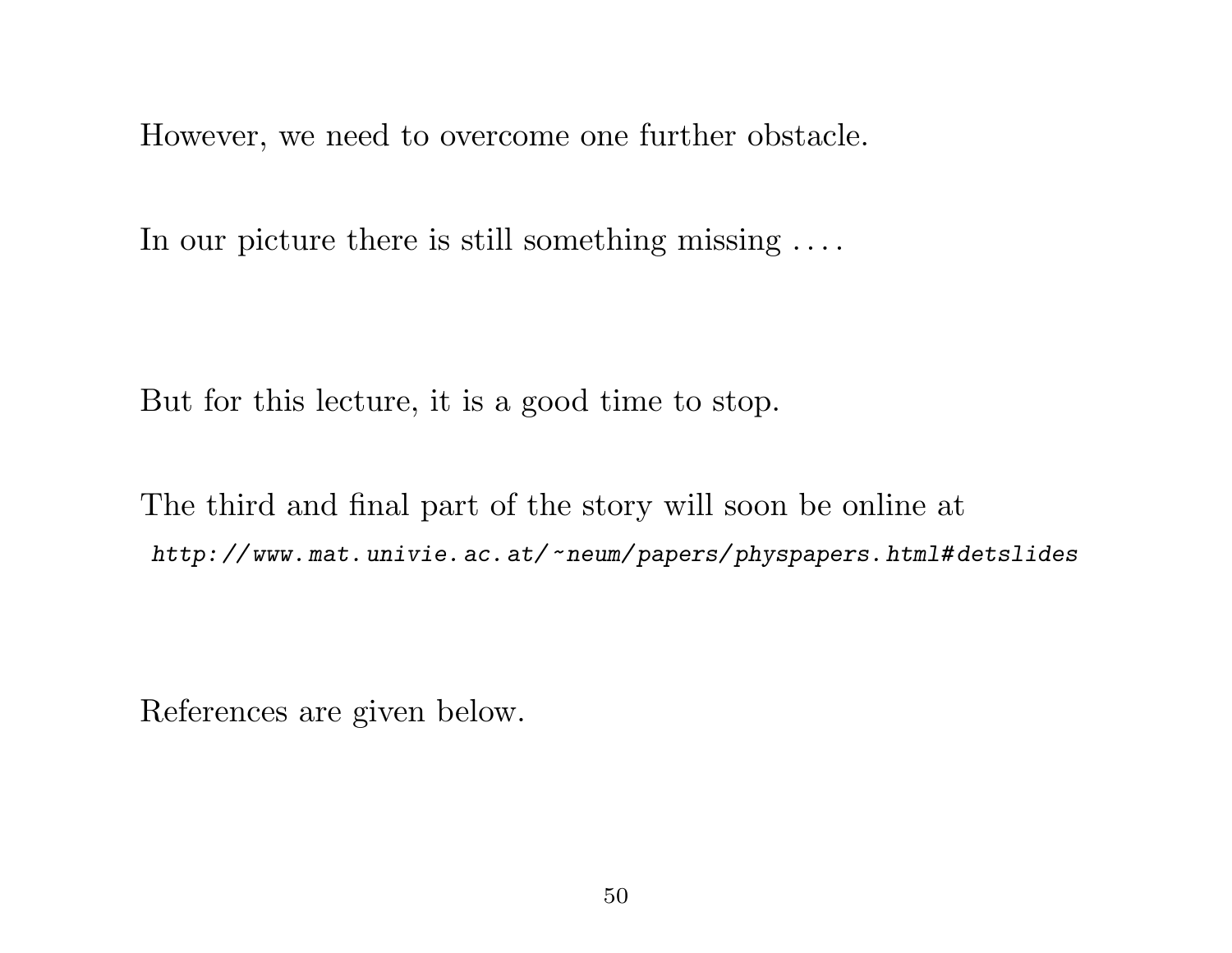### References

- [1] A. Aiello, G. Puentes, and J. P. Woerdman. Linear optics and quantum maps. Physical Review A 76 (2007), 032323. quant-ph/0611179.
- [2] A. Bassi and G. Ghirardi, Quantum vs. classical computation: a proposal opening a new perspective, Manuscript (2003). quant-ph/0304074
- [3] N. Bhattacharya et al., Implementation of quantum search algorithm using classical Fourier optics, Phys. Rev. Lett 88 (2002), 137901.
- [4] D. Bohm, A suggested interpretation of the quantum theory in terms of 'hidden' variables, I and II, Phys. Review 85 (1952), 166–179, 180–193. Reprinted in [22].
- [5] A. Fresnel, Considérations mécaniques sur la polarisation de la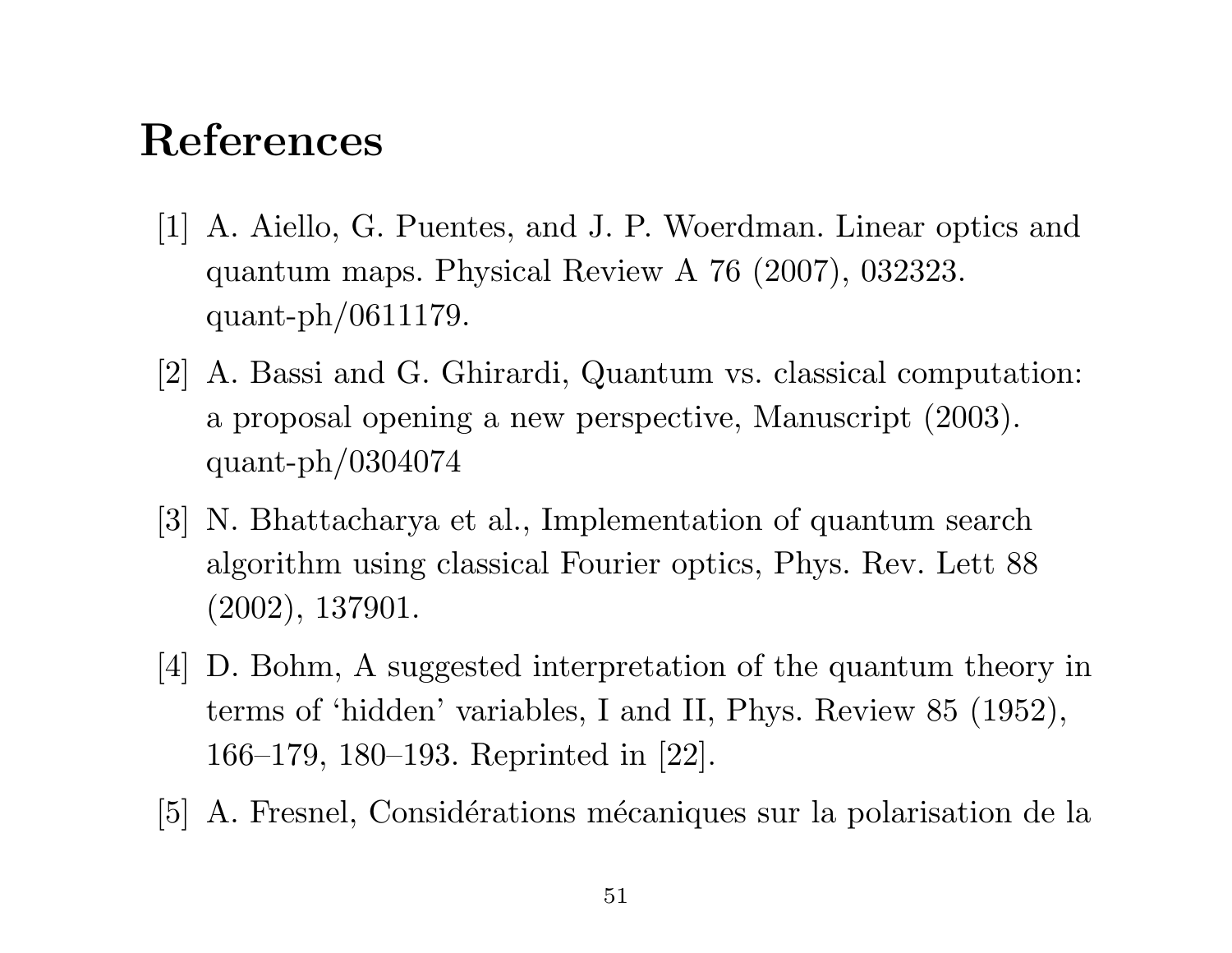lumière, 1866. Reprinted and translated into English in [21].

- [6] C. Huygens, Treatise on light, 1690, Dover Publications, 1962. The relevant parts are reprinted in [21].
- [7] R.C. Jones, A new calculus for the treatment of optical systems, J. Opt. Soc. Amer. 31 (1941), 488–493. Reprinted in [21].
- [8] K.F. Lee, Classical Wave Simulation of Quantum Measurement, Ph.D. Thesis, 2002.
- [9] U. Leonhardt and A. Neumaier, Explicit effective Hamiltonians for general linear quantum-optical networks, J. Optics B: Quantum Semiclass. Opt. 6 (2004), L1–L4. quant-ph/0306123
- [10] E.-L. Malus, Sur une propriété de la lumière réfléchie, Mém. Phys. Chim. Soc. D'Arcueil 2 (1809), 143–158. Reprinted and partially translated into English in [21].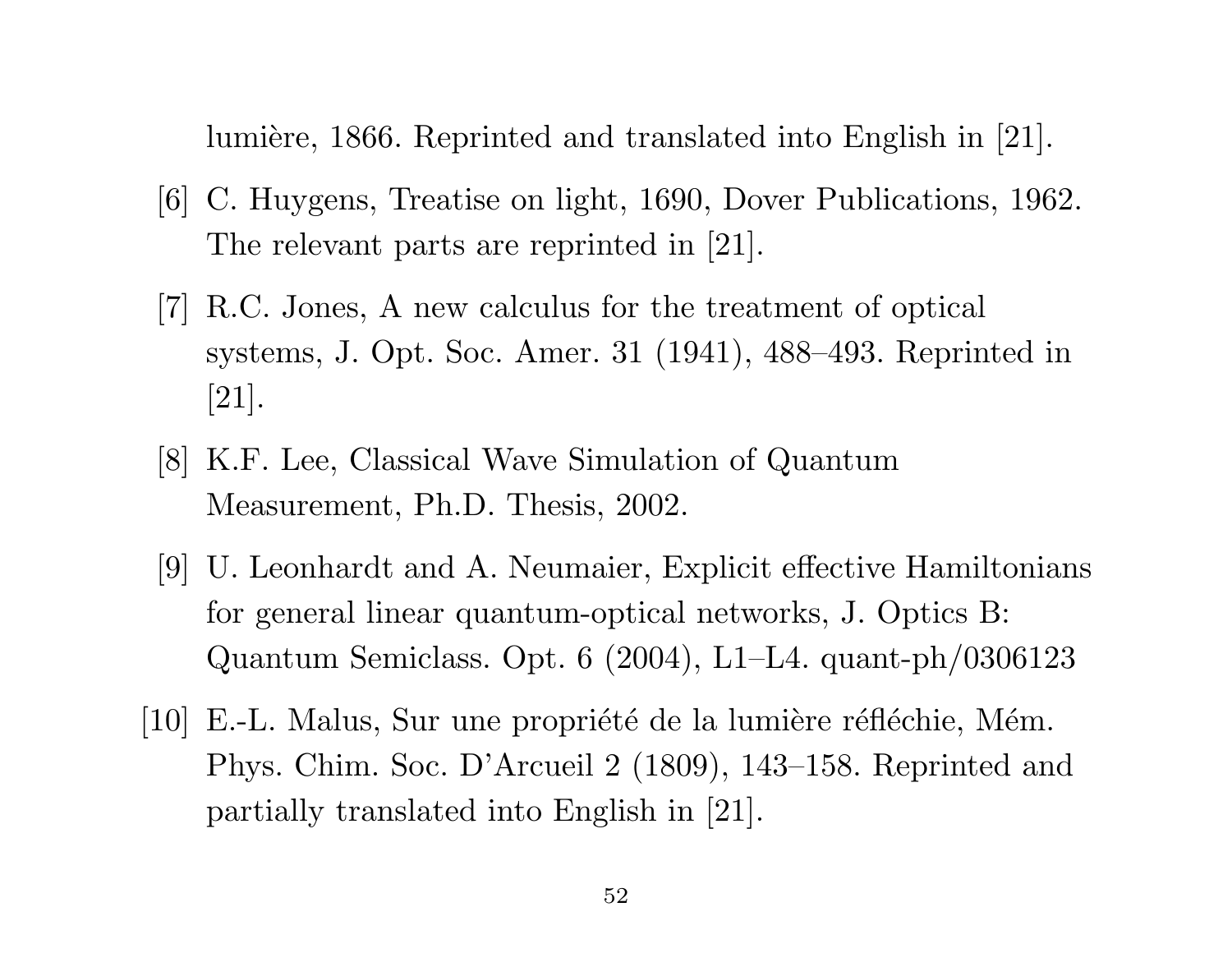- [11] L. Mandel and E. Wolf, Optical Coherence and Quantum Optics, Cambridge University Press, 1995.
- [12] A. Neumaier, On a realistic interpretation of quantum mechanics, Manuscript (1999). quant-ph/9908071
- [13] A. Neumaier, Bohmian mechanics contradicts quantum mechanics, Manuscript (2000). quant-ph/0001011
- [14] A. Neumaier, Ensembles and experiments in classical and quantum physics, Int. J. Mod. Phys. B 17 (2003), 2937–2980. quant-ph/0303047
- [15] A. Neumaier and D. Westra, Classical and Quantum Mechanics via Lie algebras, Book manuscript (2008). Cambridge University Press, to appear. arXiv:0810.1019
- [16] A.D. Patel, Wave algorithms: Optimal database search and catalysis, Int. J. Quantum Information 4 (2006), 815–825. quant-ph/0609042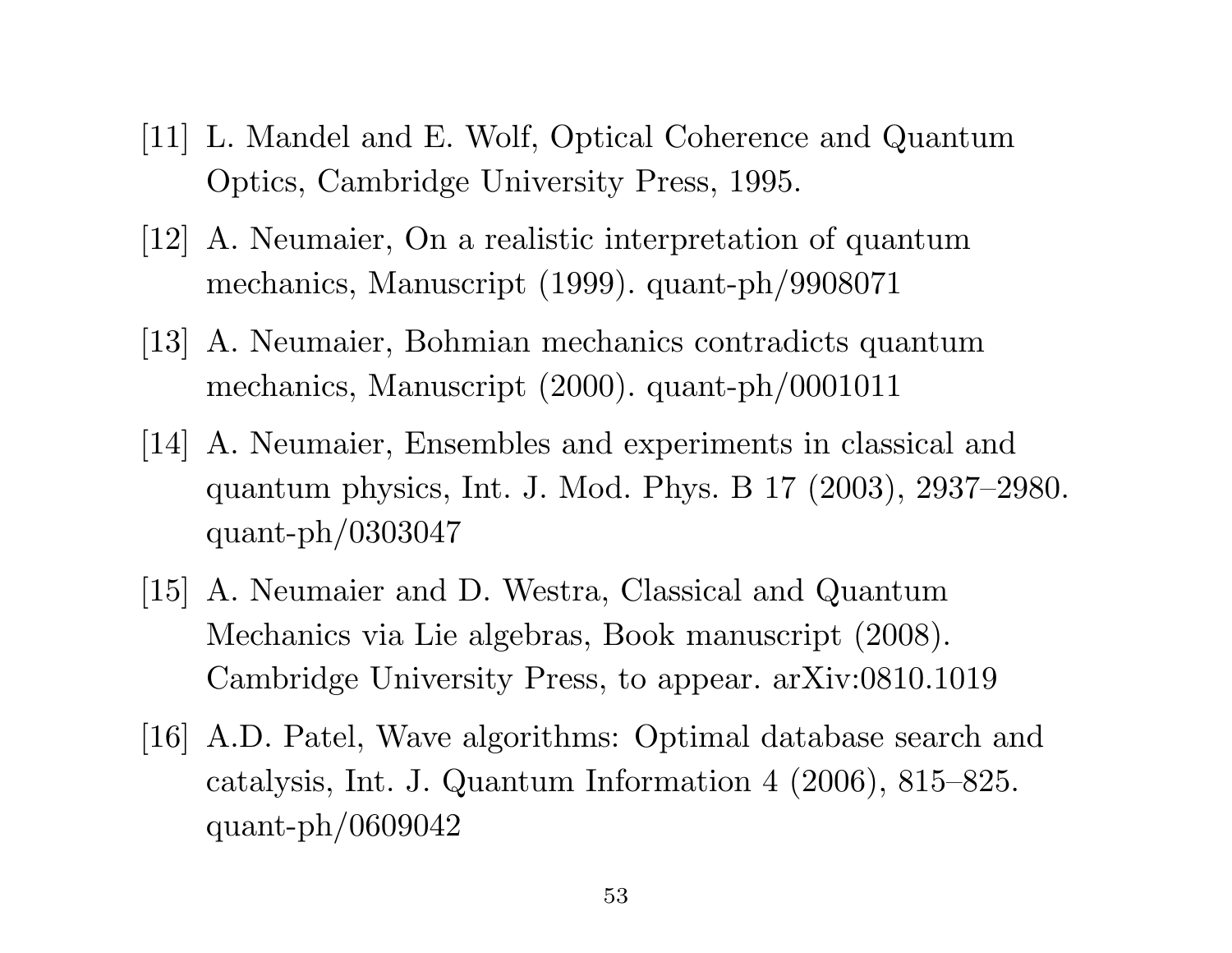- [17] H. Poincaré, Concerning theoretical descriptions of polarized light, Théorie mathématique de la lumière, Paris 1892. Reprinted in [21].
- [18] A. Romanelli and R. Donangelo, Classical search algorithm A. Romancelland R. Donangelo, Classical search and with resonances in  $\sqrt{N}$  cycles, Manuscript (2006). quant-ph/0608019
- [19] M. Schlosshauer, Decoherence, the measurement problem, and interpretations of quantum mechanics, Rev. Mod. Phys. 76 (2005), 1267-1305. quant-ph/0312059
- [20] G.G. Stokes, On the composition and resolution of streams of polarized light from different sources, Trans. Cambridge Phil. Soc. 9 (1852), 399–416. Reprinted in [21].
- [21] W. Swindell, Polarized light, Dowden 1975.
- [22] J.A. Wheeler and W. H. Zurek, Quantum theory and measurement. Princeton Univ. Press, Princeton 1983.